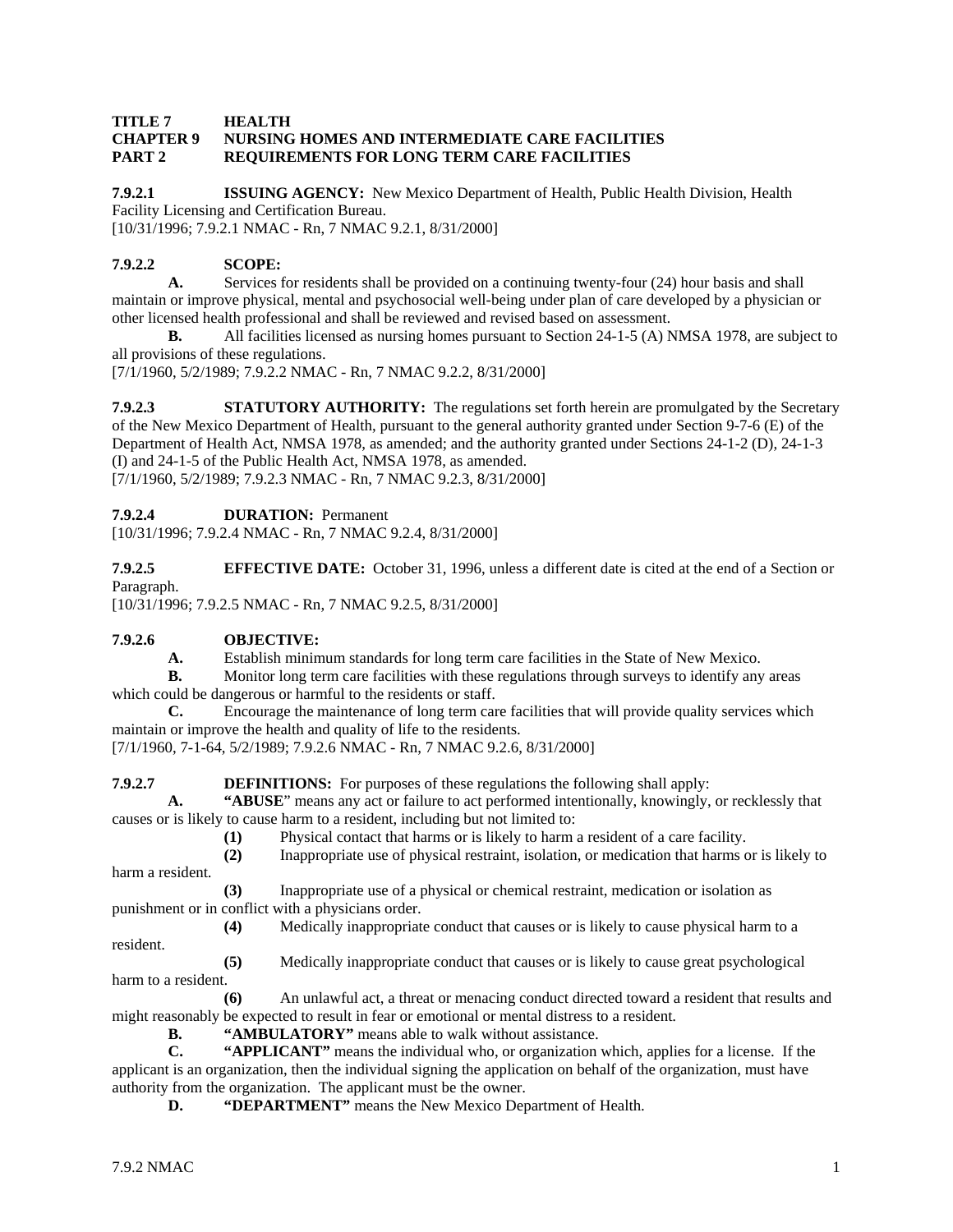**E. "DEVELOPMENTAL DISABILITY"** means mental retardation or a related condition, such as cerebral palsy, epilepsy or autism, but excluding mental illness and infirmities of aging, which is:

- (1) Manifested before the individual reaches age twenty-two (22).<br>
(2) Likely to continue indefinitely; and
- **(2)** Likely to continue indefinitely; and

**(3)** Results in substantial functional limitations in three (3) or more of the following areas of major life activity:

- **(a)** Self-care;
- **(b)** Understanding and use of language;
- **(c)** Learning;
- **(d)** Mobility;
- **(e)** Self-direction;
- **(f)** Capacity for independent living; and
- **(g)** Economic self-sufficiency.

**F. "DIETITIAN"** means a person who is eligible for registration as a dietitian by the commission on dietetic registration of the American Dietetic Association under its requirements in effect on January 17, 1982.

**G. "DIRECT SUPERVISION"** means supervision of an assistant by a supervisor who is present in the same building as the assistant while the assistant is performing the supervised function.

**H. "EXPLOITATION"** of a patient/client/resident consists of the act or process, performed intentionally, knowingly, or recklessly, of using a patient/client's property, including any form of property, for another persons, profit, advantage or benefit. Exploitation includes but is not limited to:

**(1)** Manipulating the patient/client resident by whatever mechanism to give money or property to any facility staff and/or management member.

**(2)** Misappropriation or misuse of monies belonging to a resident or the unauthorized sale, or transfer or use of a patient/client/residents property.

**(3)** Loans of any kind from a patient/client/resident to family, operator or families of staff or

**(4)** Accepting monetary or other gifts from a patient /client/resident or their family with a value in excess of \$25 and not to exceed a total value of \$300 in one year. All gifts received by facility operators, their families or staff of the facility must be documented and acknowledged by person giving the gift and the recipient. Exception: Testamentary gifts, such as wills, are not, per se, considered financial exploitation.

**I. "FACILITY"** means a nursing home subject to the requirements of these regulations.<br>**J. "FULL-TIME"** means at least an average of 37.5 hours each week devoted to facility

**J. "FULL-TIME"** means at least an average of 37.5 hours each week devoted to facility business.<br> **K. "INTERMEDIATE CARE FACILITY"** means a nursing home, which is licensed by the

**"INTERMEDIATE CARE FACILITY"** means a nursing home, which is licensed by the Department as an intermediate care facility to provide intermediate nursing care.

**L. "INTERMEDIATE NURSING CARE"** means a basic care consisting of physical, emotional, social and other rehabilitative services under periodic medical supervision. This nursing care requires the skill of a licensed nurse for observation and recording of reactions and symptoms, and for supervision of nursing care. Most of the residents have long-term illnesses or disabilities which may have reached a relatively stable plateau. Other residents whose conditions are stabilized may need medical and nursing services to maintain stability. Essential supportive consultant services are provided in accordance with these regulations.

**M. "LICENSED PRACTICAL NURSE"** means a person licensed as a licensed practical nurse under the Nursing Practice Act Section 61-3-1 through 61-3-30 NMSA 1978.

**N. "LICENSEE"** means the person(s) who, or organization which, has an ownership, leasehold, or similar interest in the long term care facility and in whose name a license has been issued and who is legally responsible for compliance with these regulations.

**O. "MOBILE NON-AMBULATORY"** means unable to walk without assistance, but able to move from place to place with the use of a device such as a walker, crutches, a wheelchair or a wheeled platform.

**P. "NON-AMBULATORY"** means unable to walk without assistance.

**Q. "NON-MOBILE"** means unable to move from place to place.

**R. "NURSE"** means registered nurse or licensed practical nurse.

**S. "NURSE PRACTITIONER (CERTIFIED)"** means a registered professional nurse who meets the requirements for licensure as established under the Nursing Practice Act, Sections 61-3-1 through 61-3-30 NMSA 1978.

**T. "PERSONAL CARE"** means personal assistance, supervision and a suitable activities program. In addition:

**(1)** The services provided are chiefly characterized by the fact that they can be provided by

operator.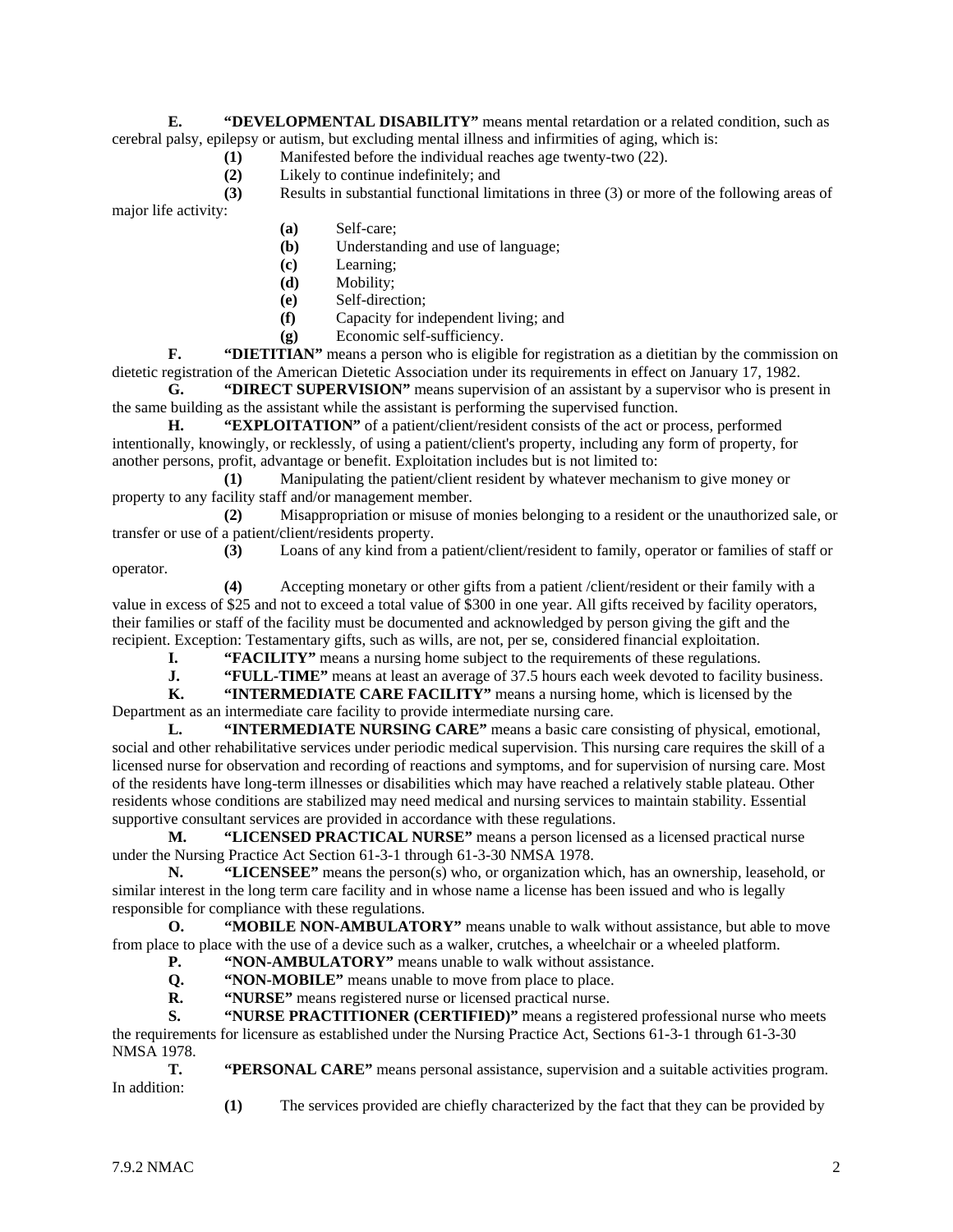personnel other than those trained in medical or allied fields. The services are directed toward personal assistance, supervision, and protection.

**(2)** The medical service emphasizes a preventive approach of periodic medical supervision by the resident's physician as part of a formal medical program that will provide required consultation services and also cover emergencies; and

**(3)** The dietary needs of residents are met by the provision of adequate general diet or by therapeutic, medically prescribed diets.

**U. "PHARMACIST"** means a person registered as a pharmacist under the Pharmacy Act, Section 61-11-9 NMSA 1978.

**V. "PHYSICAL THERAPIST"** means a person licensed to practice physical therapy under the Physical Therapy Act, Sections 61-12-1 to 61-12-21 NMSA 1978.

**W. "PHYSICIAN"** means a person licensed to practice medicine or osteopathy as defined by the New Mexico Board of Medical Examiners, Section 61-6-10 NMSA 1978 and Osteopathic Medicine and Surgery, Sections 61-10-1 through 61-10-21 NMSA 1978.

**X. "PHYSICIAN'S EXTENDER"** means a person who is a physician's assistant or a nurse practitioner acting under the general supervision and direction of a physician.

**Y. "PHYSICIAN'S ASSISTANT"** means a person certified under the New Mexico Board of Medical Examiners Section 61-6-6 NMSA 1978, to perform as a physician's assistant.

**Z. "PRACTITIONER"** means a physician, dentist or podiatrist or other person permitted by New Mexico law to distribute, dispense and administer a controlled substance in the course of professional practice.

**AA. "REGISTERED NURSE"** means a person who holds a certificate of registration as a registered nurse under the Nursing Practice Act, Section 61-3-1 to 61-3-30 NMSA 1978.

**BB. "RESIDENT"** means a person cared for or treated in any facility on a 24-hour basis irrespective of how the person has been admitted to the facility.

**CC. "SKILLED NURSING FACILITY"** means a nursing home which is licensed by the Department to provide skilled nursing services.

**DD. "SKILLED NURSING CARE"** means those services furnished pursuant to a physician's orders which:

nurses; and

**(2)** Are provided either directly by or under the supervision of these personnel.

**(3)** In determining whether a service is skilled nursing care, the following criteria shall be

**(1)** Require the skills of professional personnel such as registered or licensed practical

used:

**(a)** The service would constitute a skilled service where the inherent complexity of a service prescribed for a resident is such that it can be safely and effectively performed only by or under the supervision of professional personnel;

**(b)** The restoration potential of a resident is not the deciding factor in determining whether a service is to be considered skilled or unskilled. Even where full recovery or medical improvement is not possible, skilled care may be needed to prevent, to the extent possible, deterioration of the condition or to sustain current capacities; and

**(c)** A service that is generally unskilled would be considered skilled where, because of special medical complications, its performance or supervision or the observation of the resident necessitates the use of skilled nursing personnel.

**EE. "SPECIALIZED CONSULTATION"** means the provision of professional or technical advice, such as systems analysis, crisis resolution or in-service training, to assist the facility in maximizing service outcomes.

**FF. "SUPERVISION"** means at least intermittent face-to-face contact between supervisor and assistant, with the supervisor instructing and overseeing the assistant, but does not require the continuous presence of the supervisor in the same building as the assistant.

**GG. "TOUR OF DUTY"** means a portion of the day during which a shift of resident care personnel are on duty.

**HH. "UNIT DOSE DRUG DELIVERY SYSTEM"** means a system for the distribution of medications in which single doses of medications are individually packaged and sealed for distribution to residents.

**II. "VARIANCE"** means an act on the part of the Licensing Authority to refrain from pressing or enforcing compliance with a portion or portions of these regulations for an unspecified period of time where the granting of a variance will not create a danger to the health, safety, or welfare of residents or staff of a long term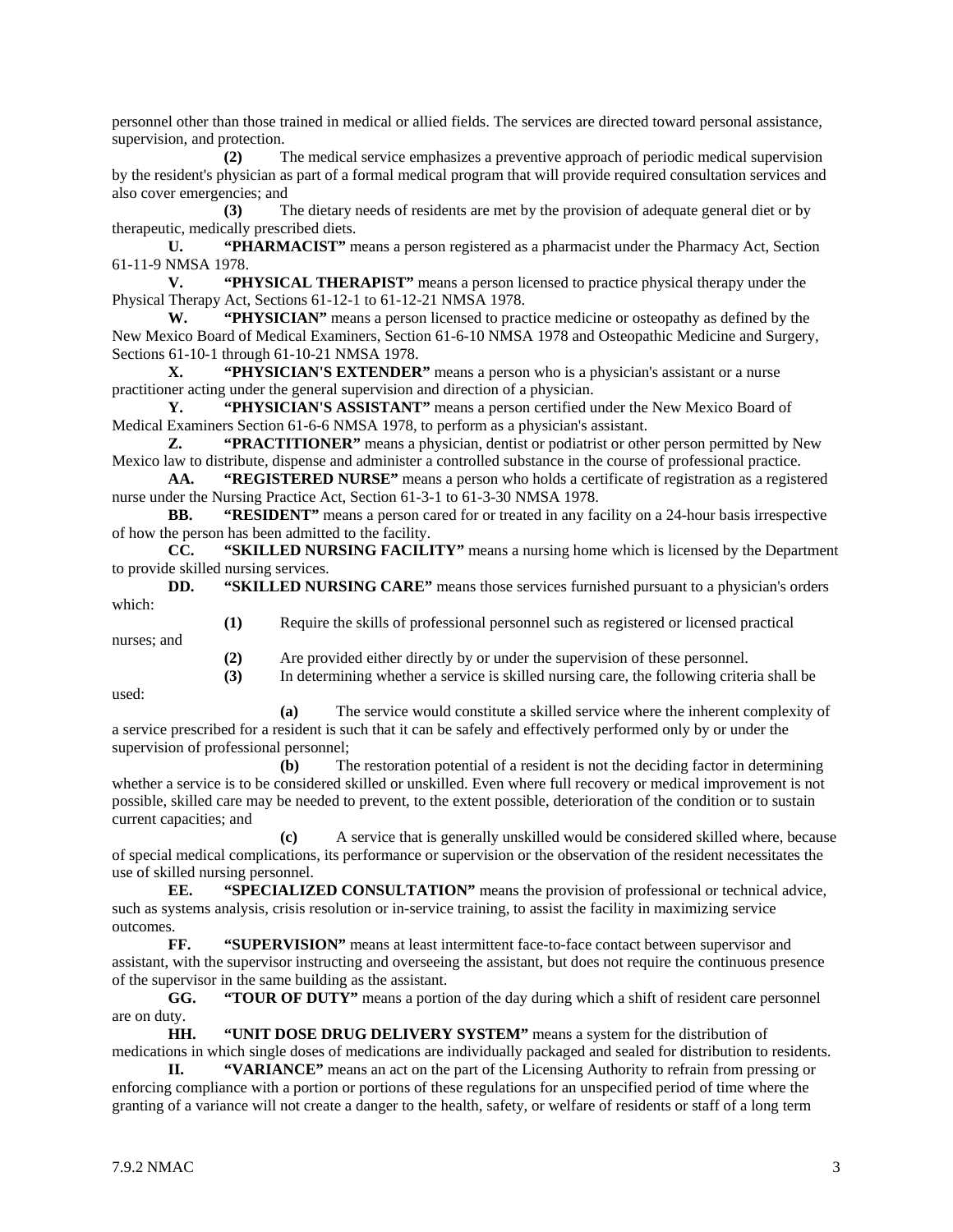care facility, and is at the sole discretion of the Licensing Authority.

**JJ. "WAIVE/WAIVERS"** means to refrain from pressing or enforcing compliance with a portion or portions of these regulations for a limited period of time provided the health, safety, or welfare of residents and staff are not in danger. Waivers are issued at the sole discretion of the Licensing Authority. [7/1/1960, 5/2/1989, 10/31/1996, 6/15/1998; 7.9.2.7 NMAC - Rn, 7 NMAC 9.2.7, 8/31/2000]

**7.9.2.8 LICENSURE:**

#### **A. APPLICATION/REQUIREMENTS FOR LICENSURE:**

- **(1)** All initial applications shall be made on forms provided by the Licensing Authority.
	- **(a)** All information requested on the application must be provided.
	- **(b)** The application must be dated and signed by the person who shall be the

licensee.

- **(c)** The application must be notarized.
- **(2)** In every application, the applicant shall provide the following information:

**(a)** The identities of all persons or business entities having the authority, directly or indirectly, to direct or cause the direction of the management or policies of the facility;

**(b)** The identities of all persons or business entities having five percent (5%) ownership interest whatsoever in the facility, whether direct or indirect, and whether the interest is in the profits, land or building, including owners of any business entity which owns any part of the land or building, and

**(c)** The identities of all creditors holding a security interest in the premises, whether land or building; and

**(d)** In the case of a change of ownership, disclosure of any relationship or connection between the old licensee and the new licensee, and between any owner or operator of the new licensee, whether direct or indirect.

**(3)** The applicant shall provide to the Department, information including, but not limited to, information regarding felony convictions, civil actions involving fraud, embezzlement or misappropriation of property, any state or federal adverse action resulting in suspension or revocation of license or permit.

**(4)** The new licensee shall submit evidence to establish that he or she has sufficient resources to permit operation of the facility for a period of six (6) months.

**(5)** No license may be issued unless and until the applicant has supplied all information requested by the Department.

**(6)** Fees: All applications for initial licensure must be accompanied by the required fee.

**(a)** Current fee schedules may be requested from the Licensing Authority.

**(b)** Fees must be in the form of a certified check, money order, personal or business check made payable to the State of New Mexico.

**(c)** Fees are non-refundable.

#### **B. ACTION BY THE DEPARTMENT:**

**(1)** After receiving complete application, the Department shall investigate the applicant to determine the applicant's ability to comply with these regulations.

**(2)** Within sixty (60) days after receiving a complete application for a license, the Department shall either approve the application and issue a license or deny the application. If the application for a license is denied, the Department shall give the applicant reasons, in writing, for the denial.

**(3)** The Licensing Authority shall not issue a new license if the applicant has had a health facility license revoked or denied renewal, or has surrendered a license under threat of revocation or denial of renewal, or has lost certification as a Medicaid provider as a result of violations of applicable Medicaid requirements. The Licensing Authority may refuse to issue a new license if the applicant has been cited repeatedly for violations of applicable regulations found to be Class A or Class B deficiencies as defined in *Health Facility Sanctions and Civil Monetary Penalties*, 7NMAC 1.8, or has been noncompliant with plans of correction . [7/1/1960, 7-1-64, 5/2/1989, 10/31/1996, 7.9.2.8 NMAC - Rn & A, 7 NMAC 9.2.8, 8/31/2000]

#### **7.9.2.9 TYPES OF LICENSE:**

**A. ANNUAL LICENSE:** An annual license is issued for a one (1) year period to a long term care facility which has met all requirements of these regulations.

**B. TEMPORARY LICENSE:** The Licensing Authority may, at its sole discretion, issue a temporary license prior to the initial survey, or when the Licensing Authority finds partial compliance with these regulations.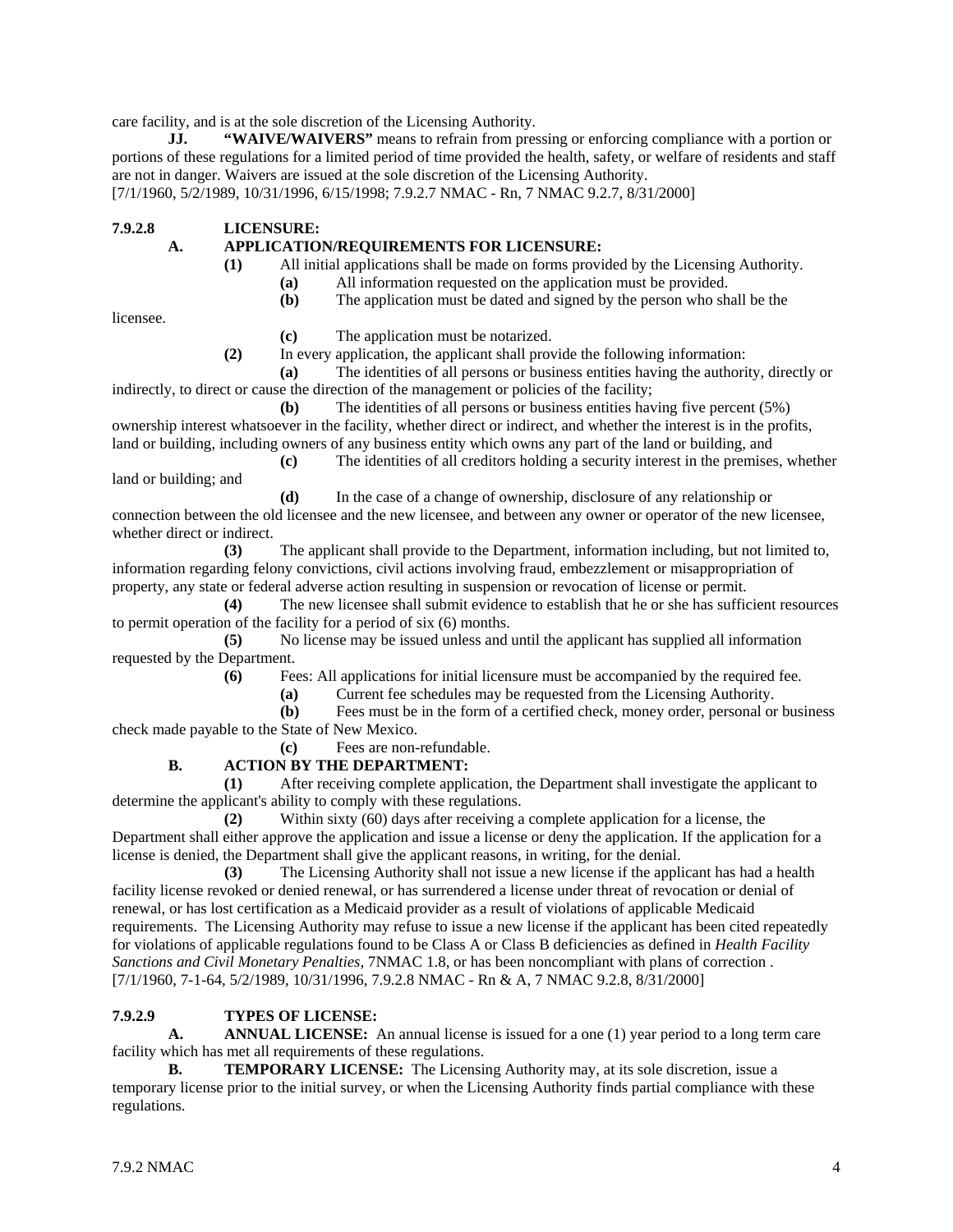**(1)** A temporary license shall cover a period of time, not to exceed one-hundred twenty (120) days, during which the facility must correct all specified deficiencies.

**(2)** In accordance with Section 24-1-5 (D) NMSA 1978, no more than two (2) consecutive temporary licenses shall be issued.

**C. AMENDED LICENSE:** A license must apply to the Licensing Authority for an amended license when there is a change of Administrator/Director, when there is a change of name for the facility, when a change in capacity is sought, a change in bed classification is sought, or an addition or deletion of any special or operation unit(s) as listed in these regulations is sought.

**(1)** Application must be on a form provided by the Licensing Authority.

**(2)** Application must be accompanied by the required fee for amended license.

**(3)** Application must be submitted within ten (10) working days of the change.

[7/1/1960, 5/2/1989, 10/31/1996; 7.9.2.9 NMAC - Rn, 7 NMAC 9.2.9, 8/31/2000]

#### **7.9.2.10 SCOPE OF LICENSE:**

**A.** The licensed is issued only for the premises and the persons named in the license application and may not be transferred or assigned by the licensee.

**B.** The license shall state any applicable restrictions, including maximum bed capacity and the level of care that may be provided, and any other limitations that the department considers appropriate and necessary taking all facts and circumstances into account.

**C.** A licensee shall fully comply with all requirements and restrictions of the license. [7/1/1960, 5/2/1989; 7.9.2.10 NMAC - Rn, 7 NMAC 9.2.10, 8/31/2000]

**7.9.2.11 SEPARATE LICENSES:** Separate licenses shall be required for facilities which are maintained on separate premises even though they are under the same management. Separate licenses shall not be required for separate buildings on the same ground or adjacent ground.

[5/2/1989; 7.9.2.11 NMAC - Rn, 7 NMAC 9.2.11, 8/31/2000]

#### **7.9.2.12 LICENSE RENEWAL:**

**A.** Licensee must submit a renewal application on forms provided by the Licensing Authority, along with the required fee at least thirty (30) days prior to expiration of the current license.

**B.** Upon receipt of renewal application and required fee prior to expiration of current license, the Licensing Authority will issue a new license effective the day following the date of expiration of the current license if the facility is in substantial compliance with these regulations.

**C.** If a licensee fails to submit a renewal application with the required fee and the current license expires, the long term care facility shall cease operation until it obtains a new license through the initial licensure procedures. Section 24-1-5 (A) NMSA 1978, as amended, provides that no health facility shall be operated without a license.

[7/1/1960, 5/2/1989, 10/31/1996; 7.9.2.12 NMAC - Rn, 7 NMAC 9.2.12, 8/31/2000]

**7.9.2.13 POSTING:** The license or a certified copy thereof shall be conspicuously posted in a location or accessible to public view within the facility.

[7/1/1960, 5/2/1989; 7.9.2.13 NMAC - Rn, 7 NMAC 9.2.13, 8/31/2000]

## **7.9.2.14 REPORT OF CHANGES:**

**A.** The licensee shall notify the department in writing of any changes in the information provided, within ten (10) days of such changes. This notification shall include information and documentation regarding such changes.

**B.** When a change of administrator occurs, the Department shall be notified within ten (10) days in writing by the licensee. Such writing shall include the name and license number of the new administrator.

**C.** Each licensee shall notify the Department within ten (10) days in writing of any change of the mailing address of the licensee. Such writing shall include the new mailing address of the licensee.

**D.** When a change in the principal officer of a corporate license (chairman, president, general manager) occurs the Department shall be notified within thirty (30) days in writing by the licensee. Such writing shall include the name and business address of such officer.

**E.** Any decrease, or increase in licensed bed capacity of the facility shall require notification by letter to the Department and shall result in the issuance of a corrected license.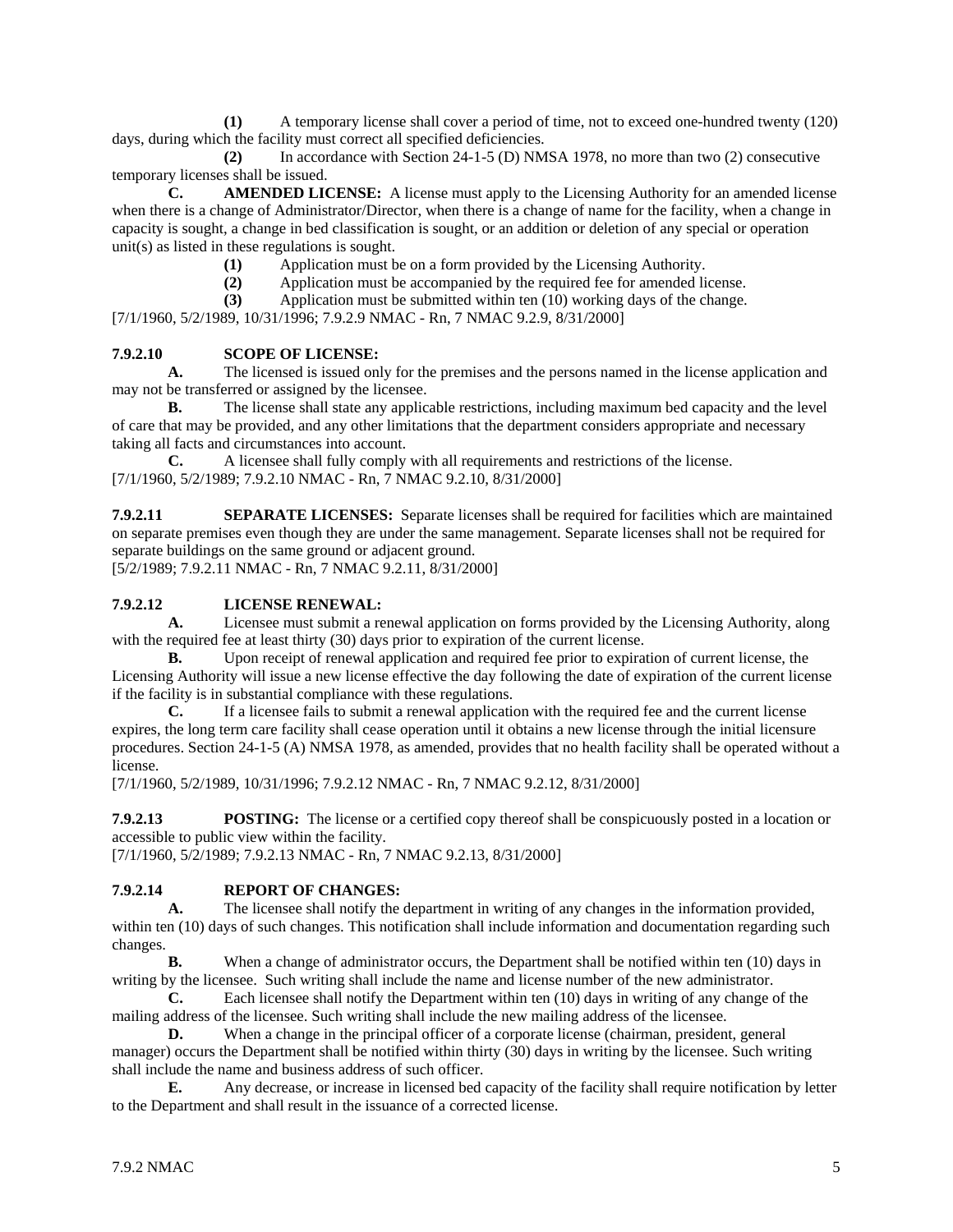[7/1/1960, 5/2/1989; 7.9.2.14 NMAC - Rn, 7 NMAC 9.2.14, 8/31/2000]

**7.9.2.15 NON-TRANSFERABLE RESTRICTION ON LICENSE:** A license shall not be transferred by assignment or otherwise to other persons or locations. The license shall be void and must be returned to the Licensing Authority when any one of the following situations occur:

- **A.** Ownership of the facility changes.
- **B.** The facility changes location.
- **C.** Licensee of the facility changes.
- **D.** The facility discontinues operation.

**E.** A facility wishing to continue operation as a licensed long term care facility under circumstances 15.1 through 15.4 above must submit an application for initial licensure in accordance with Section 7.9.2.8 of these regulations, at least thirty (30) days prior to the anticipated change.

[10/31/1996; 7.9.2.15 NMAC - Rn, 7 NMAC 9.2.15, 8/31/2000]

**7.9.2.16 AUTOMATIC EXPIRATION OF LICENSE:** A license will automatically expire at midnight on the day indicated on the license as the expiration date, unless sooner renewed, suspended, or revoked, or:

- **A.** On the day a facility discontinues operation.
- **B.** On the day a facility is sold, leased, or otherwise changes ownership and/or licensee.<br> **C.** On the day a facility changes location.
- **C.** On the day a facility changes location.

[10/31/1996; 7.9.2.16 NMAC - Rn, 7 NMAC 9.2.16, 8/31/2000]

**7.9.2.17 SUSPENSION OF LICENSE WITHOUT PRIOR HEARING:** In accordance with Section 24- 1-5 (H) NMSA 1978, if immediate action is required to protect human health and safety, the Licensing Authority may suspend a license pending a hearing, provided such hearing is held within five (5) working days of the suspension, unless waived by the licensee.

[10/31/1996; 7.9.2.17 NMAC - Rn, 7 NMAC 9.2.17, 8/31/2000]

## **7.9.2.18 GROUNDS FOR REVOCATION OR SUSPENSION OF LICENSE, DENIAL OF INITIAL OR RENEWAL APPLICATION FOR LICENSE, OR IMPOSITION OF INTERMEDIATE SANCTIONS**

**OR CIVIL MONETARY PENALTIES:** A license may be revoked or suspended, an initial or renewal application for license may be denied, or intermediate sanctions or civil monetary penalties may be imposed after notice and opportunity for a hearing, for any of the following reasons:

- **A.** Failure to comply with any provision of these regulations.<br>**B.** Failure to allow survey by authorized representatives of the
- **B.** Failure to allow survey by authorized representatives of the Licensing Authority.<br> **C.** Any person active in the operation of a facility licensed pursuant to these regulations

**C.** Any person active in the operation of a facility licensed pursuant to these regulations shall not be under the influence of alcohol or narcotics or convicted of a felony.

**D.** Misrepresentation of falsification of any information or application forms or other documents provided to the Licensing Authority.

**E.** Discovery of repeat violations of these regulations during surveys.

**F.** Failure to provide the required care and services as outlined by these regulations for the patients receiving care at the long term care facility.

**G.** Abuse, neglect or exploitation of any patient/client/resident by facility operator, staff, or relatives or operator/staff.

[10/31/1996, 6/15/1998; 7.9.2.18 NMAC - Rn, 7 NMAC 9.2.18, 8/31/2000]

#### **7.9.2.19 HEARING PROCEDURES:**

**A.** Hearing procedures for an administrative appeal of an adverse action taken by the Licensing Authority against the long term care facility as outlined in Section 7.9.2.17 and 7.9.2.18 above will be held in accordance with Adjudicatory hearings, New Mexico Department of Health, 7 NMAC 1.2 (2-1-96).

**B.** A copy of the Adjudicatory Hearing procedures will be furnished to the long term care facility or agency at the time an adverse action is taken against its license by the Licensing Authority. A copy may be requested at any time by contacting the Licensing Authority.

[10/31/1996; 7.9.2.19 NMAC - Rn, 7 NMAC 9.2.19, 8/31/2000]

#### **7.9.2.20 PROGRAM FLEXIBILITY:**

**A.** All facilities shall maintain compliance with the licensee requirements. If the use of alternate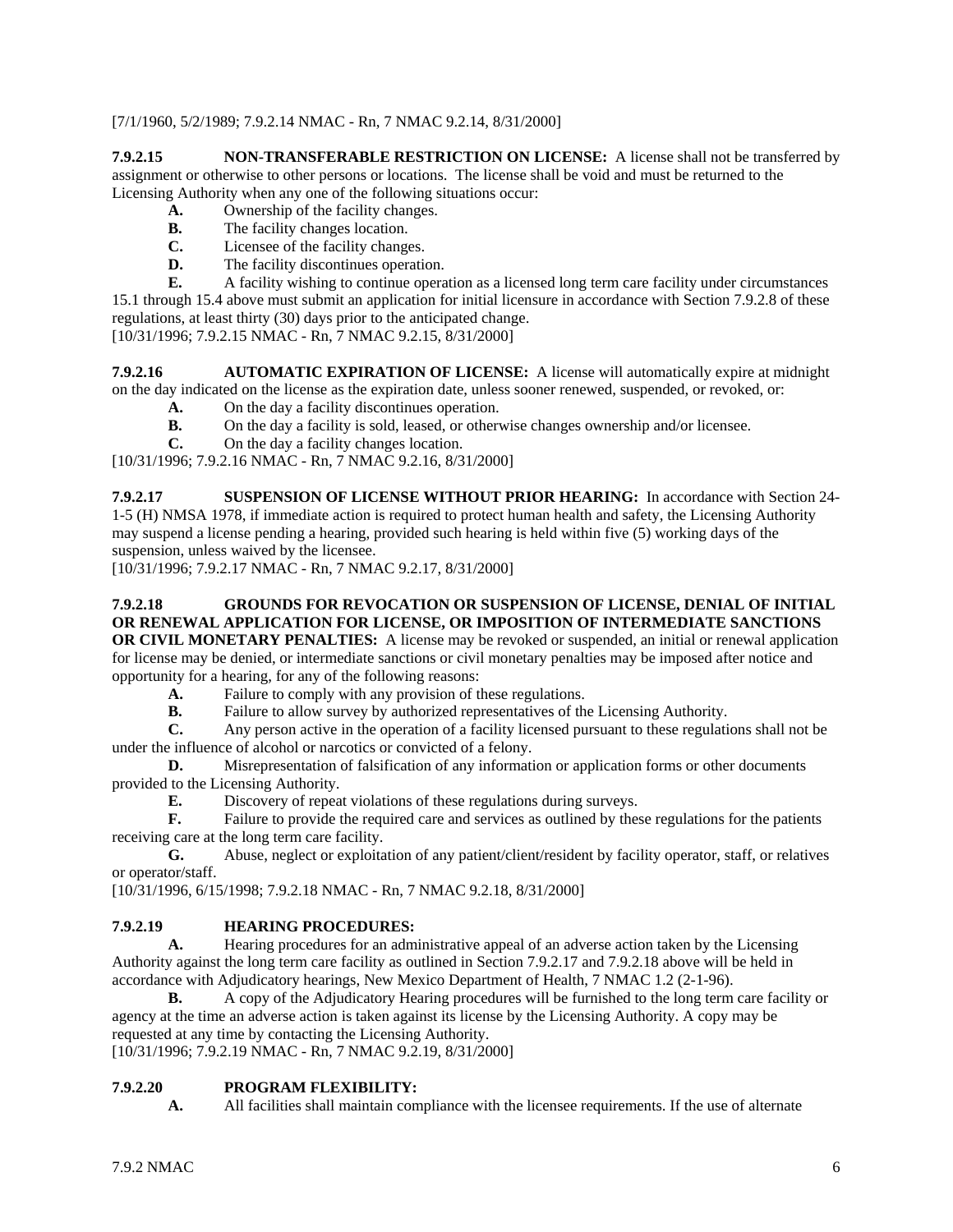concepts, methods, procedures, techniques, equipment, personnel qualifications or the conducting of pilot projects conflicts with requirements, then prior written approval from the Department shall be obtained in order to ensure provisions for safe and adequate care. Such approval shall provide for the terms and conditions under which the exception is granted. A written request and substantiating evidence supporting the request shall be submitted by the applicant or licensee to the department.

**B.** Any approval of the Department granted under this section, or a certified copy thereof shall be posted immediately adjacent to the facility's license.

[5/2/1989; 7.9.2.20 NMAC - Rn, 7 NMAC 9.2.20, 8/31/2000]

#### **7.9.2.21 WAIVERS AND VARIANCES:**

**A. DEFINITIONS:** As used in this section:

(1) Waiver: means the grant of an exemption from a requirement of these regulations.<br>(2) Variance: means the granting of an alternate requirement in place of a requirement

**(2)** Variance: means the granting of an alternate requirement in place of a requirement of

these regulations. **B. REQUIREMENTS FOR WAIVERS AND VARIANCES:** A waiver or variance may be granted if the Department finds that the waiver or variance will not adversely affect the health, safety, or welfare of any resident and that:

**(1)** Strict enforcement of a requirement would result in unreasonable hardship on the facility or on a resident.

**(2)** An alternative to a rule, including new concepts, methods, procedures, techniques, equipment, personnel qualifications, or the conducting of pilot projects, is in the interest of better care or management.

#### **C. APPLICATIONS:**

**(1)** All applications for waiver or variance from the requirements of these regulations shall be made in writing to the Department, specifying the following:

- **(a)** The rule from which the waiver or variance is requested;
- **(b)** The time period for which the waiver or variance is requested;
- **(c)** If the request is for a variance, the specific alternative action which the facility

proposes;

- **(d)** The reasons for the request; and
- **(e)** Justification that the goal or purpose of the rule or regulations would be

satisfied.

- **(2)** Requests for a waiver or variance may be made at any time.
- **(3)** The Department may require additional information from the facility prior to acting on

the request.

**D. GRANTS AND DENIALS:**

**(1)** The Department at its discretion shall grant or deny each request for waiver or variance in writing. A notice of denials shall contain the reasons for denial.

**(2)** The terms of a requested variance may be modified upon agreement between the Department and a facility.

**(3)** The Department may impose such conditions on the granting of a waiver or variance which it deems necessary.

**(4)** The Department may limit the duration of any waiver or variance.

**(5)** The Department's action on a request for a waiver is not subject to administrative appeal.

**E. REVOCATION:** The Department may revoke a waiver or variance if:

**(1)** It is determined that the waiver or variance is adversely affecting the health, safety or welfare of the resident's; or

**(2)** The facility has failed to comply with the variance as granted; or

**(3)** The licensee notifies the Department in writing that it wishes to relinquish the waiver or variance and be subject to the rule previously waived or varied;

**(4)** Required by a change in law.

[5/2/1989; 7.9.2.21 NMAC - Rn, 7 NMAC 9.2.21, 8/31/2000]

#### **7.9.2.22 RIGHTS OF RESIDENTS:** Every resident shall have the right to:

**A. COMMUNICATIONS:** Have private and unrestricted communications with the resident's family, physician, attorney and any other person, unless medically contraindicated as documented by the resident's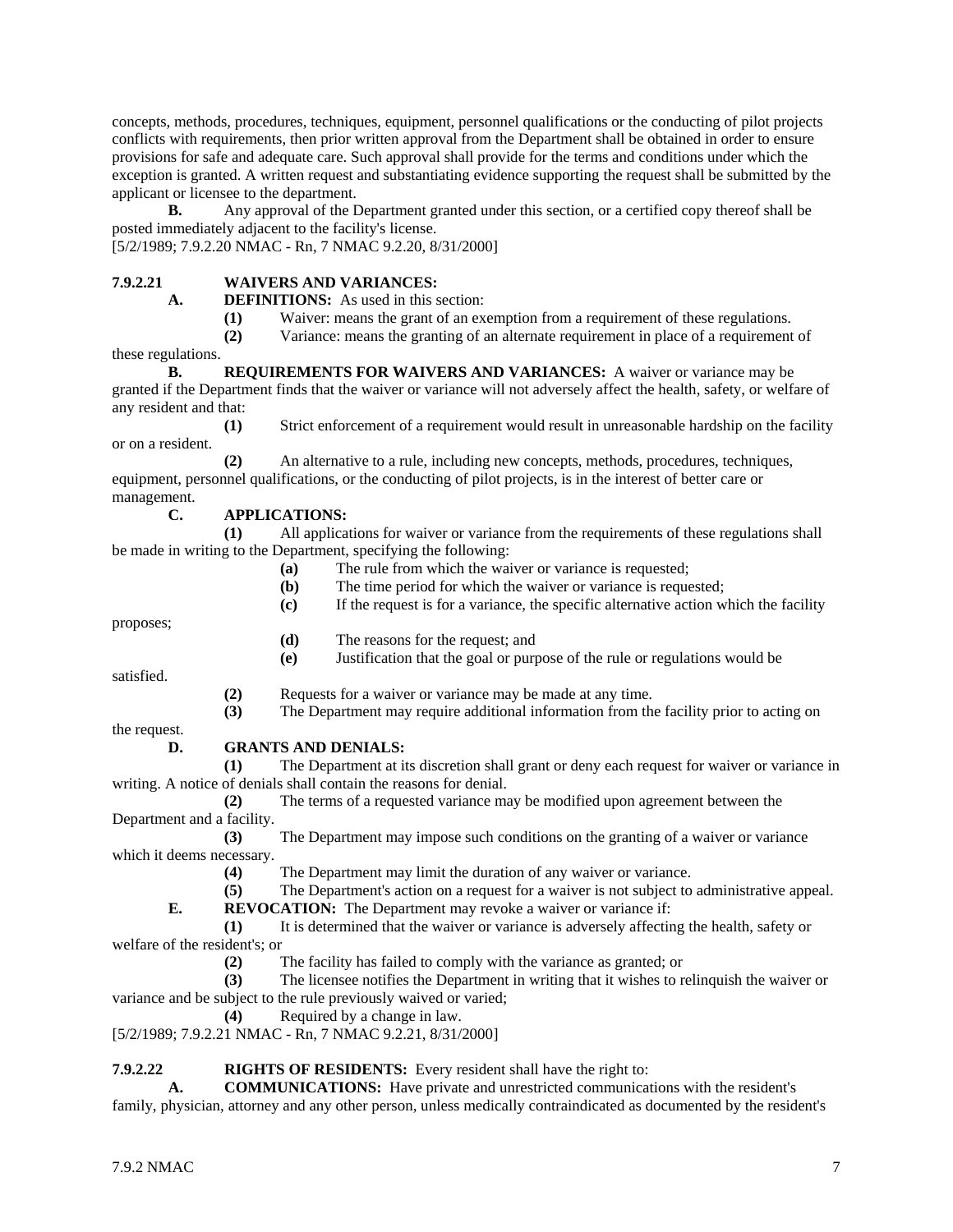physician in the resident's medical record, except that communications with public officials or with the resident's attorney shall not be restricted in any event. The right to private and unrestricted communications shall include, but is not limited to, the right to:

**(1)** Receive, send, and mail sealed, unopened correspondence. No resident's incoming or outgoing correspondence may be opened, delayed, held, or censored, except that a resident or guardian may direct in writing that specified incoming correspondence be opened, delayed, or held.

**(2)** Use a telephone for private communications during reasonable hours.

**(3)** Have private visiting pursuant to a reasonable written visitation policy.

**B. ACCESS:** Immediate access by representatives of Human Services Department, Health and Environment Department, Ombudsman, personal physician and, subject to resident's consent, immediate family or other relatives or visitors following notification of staff person in charge and presentation of valid identification. Reasonable access by providers of health, social, legal or other services must be assured.<br> **C.** GRIEVANCES: Present grievances on one's own behalf or through or

**GRIEVANCES:** Present grievances on one's own behalf or through others to the facility's staff or administrator, to public officials or to any other person without justifiable fear of reprisal, and join with other residents or individuals within or outside of the facility to work for improvements in resident care.

**D. FINANCES:** Manage one's own financial affairs, including any personal allowances under federal or state programs. No resident funds may be held or spent except in accordance with the following requirements:

**(1)** A facility may not hold or spend a resident's funds unless the resident or another person legally responsible for the resident's funds authorize this action in writing. The facility shall obtain separate authorization for holding a resident's funds and for spending a resident's funds. The authorization for spending a resident's funds may include a spending limit. Expenditures that exceed the designated spending limit require a separate authorization for each individual occurrence.

**(2)** Any resident funds held or controlled by the facility, and any earnings from them, shall be credited to the resident and may not be comingled with other funds or property except that of other residents.

**(3)** The facility shall furnish a resident, the resident's guardian, or a representative designated by the resident with at least a quarterly statement of all funds held by the facility for the resident and all expenditures made from the resident's account, and a similar statement at the time of the resident's permanent discharge.

**(4)** The facility shall maintain a record of all expenditures, disbursements and deposits made on behalf of the resident.

**E. ADMISSION INFORMATION:** Be fully informed in writing prior to or at the time of admission, of all services and the charges for these services, and be informed in writing, during the resident's stay, of any changes in services available or in charges for services, as follows:

**(1)** No person may be admitted to a facility without that person or that person's guardian or designated representative signing an acknowledgement of having received a statement of information before or on the day of admission which contains at least the following information or, in the case of a person to be admitted for short-term care, the information required under these regulation.

**(a)** An accurate description of the basic services provided by the facility, the rate charged for those services, and the method of payment for them;

**(b)** Information about all additional services regularly offered but not included in the basic services. The facility shall provide information on where a statement of the fees charged for each of these services can be obtained. These additional services include pharmacy, x-ray, beautician and all other additional services regularly offered to residents or arranged for residents by the facility;

- **(c)** The method for notifying residents of a change in rates or fees;
- **(d)** Terms for refunding advance payments in case of transfer, death or voluntary or

involuntary discharge.

**(e)** Terms of holding and charging for a bed during a resident's temporary absence.

**(f)** Conditions for involuntary discharge or transfer, including transfers within the

facility;

**(g)** Information about the availability of storage space for personal effects; and

**(h)** A summary of residents' rights recognized and protected by this section and all facility policies and regulations governing resident conduct and responsibilities. No statement of admission information may be in conflict with any part of these regulations.

**F. TREATMENT:** Be treated with courtesy, respect, and full recognition of one's dignity and individuality by all employees of the facility and by all licensed, certified, and registered providers under contract with the facility.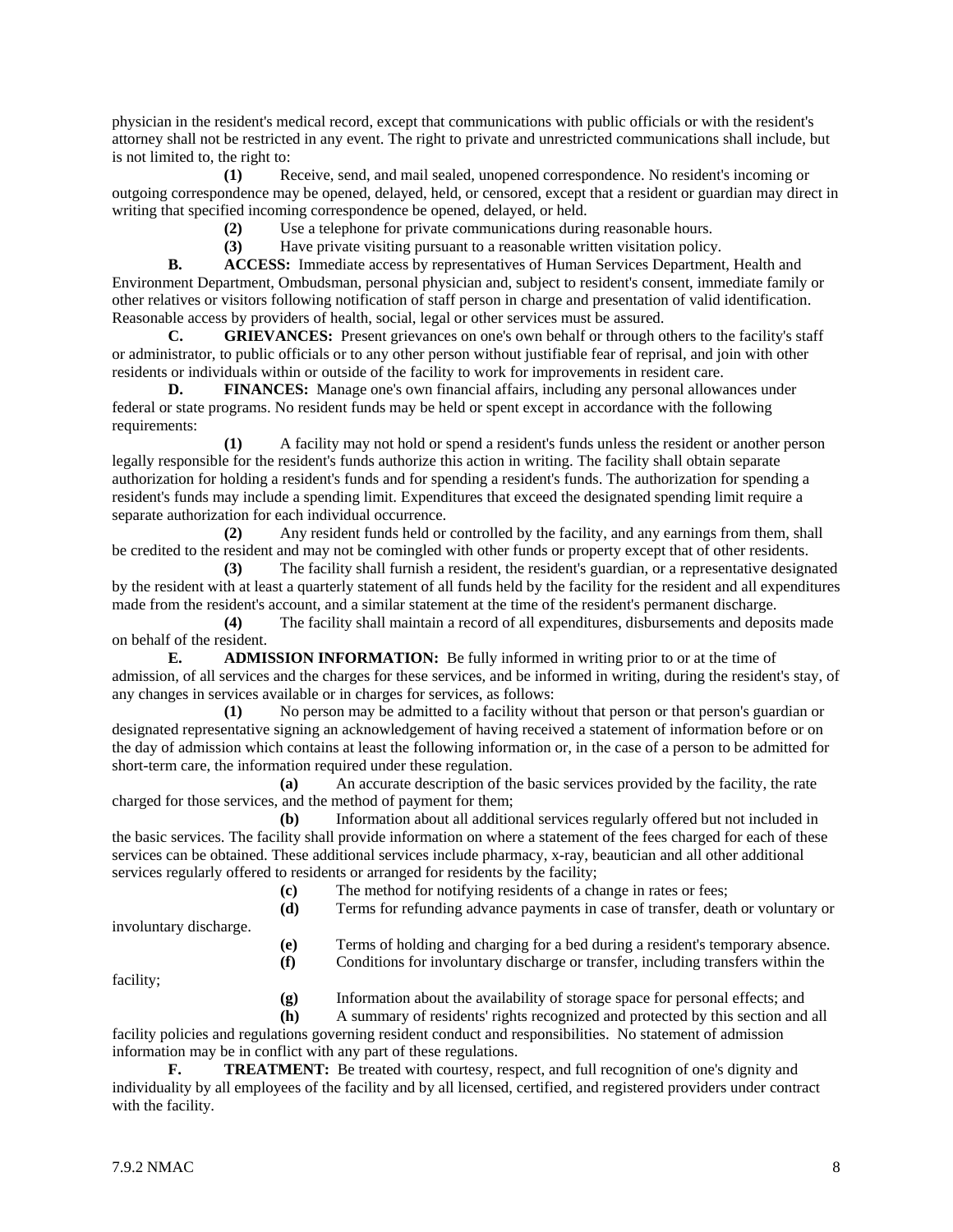**G. PRIVACY:** Have physical and emotional privacy in treatment, living arrangements, and in caring for personal needs, including, but not limited to:

**(1)** Privacy for visits by spouse. If both spouses are residents of the same facility, they shall be permitted to share a room unless medically contra-indicated as documented by the resident's physician in the resident's medical record.

**(2)** Privacy concerning health care. Case discussion, consultation, examination, and treatment are confidential and shall be conducted discreetly. Persons not directly involved in the resident's care shall require the resident's permission to authorize their presence.

**(3)** Confidentiality of health and personnel records, and the right to approve or refuse their release to any individual outside the facility, except in the case of the resident's transfer to another facility or as required by law or third-party payment contracts.

**H. WORK:** Not be required to perform work for the facility, but may work for the facility if:

**(1)** The work is included by the physician for therapeutic purposes in the resident's plan of

**(2)** The work is ordered by the resident's physician and does not threaten the health, safety, or welfare of the resident or others.

**(3)** The resident volunteers for work and such activities is not contra-indicated by physician. **I. OUTSIDE ACTIVITIES:** Meet with and participate in activities of social, religious, and

community groups at the resident's discretion, unless medically contra-indicated as documented by the resident's physician in the resident's medical record.

**J. PERSONAL POSSESSIONS:** Retain and use personal clothing and effects and to retain, as space permits, other personal possessions in a reasonably, secure manner.

**K. TRANSFER, DISCHARGE AND BEDHOLD:** Involuntary transfer shall be conducted only for resident's welfare, health and safety of others, or failure to pay. Reasons other than failure to pay must be documented by a physician in resident's record. Prior to transfer the facility must notify resident and/or next of kin or responsible party of right to appeal and name and address of ombudsman.

**L. ABUSE AND RESTRAINTS:** Be free from mental and physical abuse, and be free from chemical and physical restraints except as authorized in writing by a physician for a specified and limited period of time and documented in the resident's medical record. Physical restraints may be used in an emergency when necessary to protect the resident from injury to himself or herself or others or to property. However, authorization for continuing use of the physical restraints shall be secured from a physician within 12 hours. Any use of physical. restraints shall be noted in the resident's medical records. "Physical restraint" includes, but is not limited to, any article, device, or garment which interferes with the free movement of the resident and which the resident is unable to remove easily.

**M. CARE:** Receive adequate and appropriate care within the capacity of the facility.<br> **N. CHOICE OF PROVIDER:** Use the licensed, certified or registered provider of h

**N. CHOICE OF PROVIDER:** Use the licensed, certified or registered provider of health care and pharmacist of the resident's choice. The pharmacist of choice must be able to supply drugs and/or Biologicals in such a manner as is consistent with the facility's medication delivery system.

**O. CARE PLANNING:** Be fully informed of one's treatment and care and participate in the planning of that treatment and care, unless contra-indicated by physician order.

**P. RELIGIOUS ACTIVITY:** Participate in religious activities and services, of resident's choice and meet privately with clergy.

**Q. NON-DISCRIMINATORY TREATMENT:** Be free from discrimination based on the source from which the facility's charges for the resident's care are paid, as follows:

**(1)** No facility may assign a resident to a particular wing or other distinct area of the facility, whether for sleeping, dining or any other purpose, on the basis of the source or amount of payment. A facility only part of which is certified for Medicare/Medicaid reimbursement under Title XVIII/XIX of the Social Security Act is not prohibited from assigning a resident to the certified part of the facility because of the source of payment for the resident's care is Medicare/Medicaid.

**(2)** Facilities shall offer and provide an identical package of basic services meeting the requirements of these regulations to all individuals regardless of the sources of a resident's payment or amount of payment. Facilities may offer enhancements of basic services, provided that these enhanced services are made available at an identical cost to all residents regardless of the source of a resident's payment. A facility which elects to offer enhancements to basic services to its residents must provide all residents with a detailed explanation of enhanced services and the additional charges for these services.

**(3)** If a facility offers at extra charge additional services which are not covered by the

care; and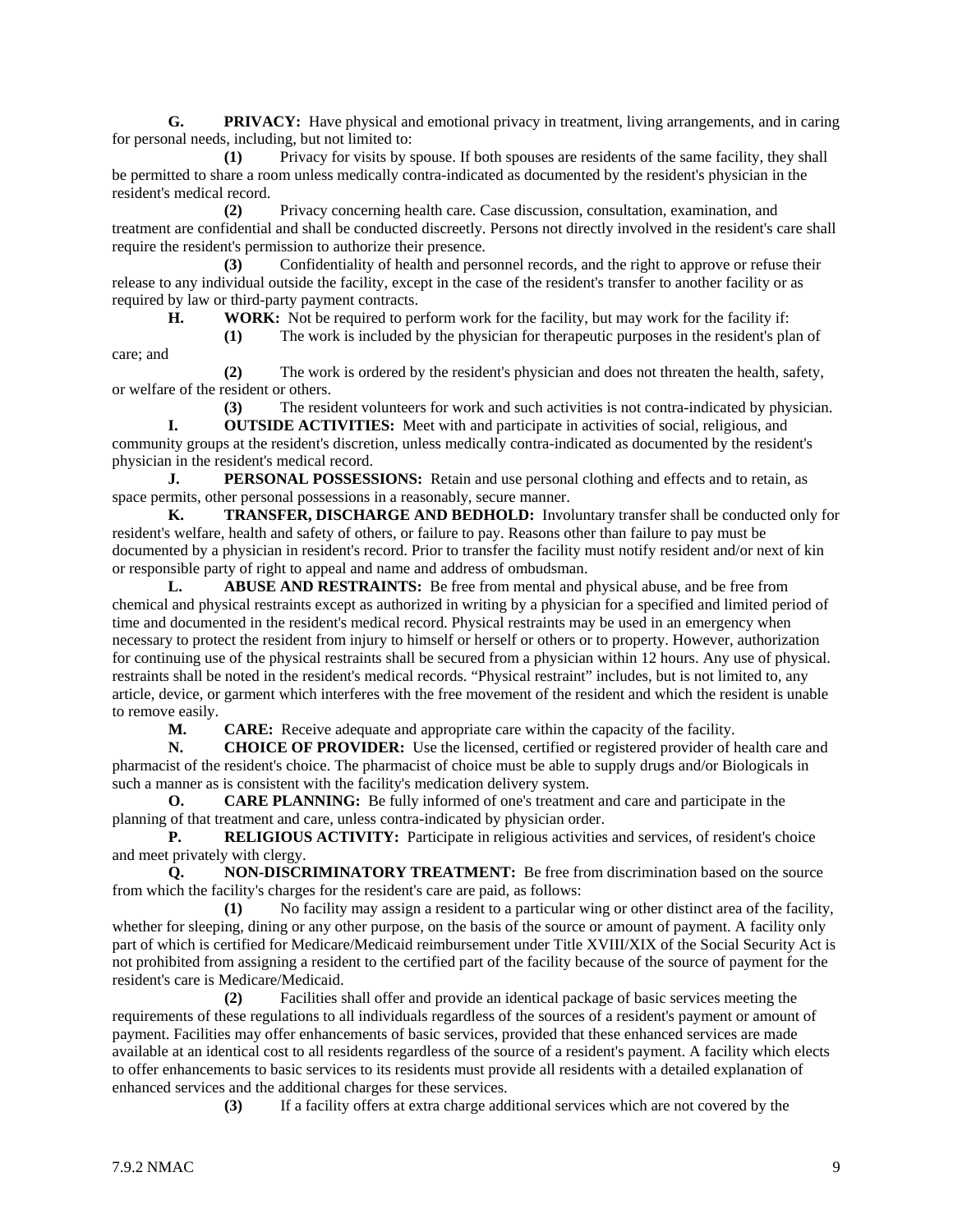facility's provider agreement under which it provides Medicaid and Medicare services, it shall provide them to any resident willing and able to pay for them, regardless of the source from which the resident pays the facility's charges.

**(4)** No facility may require, offer or provide an identification tag for a resident that publicly identifies the source from which the facility's charges for that resident's care are paid.

**R. INCOMPETENCE:** If a resident is found incompetent by a court under New Mexico's Probate Code, (Sections 45-5-101 through 45-5-432 NMSA 1978), and not restored to legal capacity, the rights and responsibilities established under this section which the resident is not competent to exercise shall devolve upon the resident's guardian and/or conservator.

**S. CORRECTIONS CLIENTS:** Rights established under this section do not, except as determined by the department, apply to residents in a facility who are in the legal custody of the department for correctional purposes.

#### **T. NOTIFICATION:**

**(1)** Serving Notice: Copies of the resident rights provided under this section and the facility's policies and regulations governing resident conduct and responsibilities shall be made available to each prospective resident and his or her guardian, if any, and to each member of the facility's staff. Facility staff shall verbally explain to each new resident and to that person's guardian, if any, prior to or at the time of the person's admission to the facility, these rights and the facility's policies and regulations governing resident conduct and responsibilities.

**(2)** Amendments: All amendments to the rights provided under this section and all amendments to the facility regulations and policies governing resident conduct and responsibilities require notification of each resident and guardian, if any, at the time the amendment is put into effect. The facility shall provide the resident, guardian, if any, and each member of the facility's staff with a copy of all amendments.

**(3)** Posting: Copies of the resident's rights provided under these regulations and the facility's policies and regulations governing resident conduct and responsibilities shall be posted in a prominent place in the facility.

**U. ENCOURAGEMENT AND ASSISTANCE:** Each facility shall encourage and assist residents to exercise their rights as residents and citizens and shall provide appropriate training for staff awareness so that staff are encouraged to respect the rights of residents established under this section. [5/2/1989; 7.9.2.22 NMAC - Rn, 7 NMAC 9.2.22, 8/31/2000]

### **7.9.2.23 COMPLAINTS:**

**A. FILING COMPLAINTS:** Any person may file a complaint with a licensee or the Department regarding the operation of a facility. Complaints may be made orally or in writing.

**B. REVIEWING COMPLAINTS:** Each facility shall establish a system of reviewing complaints and allegations of violations of resident's rights established under this section. The facility shall designate a specific individual who, for the purpose of effectuating this section, shall report to the administrator.

**C. REPORTING COMPLAINTS:** Allegations that residents' rights have been violated by persons licensed, certified or registered by any professional licensing board or designated authority shall be promptly reported by the facility to the appropriate licensing or examining board or authority and to the person against whom the allegation has been made. Any employee of the facility and any person licensed, certified, or registered by any professional licensing board or authority, may also report such allegations to the board. [5/2/1989; 7.9.2.23 NMAC - Rn, 7 NMAC 9.2.23, 8/31/2000]

# **7.9.2.24 COMMUNITY ORGANIZATION ACCESS:**

In this section, "access" means the right to:

- **(1)** Enter any facility;
- **(2)** Seek a resident's agreement to communicate privately and without restriction with the

resident.

**(3)** Communicate privately and without restriction with any resident who does not object to

communication.

**B.** Any employee, agent, or designated representative of a community legal services program or community service organization shall be permitted access to any facility whenever visitors are permitted by the written visitation policy referred to in these regulations, but not before 8:00 am., nor after 5:00 p.m. The facility visitation policy shall include provisions for scheduling visits after 5:00 p.m.

#### **C. CONDITIONS:**

**(1)** The employee, agent, or designated representative shall, upon request of the facility's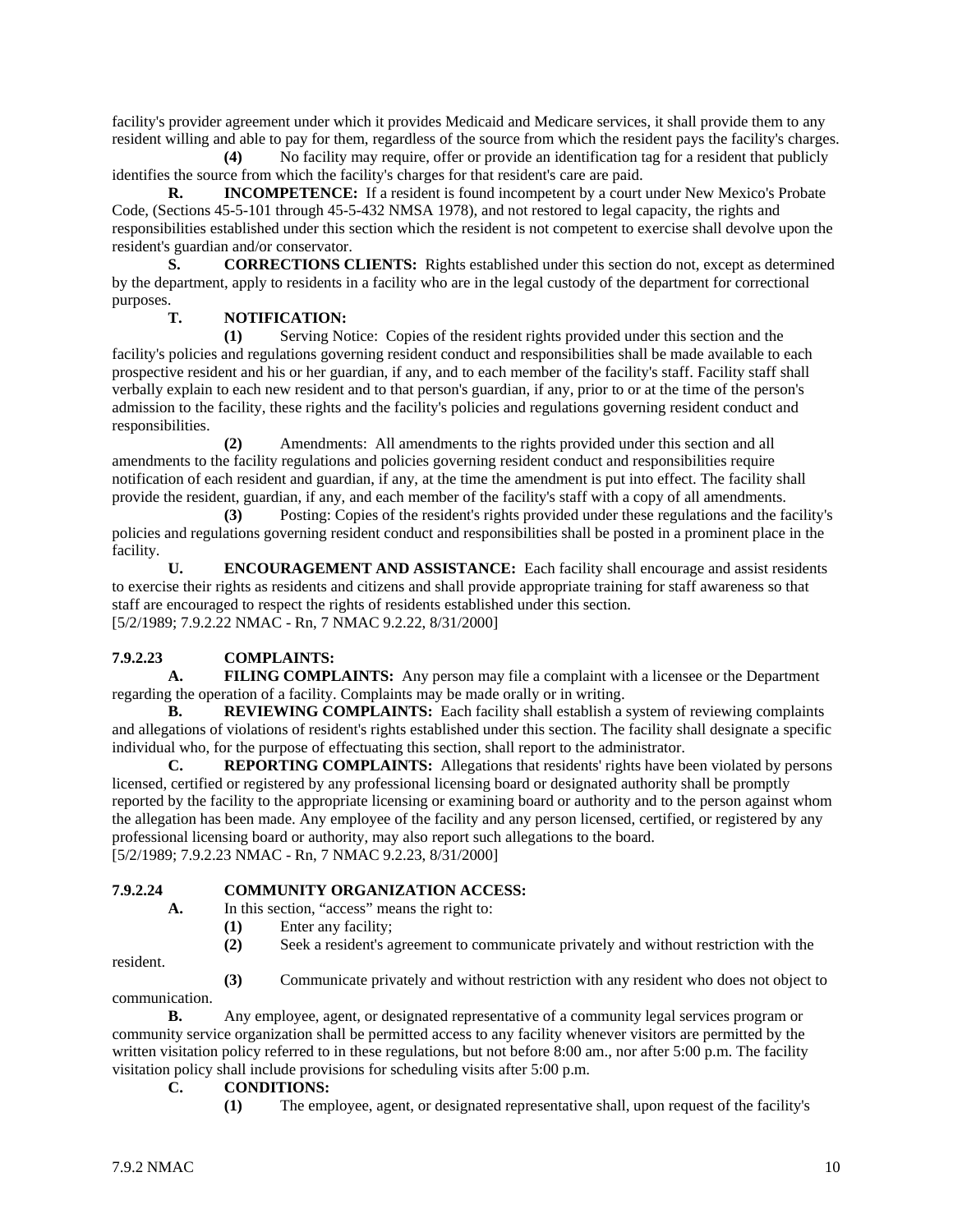administrator or administrator's designee, present valid and current identification signed by the principal officer of the agency, program or organization represented.

**(2)** Access shall be granted for visits which are consistent with an express purpose of an organization the purpose of which is to:

**(a)** Visit, talk with, or offer personal, social, and legal services to any resident, or obtain information from the resident about the facility and its operations.

**(b)** Inform residents of their rights and entitlements and their corresponding obligations under federal and state law, by means of educational materials and discussions in groups or with individual residents.

**(c)** Assist any residents in asserting legal rights regarding claims for public assistance, medical assistance and social security benefits, and in all other matters in which a resident may be aggrieved.

**(d)** Engage in any other method of advising and representing residents so as to assure them full enjoyment of their rights.

[5/2/1989; 7.9.2.24 NMAC - Rn, 7 NMAC 9.2.24, 8/31/2000]

**7.9.2.25 HOUSING RESIDENTS IN LOCKED UNITS:** Definitions as used in this section:

**A. LOCKED UNIT:** means a ward, wing or room which is designated as a protected environment and is secured in a manner that prevents a resident from leaving the unit at will. A physical restraint applied to the body is not a locked unit. A facility locked for purposes of security is not a locked unit, provided that residents may exit at will. An alarmed unit does not constitute a locked unit.

**B. CONSENT:** means a written, signed request given without duress by a resident capable of understanding the nature of the locked unit, the circumstances of one's condition, and the meaning of the consent to be given.

**(1)** A resident or responsible party may give consent to reside in a locked unit.

**(2)** The consent shall be effective only for ninety (90) days from the date of the consent, unless revoked. Consent may be renewed for ninety (90) day periods pursuant to this subsection.

**(3)** The consent may be revoked by the resident if competent or by legal guardian at any time. The resident shall be transferred to an unlocked unit promptly following revocation.

**C. EMERGENCIES:** In an emergency, a resident may be confined in a locked unit if necessary to protect the resident or others from injury or to protect property, providing the facility immediately attempts to notify the physician for instructions. A physician's orders for the confinement must be obtained within twelve (12) hours. No resident may be confined for more than an additional seventy-two (72) hours under order of the physician. [5/2/1989; 7.9.2.25 NMAC - Rn, 7 NMAC 9.2.25, 8/31/2000]

**7.9.2.26 ADMINISTRATOR/STATUTORY REFERENCE:** A nursing home shall be supervised by an administrator licensed under the Nursing Home Administrators Act, Sections 61-13-16 through 61-13-16 NMSA 1978. Supervision shall include, but not be limited to, taking all reasonable steps to provide qualified personnel to assure the health, safety, and right's of the residents.

**A. FULL-TIME ADMINISTRATOR:** Every nursing home shall be supervised full-time by an administrator licensed under the Nursing Home Administrators Act, except multiple facilities. If more than one nursing home or other licensed health care facility is located on the same or contiguous property, one full-time administrator may serve all the facilities.

**B. ABSENCE OF ADMINISTRATOR:** A person present in and competent to supervise the facility shall be designated to be in charge whenever there is not an administrator in the facility, and shall be identified to all staff.

#### **C. CHANGE OF ADMINISTRATOR:**

**(1)** Replacement of administrator: If it is necessary immediately to terminate an administrator, or if the licensee loses an administrator for other reasons, a replacement shall be employed or designated as soon as possible within one-hundred twenty (120) days of vacancy.

**(2)** Temporary replacement: During any vacancy in the position of administrator, the licensee shall employ or designate a person competent to fulfill the functions of an administrator immediately.

**(3)** Notice of change of administrator: When the licensee loses an administrator, the licensee shall notify the department within two (2) Department working days of such loss and provide written notification to the Department of the name and qualifications of the person in charge of the facility during the vacancy; and the name and qualifications of the replacement administrator, when known.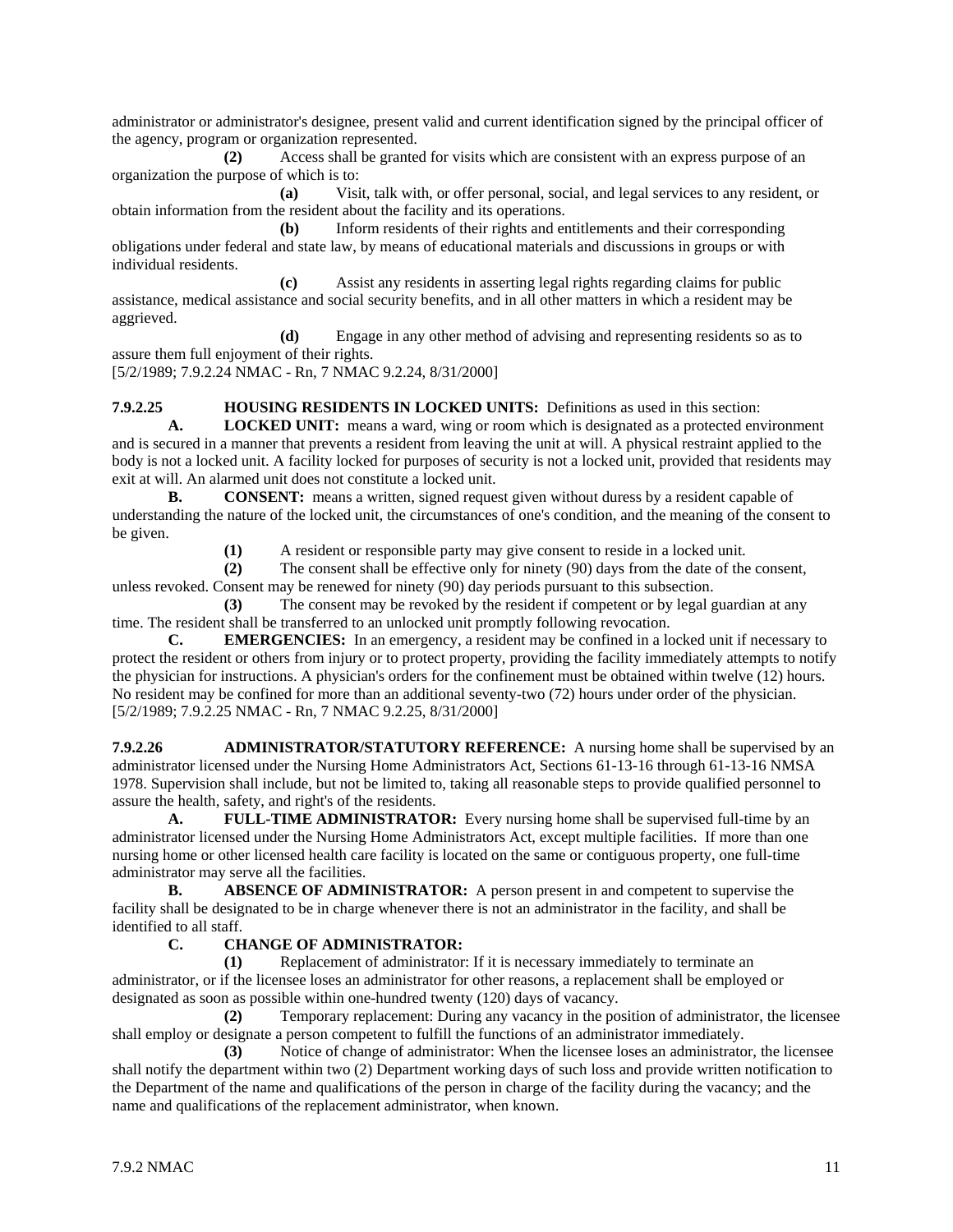#### [7/1/1960, 5/2/1989; 7.9.2.26 NMAC - Rn, 7 NMAC 9.2.26, 8/31/2000]

**7.9.2.27 EMPLOYEES:** In this section, "employee" means anyone directly employed by the facility on other than a consulting or contractual basis.

**A. Qualifications and restrictions:** No person under 17 years of age shall be employed to provide direct care to residents.

**B. Physical health certifications:** Every new employee shall be certified in writing by a physician as having been screened for tuberculosis infection and provide a statement of medical evidence that they are currently free from communicable disease prior to beginning work.

**C. Disease surveillance and control:** Facilities shall develop and implement written policies for control of communicable diseases which ensure that employees and volunteers with systems or signs of communicable disease or infected skin lesions are not permitted to work unless authorized to do so by a physician or physician extender.

**D. Volunteers:** Facilities may use volunteers provided that the volunteers receive the orientation, training, and supervision necessary to assure resident health, safety and welfare.<br> **E.** Abuse of residents:

**E. Abuse of residents:**

**(1)** Orientation for all employees: Except in an emergency, before performing any duties, each new employee, including temporary help, shall receive appropriate orientation to the facility and its policies, including, but not limited to, policies relating to fire prevention, accident prevention, and emergency procedures. All employees shall be oriented to resident's rights and to their position and duties by the time they have worked 30 days.

**(2)** Training: Except for nurses, all employees who provide direct care to residents shall be trained through a program approved by the department.

**(3)** Assignments: Employees shall be assigned only to resident care duties consistent with their training.

**(4)** Reporting: All employees will be instructed in the reporting requirements of Section 27- 7-14 NMSA 1978, the Adult Protective Services Act, of abuse, neglect or exploitation of any resident.

**F. Continuing education:**

**(1)** Nursing in-service: The facility shall require employees who provide direct care to residents to attend educational programs desired to develop and improve the skill and knowledge of the employees with respect to the needs of the facility's residents, including rehabilitative therapy, oral health care, wheelchair safety and transportation and special programming for developmentally disabled residents if the facility admits developmentally disabled person. These programs shall be conducted quarterly to enable staff to acquire the skills and techniques necessary to implement the individual program plans for each resident under their care.

**(2)** Dietary in-service: Educational programs shall be held quarterly for dietary staff, and shall include instruction in the proper handling of food, personal hygiene and grooming, and nutrition and modified diet patterns served by the facility.

**(3)** All other staff in-service: The facility shall provide in-service designed to improve the skills and knowledge of all other employees.

[7/1/1960, 5/2/1989; 7.9.2.26 NMAC-Rn, 7 NMAC 9.2.26, 8-31-2000; A/E, 3/26/2020]

**7.9.2.28 RECORDS - GENERAL:** The administrator or administrator's designee shall provide the Department with any information required to document compliance with these regulations and shall provide reasonable means for examining records and gathering the information. [7/1/1960, 7-1-64; 7.9.2.28 NMAC - Rn, 7 NMAC 9.2.28, 8/31/2000]

**7.9.2.29 PERSONNEL RECORDS:** A separate record of each employee shall be maintained, be kept current, and contain sufficient information to support assignment to the employee's current position and duties. [7/1/1960, 5/2/1989; 7.9.2.29 NMAC - Rn, 7 NMAC 9.2.29, 8/31/2000]

#### **7.9.2.30 MEDICAL RECORDS - STAFF:**

**A. TIMELINESS:** Duties relating to medical records shall be completed in a timely manner.

**B.** Each facility shall designate an employee of the facility as the person responsible for the medical record service, who:

**(1)** Is a graduate of a school of medical record science that is accredited jointly by the council on medical education of the American Medical Association; or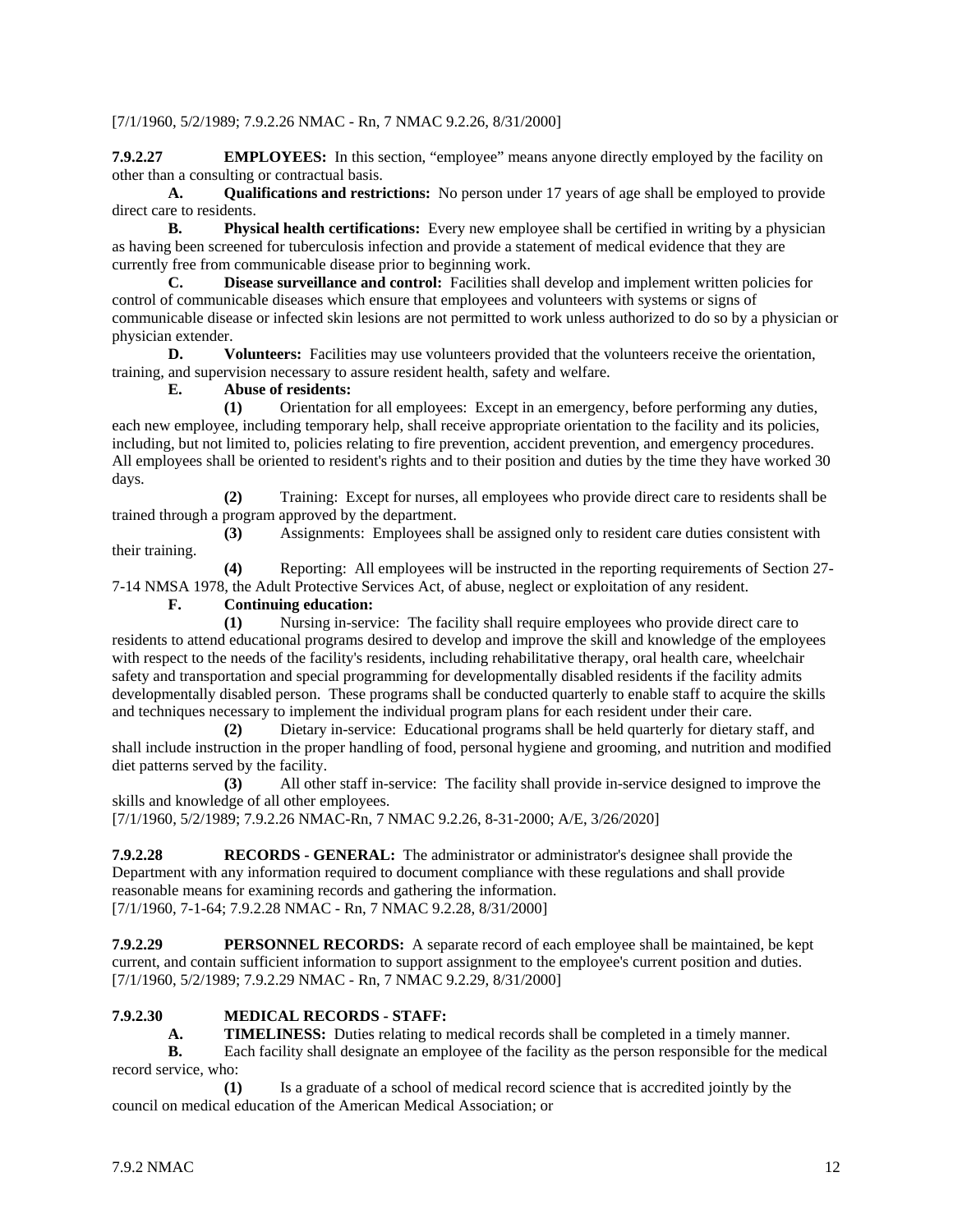**(2)** Receives regular consultation but not less than four hours quarterly as appropriate from a person who meets the requirements of Section 30.2.1. Such consultation shall not be substituted for the routine duties of staff maintaining records. The records consultant shall evaluate the records and records service, identify problem areas, and submit written recommendations for change to the administrator.

**(3)** Sufficient time will be allocated to the person who is designated responsible for medical record service to insure that accurate records are maintained.

[7/1/1960, 5/2/1989; 7.9.2.30 NMAC - Rn, 7 NMAC 9.2.30, 8/31/2000]

#### **7.9.2.31 MEDICAL RECORDS - GENERAL:**

**A. AVAILABILITY OF RECORDS:** Medical records of current residents shall be stored in the facility and shall be easily accessible, at all times, to persons authorized by the resident to obtain the release of the medical records.<br>**B**.

**ORGANIZATION:** The facility shall maintain a systematically organized records system appropriate to the nature and size of the facility for the collection and release of resident information.

**C. UNIT RECORD:** A unit record shall be maintained for each resident and day care client.<br>**D. INDEXES:** A master resident index shall be maintained.

**INDEXES:** A master resident index shall be maintained.

**E. MAINTENANCE:** The facility shall safeguard medical records against loss, destruction, or unauthorized use, and shall provide adequate space and equipment to efficiently review, index, file and promptly retrieve the medical records.

#### **F. RETENTION AND DESTRUCTION:**

**(1)** The medical record shall be completed and stored within sixty (60) days following a resident's discharge or death.

**(2)** An original medical record and legible copy or copies of court orders or other documents, if any, authorizing another person to speak or act on behalf of this resident shall be retained for a period of at least ten (10) years following a resident's discharge or death. All other records required by these regulations shall be retained for the period for which the facility is under review.

**(3)** Medical records no longer required to be retained under this section may be destroyed, provided:

**(a)** The confidentiality of the information is maintained; and **(b)** The facility permanently retains at least identification of t

The facility permanently retains at least identification of the resident, final diagnosis, physician, and dates of admission and discharge.

**(4)** A facility shall arrange for the storage and safekeeping of records for the periods and under the conditions required by this paragraph in the event the facility closes.

**(5)** If the ownership of a facility changes, the medical records and indexes shall remain with the facility.

#### **G. RECORDS DOCUMENTATION:**

**(1)** All entries in medical records shall be legible, permanently recorded, dated, and authenticated with the name and title of the person making the entry.

**(2)** Symbols and abbreviations may be used in medical records if approved by a written facility policy which defines the symbols and abbreviations and which controls their use. [7/1/1960, 5/2/1989; 7.9.2.31 NMAC - Rn, 7 NMAC 9.2.31, 8/31/2000]

**7.9.2.32 MEDICAL RECORDS - CONTENT:** Except for persons admitted for short-term care, each resident's medical record shall contain:

#### **A. IDENTIFICATION AND SUMMARY SHEET:**

#### **B. PHYSICIAN'S DOCUMENTATION:**

- **(1)** An admission medical evaluation by a physician, including:
	- **(a)** A summary of prior treatment;
		- **(b)** Current medical findings;
		- **(c)** Diagnosis at the time of admission to the facility;
		- **(d)** The resident's rehabilitation potential;
		- **(e)** The results of the required physical examination;
		- **(f)** Level of care;
- **(2)** All physician's orders including:
	- **(a)** Admission to the facility;
	- **(b)** Medications and treatments;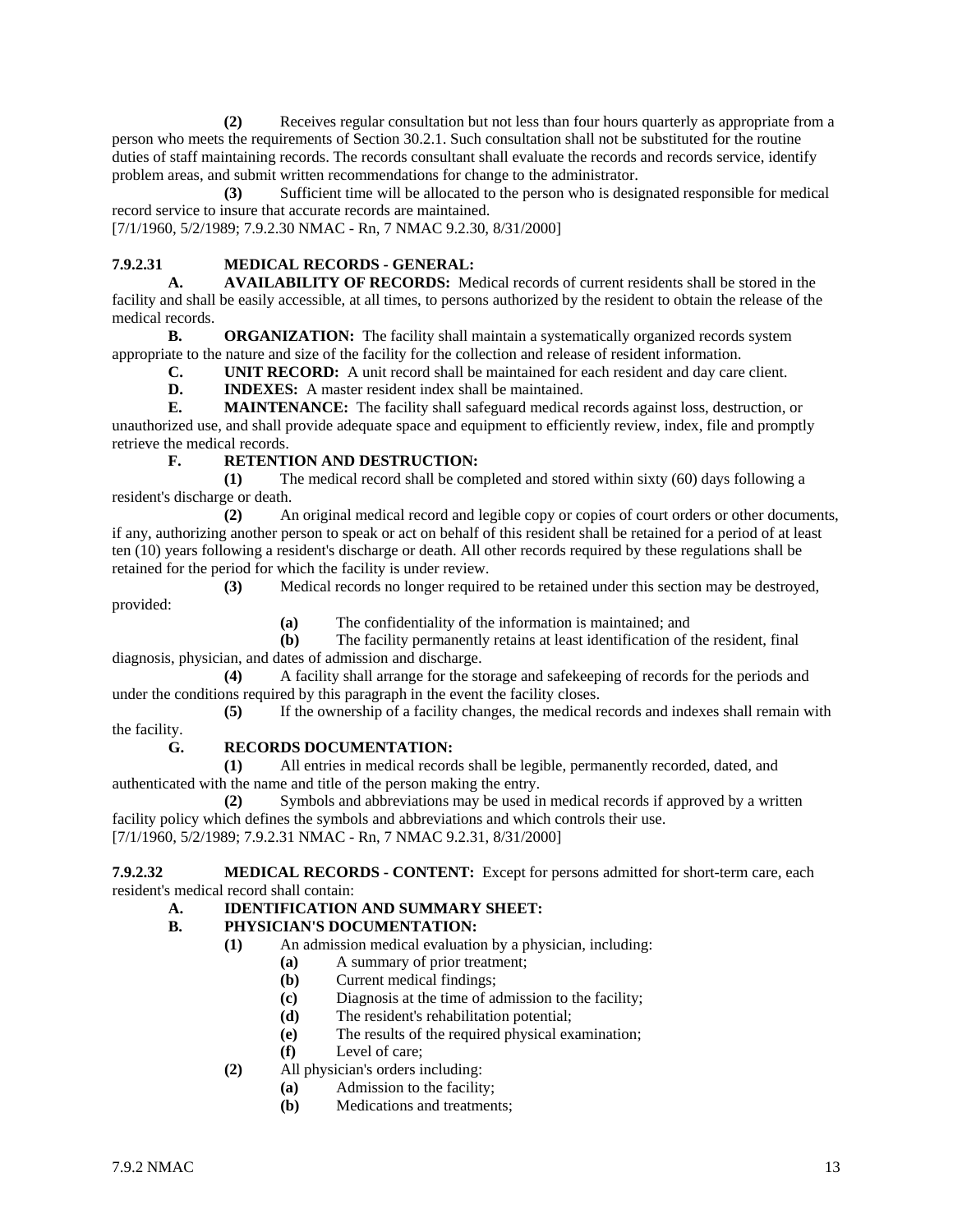- **(c)** Diets;
- **(d)** Rehabilitative services;
- **(e)** Limitations on activities;
- **(f)** Restraint orders;
- **(g)** Discharge or transfer orders.
- **(3)** Physician progress notes following each visit.
- **(4)** Annual physical examination.

**(5)** Alternate visit schedule, and justification for such alternate visits, not to exceed ninety

(90) days.

#### **C. NURSING SERVICE DOCUMENTATION:**

- **(1)** An assessment of the resident's nursing needs.
- **(2)** Initial nursing care plan and any revisions.<br>**(3)** Nursing notes are required as follows:
	- **(3)** Nursing notes are required as follows:

**(a)** For residents requiring skilled care, a narrative nursing note shall be required as often as needed to document the resident's condition, but at least weekly; and

- **(b)** For residents not requiring skilled care, a narrative nursing note shall be required as often as needed to document the resident's condition, but at least monthly;
	- **(4)** In addition to the nursing care plan, nursing documentation describing:
- **(a)** The general physical and mental condition of the resident, including any unusual symptoms or actions;
	- **(b)** All incidents or accidents including time, place, injuries or potential

complications from injury or accident, details of incident or accident, action taken, and follow-up care;

- **(c)** The administration of all medications, the need for PRN medications and the resident's response, refusal to take medication, omission of medications, errors in the administration of medications, and drug reactions;
	- **(d)** Food intake, when the monitoring of intake is necessary;
	- **(e)** Fluid Intake when monitoring of intake is necessary;
	- **(f)** Any unusual occurrences of appetite or refusal or reluctance to accept diets;
	- **(g)** Summary of restorative nursing measures which are provided;
	- **(h)** Summary of the use of physical and chemical restraints;
	- **(i)** Other non-routine nursing care given;
	- **(j)** The condition of a resident upon discharge; and
	- **(k)** The time of death, the physician called, and the person to whom the body was

released.

#### **D. SOCIAL SERVICES RECORDS:**

- **(1)** A social history of the resident; and
- **(2)** Notes regarding pertinent social data and action taken.

**E. ACTIVITIES RECORDS:** Documentation of activities programming, a history and assessment, a summary of attendance, and quarterly progress notes.

#### **F. REHABILITATIVE SERVICES:**

- **(1)** An evaluation of the rehabilitative needs of the resident.<br>**(2)** Plan of treatment.
- **(2)** Plan of treatment.
- **(3)** Progress notes detailing treatment given, evaluation, and progress.
- **G. DIETARY ASSESSMENT:** Record of the dietary assessment.<br>**H. DENTAL SERVICES:** Summary of all dental services resident
- **DENTAL SERVICES:** Summary of all dental services resident has received.
- **I. DIAGNOSTIC SERVICES:** Records of all diagnostic tests performed during the resident's stay in the facility.

**J. PLAN OF CARE:** Plan of care which includes integrated program activities, therapies and treatments designed to help each resident achieve specific goals as developed by an interdisciplinary team.

**K. AUTHORIZATION OR CONSENT:** A photocopy of any court order, power of attorney or living will authorizing another person to speak or act on behalf of the resident and any resident consent forms.

**L. DISCHARGE OR TRANSFER INFORMATION:** Documents, prepared upon a resident's discharge or transfer from the facility, summarizing, when appropriate:

- **(1)** Current medical finding and condition;
	- **(2)** Final diagnosis;
	- **(3)** Rehabilitation potential;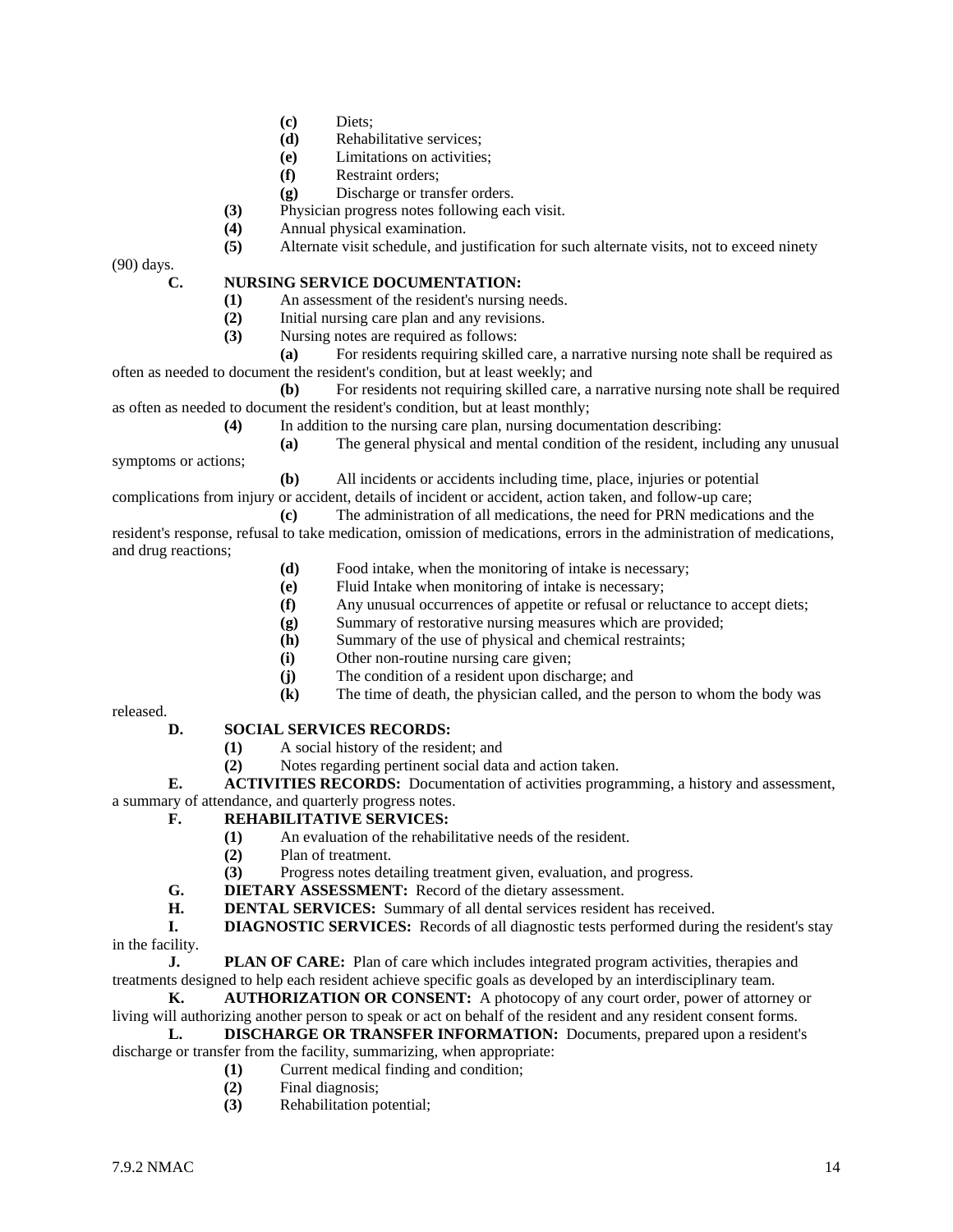- **(4)** A summary of the course of treatment;
- **(5)** Nursing and dietary information;
- **(6)** Ambulation status;
- **(7)** Administrative and social information; and
- **(8)** Needed continued care and instructions.

[7/1/1960, 5/2/1989; 7.9.2.32 NMAC - Rn, 7 NMAC 9.2.32, 8/31/2000]

**7.9.2.33 OTHER RECORDS:** The facility shall retain:

**A. DIETARY RECORDS:** All menus and therapeutic diets for one year.<br>**B. STAFFING RECORDS:** Records of staff work schedules and time work

**STAFFING RECORDS:** Records of staff work schedules and time worked for one year.

**C. SAFETY TESTS:** Records of tests of fire detection, alarm, and extinguishment equipment.

**D. RESIDENT CENSUS:** At least a daily census of all residents, indicating number of residents requiring each level of care.

**E. PROFESSIONAL CONSULTATIONS:** Documentation of professional consultations by:

- **(1)** A dietician.
- **(2)** A registered nurse.
- **(3)** Others, as may be used by the facility.

**F. IN-SERVICE AND ORIENTATION PROGRAMS:** Subject matter, instructors and attendance records of all in-service and orientation programs.

**G. TRANSFER AGREEMENTS:** Transfer agreements.<br>**H. FUNDS AND PROPERTY STATEMENT:** The state

FUNDS AND PROPERTY STATEMENT: The statement prepared upon a resident's discharge or transfer from the facility that accounts for all funds and receipted property held by the facility for the resident.

**I. COURT ORDERS AND CONSENT FORMS:** Copies of court orders or other documents, if any, authorizing another person to speak or act on behalf of the resident.

[7/1/1960, 7-1-64, 5/2/1989; 7.9.2.33 NMAC - Rn, 7 NMAC 9.2.33, 8/31/2000]

#### **7.9.2.34 LICENSE LIMITATIONS:**

**A. BED CAPACITY:** No facility may house more residents than the maximum bed capacity for which it is licensed. Persons participating in a day care program are not residents for purposes of these regulations.

**B. CARE LEVELS:** No person who requires care greater than that which the facility is licensed to provide may be admitted to or retained in the facility, unless under waiver according to State guidelines.

**C. OTHER CONDITIONS:** The facility shall comply with all other conditions of the license. [5/2/1989; 7.9.2.34 NMAC - Rn, 7 NMAC 9.2.34, 8/31/2000]

#### **7.9.2.35 OTHER LIMITATIONS ON ADMISSION:**

**A. PERSONS REQUIRING UNAVAILABLE SERVICES:** Persons who require services which the facility does not provide or make available shall not be admitted or retained.

**B. COMMUNICABLE DISEASES:**

**(1)** Restriction: No person suspected of having a disease in a communicable state shall be admitted or retained unless the facility has the means to manage the condition.

**(2)** Isolation techniques: Persons suspected of having a disease in a communicable state shall be managed according to Isolation Techniques for use in Hospitals, published by the U.S. Department of Health and Human Services, Public Health Services, Center for Disease Control, or with comparable methods as developed by facility policies.

**(3)** Reportable diseases: Suspected diseases reportable by law shall be reported to the local public health agency and the Division of Health, Bureau of Community Health and Prevention within time frames specified by these agencies.

**C. DESTRUCTIVE RESIDENTS:** Residents who are known to be destructive of property, selfdestructive, disturbing or abusive to other residents, or suicide, shall not be admitted or retained, unless the facility

has and uses sufficient resources to appropriately manage and care for them.<br>D. DEVELOPMENTAL DISABILITIES: No person who l **D. DEVELOPMENTAL DISABILITIES:** No person who has a primary diagnosis of developmental disability may be admitted to a facility unless the facility is certified as in intermediate care facility for the mentally retarded, except that a person who has a developmental disability and who requires skilled nursing care services may be admitted to a skilled nursing facility if approved for such level of care by the State Developmental Disability Authority.

**E. MENTAL ILLNESS:** No person with a primary diagnosis of mental illness may be admitted to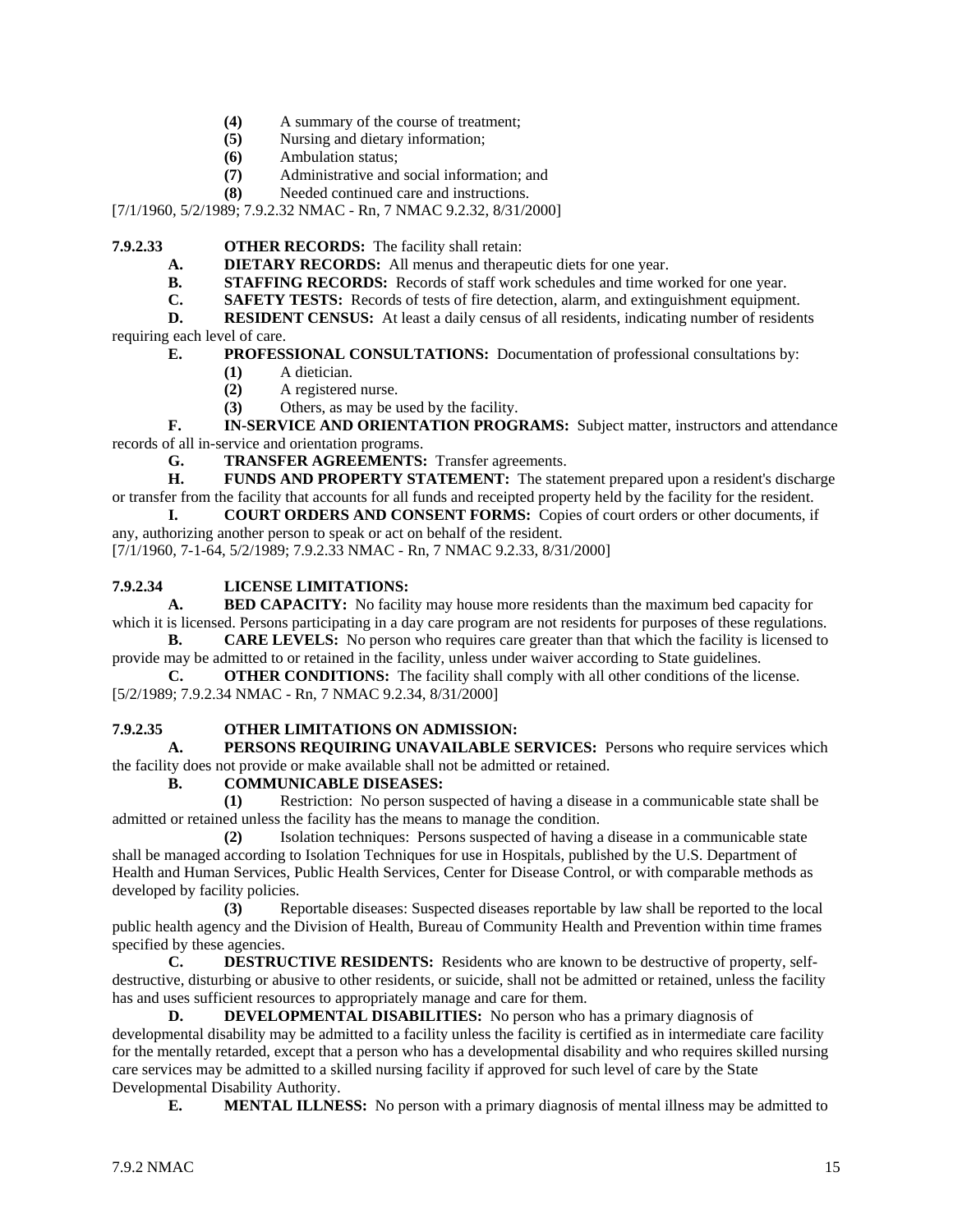Long Term Care Facilities except that a person who has a diagnosis of mental illness and who requires skilled nursing care services may be admitted to a Long Term Care Facility if approved for such level of care by-the State Mental Illness Authority.<br> **F.** ADMIS

**F. ADMISSION SEVEN (7) DAYS A WEEK:** With prior approval, facilities shall take reasonable steps to admit residents seven days a week.

[7/1/1960, 5/2/1989; 7.9.2.35 NMAC - Rn, 7 NMAC 9.2.35, 8/31/2000]

#### **7.9.2.36 PROGRAM STATEMENT FOR DEVELOPMENTALLY DISABLED RESIDENTS:**

**A. APPROVAL:** Each facility serving residents who have a developmental disability and require active treatment shall submit a written program statement to the department for approval.

- **B. CONTENTS:** The program statement shall detail the following:
	- (1) Services to be provided.<br>
	(2) Admission policies for d
	- **(2)** Admission policies for developmentally disabled persons.
	- **(3)** Program goals for developmentally disabled residents.

**(4)** Description of program elements, including relationships, contracted services and arrangements with other health and social services agencies and programs.

**(5)** A designation of staff assigned to the care of developmentally disabled residents. Staff scheduling shall demonstrate consistency of staff involvement. Staff members shall have demonstrated skill in the management of these residents; and

**(6)** A description of care evaluation procedures for developmentally disabled residents. These procedures shall require that case evaluation results be incorporated into the individual resident's care plan and that individual plans of care be reviewed and revised as indicated by resident need. [5/2/1989; 7.9.2.36 NMAC - Rn, 7 NMAC 9.2.36, 8/31/2000]

#### **7.9.2.37 PROCEDURES FOR ADMISSION OF RESIDENTS:**

**A. "APPLICABILITY":** The procedures in this section apply to all persons admitted to facilities except persons admitted for short-term care.

- **B. "PHYSICIANS ORDERS":** No person may be admitted as a resident except upon:
	- **(1)** Order of a physician.

**(2)** Receipt of information from a physician, before or on the day of admission, about the person's current medical condition and diagnosis, and receipt of a physician's initial plan of care and orders from a physician for immediate care of the resident; and

**(3)** Receipt of certification in writing from a physician that the person is free of active tuberculosis and clinically apparent communicable disease the person may be found to have.

#### **C. "MEDICAL EXAMINATION AND EVALUATION":**

**(1)** Examination: Each resident shall have a physical examination by a physician or physician extender within forty-eight (48) hours following admission unless an examination was performed within fifteen (15) days before admission.

**(2)** Evaluation: Within forty-eight (48) hours after admission the physician or physician extender shall complete the resident's medical history and physical examination record. If copies of previous evaluations are used, the physician must authenticate such findings within forty-eight (48) hours of admission.

**D. "RESIDENT ASSESSMENT":** A comprehensive accurate assessment of each resident's functional capacity and impairment, as basis for care delivery, shall be conducted by designated qualified staff. A preliminary assessment shall be completed within forty-eight (48) hours of admission, a comprehensive assessment within thirty (30) days of admission, after significant change and repeated at least annually. [7/1/1960, 5/2/1989; 7.9.2.37 NMAC - Rn, 7 NMAC 9.2.37, 8/31/2000]

**7.9.2.38 REMOVALS FROM THE FACILITY:** The provisions of this section shall apply to all resident removals. A. **CONDITIONS:** No resident may be temporarily or permanently removed from this facility except: **(1)** Voluntary removal: Upon the request or with the informed consent of the resident or guardian. **(2)** Involuntary removal: **(a)** For nonpayment of charges, following seven (7) days notice and opportunity to

pay any deficiency.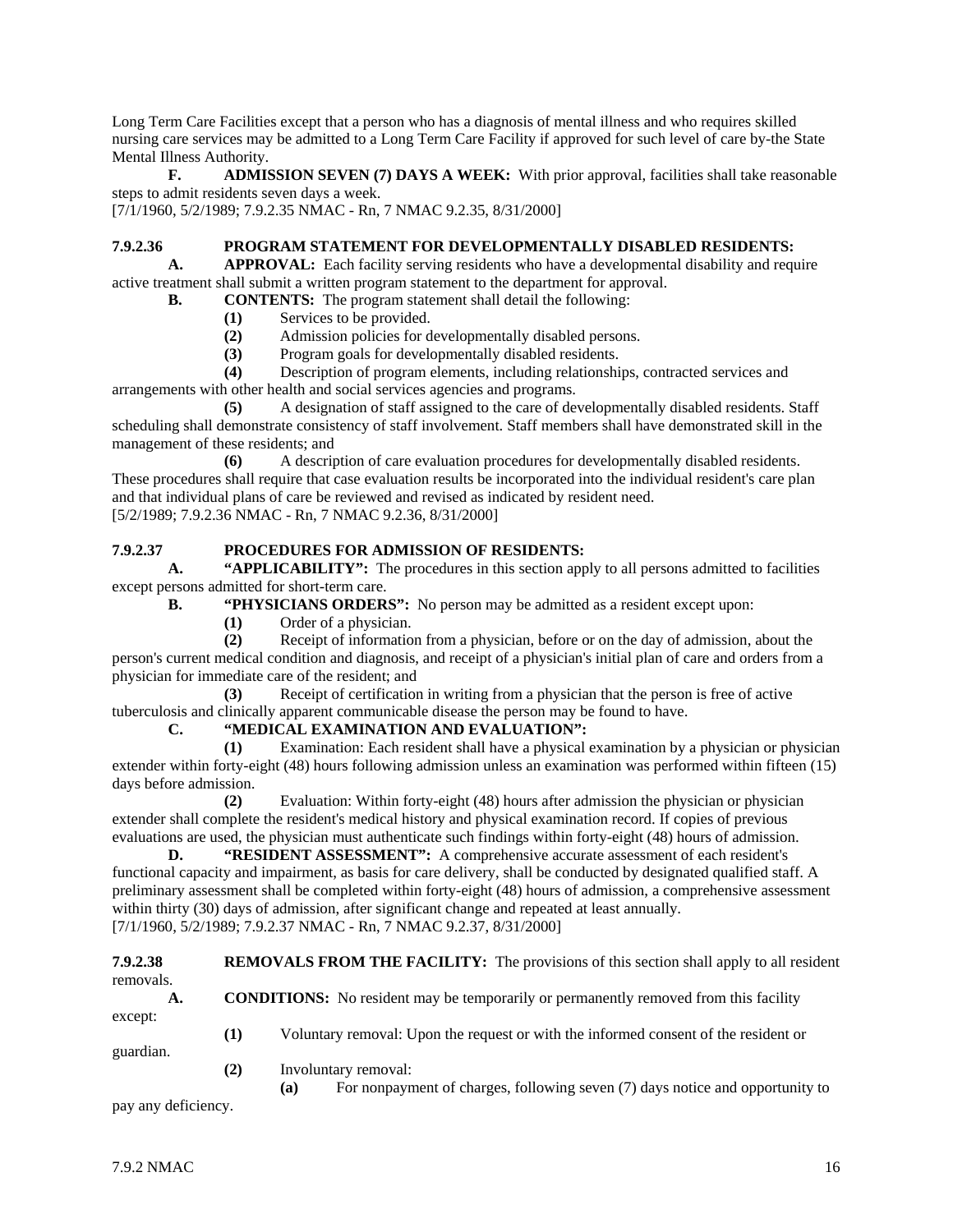**(b)** If the resident requires care other than that which the facility is licensed to

provide.

- **(c)** For medical reasons as ordered by a physician.
- **(d)** In case of a medical emergency or disaster.

**(e)** For the resident's welfare or the welfare of other residents.

**(f)** If the resident does not need nursing home care, and alternate placement is

identified and arrangements for transfer have been completed.

**(g)** If the short-term care period for which the resident was admitted has expired;

and

**(h)** As otherwise permitted by law.

**(3)** Alternate placement: Except for removal under the preceding section, no resident may be involuntarily removed unless an alternate placement is arranged for the resident.<br> **B.** PERMANENT REMOVALS:

#### **B. PERMANENT REMOVALS:**

**(1)** Notice: The facility shall provide a resident, the resident's physician and guardian, relative, or other responsible person, at least thirty (30) days notice of removal under Subsection A of 7.9.2.38 NMAC, except Subparagraph (a) of Paragraph (2) of Subsection A of 7.9.2.38 NMAC, unless the continued presence of the resident endangers the health, safety, or welfare of the resident or other residents.

**(2)** Removal procedures:

**(a)** The resident, shall be given a notice containing the time and place of a planning conference; a statement informing the resident that any persons of the resident's choice may attend the conference; and the -procedure for submitting a complaint to the Department.

**(b)** Unless the resident is receiving respite care or unless precluded by circumstances posing a danger to the health, safety, or welfare of a resident, prior to involuntary removal under Section 7.9.2.38A NMAC a planning conference shall be held at least three (3) days before removal with the resident, guardian, if any, any appropriate county agency, and others designated by the resident, including the resident's physician, to review the need for relocation, assess the effect of relocation on the resident, discuss alternative placements, and develop a relocation plan which includes at least those activities listed below.

**(c)** Removal activities shall include: counseling regarding the impending removal; arrangements for the resident to visit the potential alternative placement and/or meeting with that facility's admissions staff, unless medically contra-indicated or waived by the resident; assistance to the resident in planning the moving of belongings and funds to the new facility or quarters; and provisions for needed medications and treatments during relocation.

**(d)** Discharge records. Upon removal of a resident, all relevant documents shall be prepared and provided to the facility admitting the resident. [5/2/1989; 7.9.2.38 NMAC - Rn, 7 NMAC 9.2.38, 8/31/2000]

## **7.9.2.39 TRANSFER AGREEMENTS:**

**A. REQUIREMENT:** Each facility shall have in effect a transfer agreement with one or more hospitals under which in-patient hospital care or other hospital services are available promptly to the facility's resident's when needed. Facilities under same management having identified distinct parts are exempt from transfer agreements.

**B. TRANSFER OF RESIDENTS:** A hospital and a facility shall be considered to have a transfer agreement in effect if there is a written agreement between them or, when the two (2) Institutions are under common control, if there is a written statement by the person or body which controls them, which gives reasonable assurance that:

**(1)** Transfer of residents will take place between the hospital and the facility ensuring timely admission, whenever such transfer is medically appropriate as determined by the attending physician; and

**(2)** There shall be interchange of medical and other information necessary for the care and treatment of individuals transferred between the institutions or for determining, whether such individuals can be adequately cared for somewhere other than in either of the institutions.

**C. EXEMPTION:** A facility which does not have a resident transfer agreement in effect, but which is found by the Department to have attempted in good faith to enter into such an agreement with a hospital sufficiently close to the facility to make feasible the transfer between the two facilities and the information referred to in Subsection (B) of 7.9.2.39 NMAC above, shall be considered to have such an agreement in effect if and for so long as the department finds that to do so is in the pubic interest and essential to ensuring nursing facility services in the community.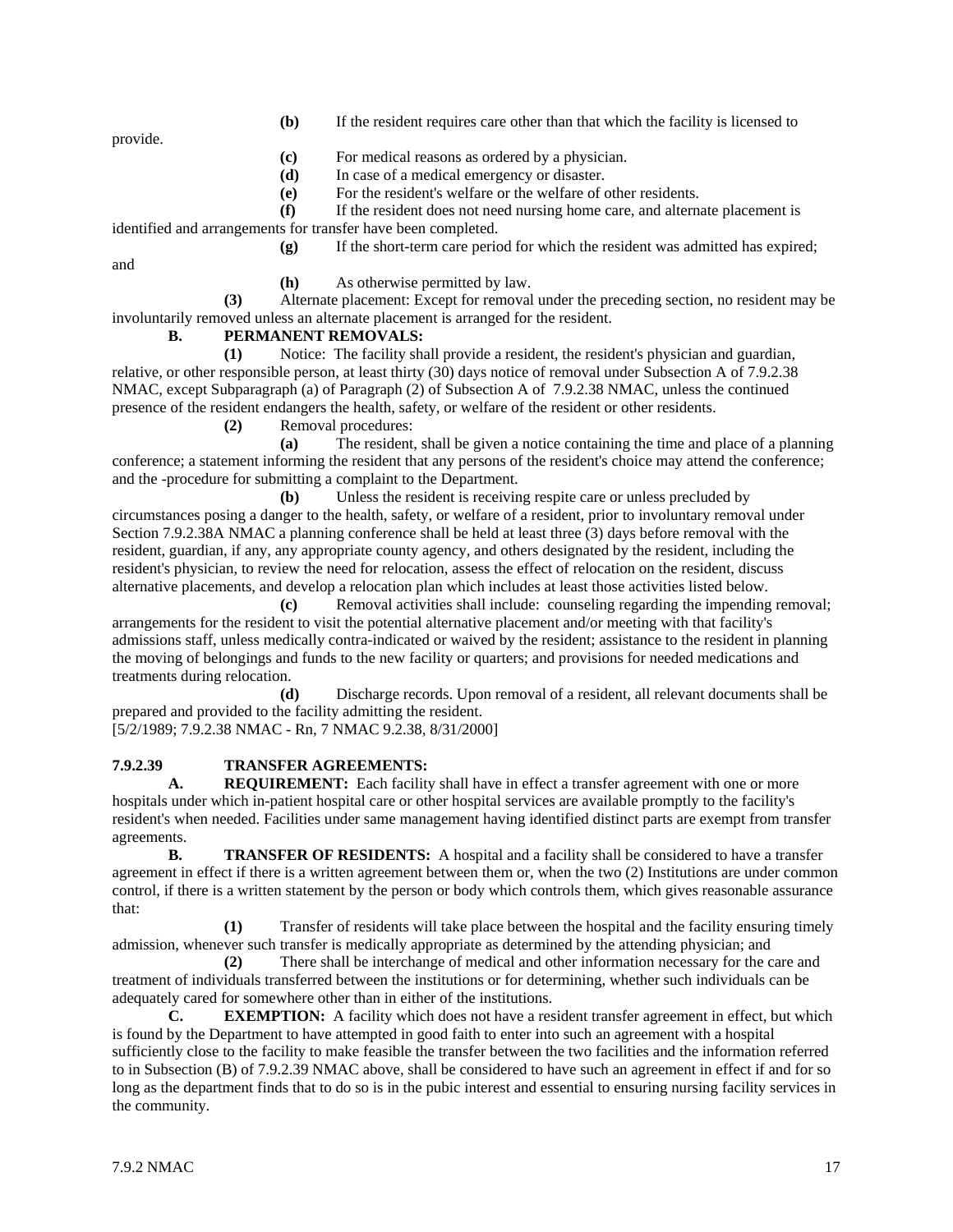[5/2/1989; 7.9.2.39 NMAC - Rn, 7 NMAC 9.2.39, 8/31/2000]

# **7.9.2.40 BEDHOLD:**

**BEDHOLD:** A resident who is on leave or temporarily discharged has expressed an intention to return to the facility under the terms of the admission policy for bedhold, shall not be denied readmission, if level of care remains the same.

**B. LIMITATION:** The facility shall hold a resident's bed until the resident returns, until the resident waives his right to have the bed held or until the maximum time allowable as defined by facility policies expires. The facility is responsible for notifying resident and/or family of their bedhold policy. [5/2/1989; 7.9.2.40 NMAC - Rn, 7 NMAC 9.2.40, 8/31/2000]

**7.9.2.41 TRANSFER WITHIN THE FACILITY:** Prior to any transfer of a resident between rooms or beds within a facility, the resident or guardian, if any, and any other person designated by the resident shall be given a reasonable notice and explanation of the reasons for transfer. Transfer of a resident between rooms or beds within a facility may be made only for medical reasons or for the resident's welfare or the welfare of other residents, or voluntarily with the residents' approval.

[5/2/1989; 7.9.2.41 NMAC - Rn, 7 NMAC 9.2.41, 8/31/2000]

**7.9.2.42 INDIVIDUAL CARE:** Each resident shall receive care based upon individual needs. **A. HYGIENE:**<br>(1) **Eac** 

Each resident shall be kept comfortably clean and well groomed.

**(2)** Beds shall be made daily, with a complete change of linen to be provided as often as necessary, but at least once a week.

**(3)** Residents shall have clean clothing as needed to present a neat appearance and to be free of odors. Residents who are not bedfast shall be dressed each day, in their own clothing, as appropriate to their activities, preferences, and comforts.

**B. DECUBITI PREVENTION:** Nursing personnel shall employ appropriate nursing management techniques to promote the maintenance of skin integrity and to prevent development of decubiti filed in the resident's clinical record, except as provided in this section.

**(1)** Verbal orders: Verbal orders from physicians or dentists may be accepted by a nurse or pharmacist, or, in the case of verbal orders for rehabilitative therapy, by a therapist. Verbal orders shall be immediately written, signed and dated by the nurse, pharmacist or therapist on a requirement may be waived if:

**(a)** Facility has made unsuccessful good faith effort; and

**(b)** The Health and Environment Department determines residents will not be

endangered; or

**(c)** Staffing is sufficient to meet residents' needs.

**(2)** Nursing personnel shall provide care, including proper hydration, designated to maintain current functioning and to improve the resident's ability to carry out activities of daily living, including assistance with maintaining good body alignment and proper positioning to prevent deformities.

**(3)** Each resident shall be encouraged to be up and out of bed as possible, unless otherwise ordered by a physician.

**(4)** Any significant changes in the condition of any resident shall be reported to the nurse in charge or on call, who shall take appropriate action.

**C. REHABILITATIVE MEASURES:** Residents shall be assisted in carrying out rehabilitative measures initiated by a rehabilitative therapist ordered by a physician, including assistance with adjusting to any disabilities and using any prosthetic devices.

**D. TUBERCULOSIS RETESTING:** Resident's shall be retested for tuberculosis infection based on the prevalence of tuberculosis in the community and the likelihood of exposure to tuberculosis in the facility.

#### **E. NOURISHMENT:**

**(1)** Diets: Residents shall be served diets as prescribed by a physician.

**(2)** Adaptive devices: Adaptive self-help devices shall be available to residents assessed as

capable of using such devices and these residents shall be trained in their use to contribute to independence in eating. **(3)** Assistance: Residents who require assistance with food or fluid intake shall be helped as

- necessary.
- **(4)** Food and fluid intake and diet acceptance: A resident's food and fluid intake and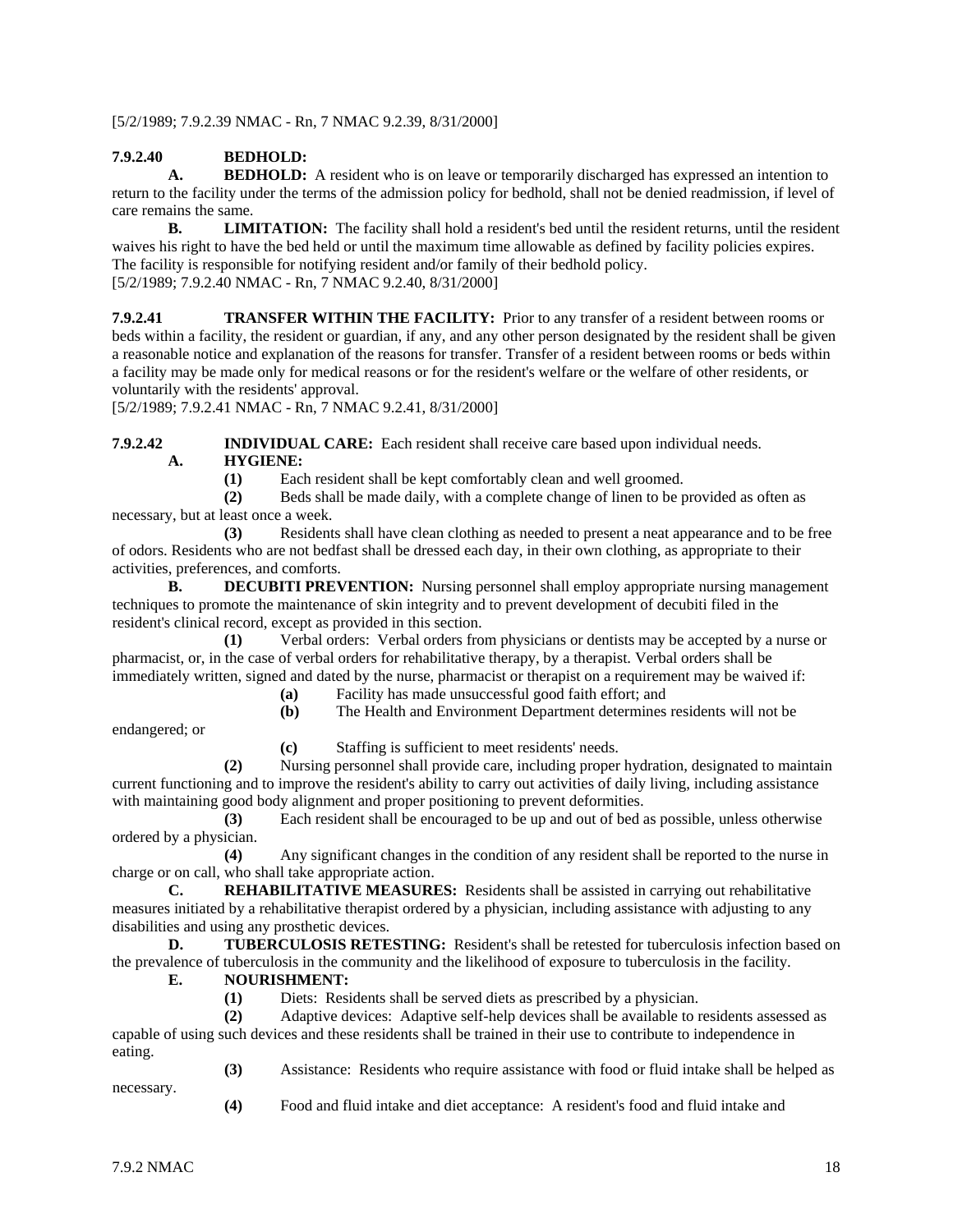acceptance of diet shall be monitored and documented, and significant deviations from normal eating patterns shall be reported to the nurse and either the resident's physician or dietician as appropriate. [7/1/1960, 7-1-64, 5/2/1989; 7.9.2.42 NMAC - Rn, 7 NMAC 9.2.42, 8/31/2000]

## **7.9.2.43 NOTIFICATION OF CHANGES IN CONDITION OR STATUS OF RESIDENT:**

**A. CHANGES IN CONDITION:** A resident's physician, guardian, if any, and any other responsible person designated in writing by the resident or guardian to be notified shall be notified promptly of any significant accident, injury, or adverse change in the resident's condition.

**B. CHANGES IN STATUS:** A resident's guardian and other person designated in writing by the resident or guardian shall be notified promptly of any significant nonmedical change in the resident's status, including financial situation, any plan to discharge the resident, or any plan to transfer the resident within the facility or to another facility.

[5/2/1989; 7.9.2.43 NMAC - Rn, 7 NMAC 9.2.43, 8/31/2000]

#### **7.9.2.44 TREATMENT AND ORDERS: A. ORDERS:**

**(1)** Restriction. Medications, treatments and rehabilitative therapies shall be administered as ordered by a physician or dentist subject to the resident's rights to refuse them. No medication, treatment or changes in medication or treatment may be administered to a resident without a physician's or dentists written order which shall be filed in the resident's clinical record, except as provided in this section.

**(2)** Verbal orders: Verbal orders from physicians or dentists may be accepted by a nurse or pharmacist, or, in the case of verbal orders for rehabilitative therapy, by a therapist. Verbal orders shall be immediately written, signed and dated by the nurse, pharmacist or therapist on a not specifically limited as to time or number of doses when ordered shall be automatically stopped in accordance with the stop order policy required by Subsection A of 7.9.2.57 NMAC of these regulations.

**(3)** Notice to physicians or dentists: Each resident's attending physician or dentist shall be notified of stop order policies and contacted promptly for renewal of orders which are subject to automatic termination.

**B. STOP ORDERS:** Medications shall be in accordance with the stop order policy required by Subsection E of 7.9.2.57 NMAC of these regulations.

**(1)** Notice to physicians or dentists: Each resident's attending physician or dentist shall be notified of stop order policies and contacted promptly for renewal of orders which are subject to automatic termination.

**C. RELEASE OF MEDICATIONS TO RESIDENTS:** Medications shall be released to residents who are on leave or have been discharged only on order of the physician.

#### **D. ADMINISTRATION OF MEDICATIONS:**

**(1)** Personnel who may administer medications: In a nursing home, medications may be administered only by a nurse or other licensed medical professional whose, licensed scope of practice permits administration of medication.

**(2)** Responsibility for administration: Policies and procedures designed to provide safe and accurate administration of medications shall be developed by the facility and shall be followed by personnel assigned to prepare and administer medication except when a single unit dose package distribution system is used. Person administering medication will immediately record in the resident's clinical records.

**(3)** Omitted doses: If, for any reason, a medication is not administered as ordered the omission shall be noted in the resident's medication record with explanation of the omission.

**(4)** Self-administration: Self-administration of medications by residents shall be permitted on order of the resident's physician.

**(5)** Errors and reactions: Medication errors and suspected or apparent drug reactions shall be reported to the nurse in charge or on call as soon as discovered and any entry made in the resident's clinical record. The nurse shall take appropriate action, including notifying the physician.

**(6)** Day care: The handling and administration of medications for day care clients shall comply with the requirements of this subsection.

[7/1/1960, 5/2/1989; 7.9.2.44 NMAC - Rn, 7 NMAC 9.2.44, 8/31/2000]

#### **7.9.2.45 PHYSICAL AND CHEMICAL RESTRAINTS:**

**A. DEFINITIONS:** As used in this subsection, the following definitions apply: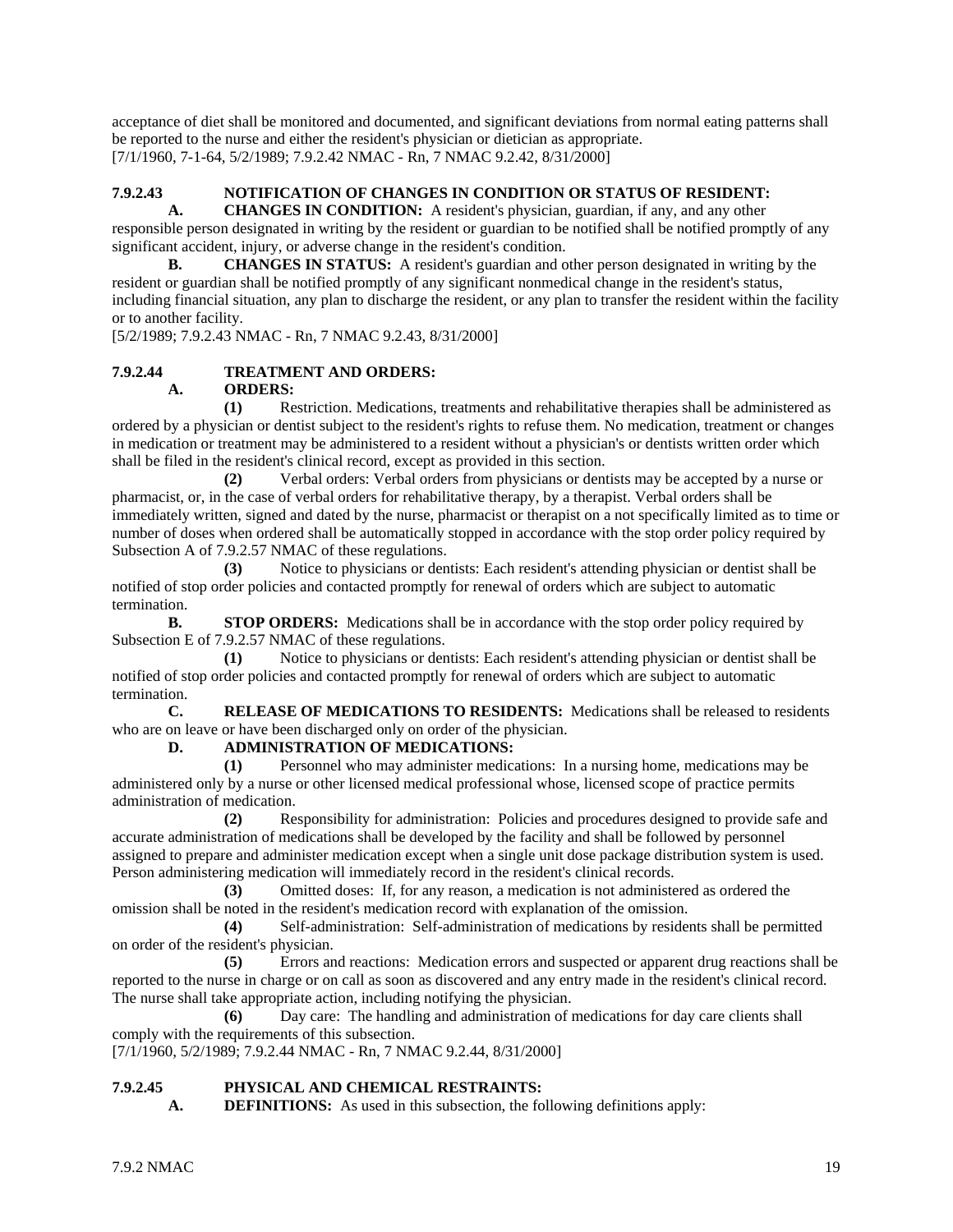**(1)** Physical restraint: means any article, device, or garment which is used primarily to modify, resident behavior by interfering with the free movement of the resident, and which the resident is unable to remove easily, or confinement in a locked room. Mechanical supports shall not be considered physical restraints.

**(2)** Mechanical support: means any article, device, or garment which is used only to achieve the proper position or balance of the resident, which may include but is not limited to a geriatric chair, posey belt, or jacket, waist belt, pillows, or wedges. Necessity for mechanical support use must be documented in the residents record and such use must be outlined in the resident's care plan.

**(3)** Chemical restraint: means a medication used primarily to modify behavior by interfering with the resident's freedom of movement or mental alertness.

**B. ORDERS REQUIRED:** Physical or chemical restraints shall be applied or administered only on the written order of a physician which shall indicate the resident's name, the type of restraint(s), the reason for restraint, the type of restraint authorized, and the period during which the restraint(s) is (are) to be applied.<br> **C.** EMERGENCIES: A physical restraint may be applied temporarily without an order if r

**EMERGENCIES:** A physical restraint may be applied temporarily without an order if necessary to protect the resident or another person from injury or to prevent physical harm to the resident or another person resulting from the destruction of property, provided that the physician is notified immediately and authorization for continued use is obtained from the physician within twelve (12) hours.

**D. RESTRICTION:** If the mobility of a resident is required to be restrained and can be appropriately restrained either by a physical or chemical restraint or by a locked unit, the provisions of this section shall apply.

**E. TYPE OF RESTRAINTS:** Physical restraints shall be of a type which can be removed promptly in an emergency, and shall be the least restrictive type appropriate to the resident.

**F. PERIODIC CARE:** Nursing personnel shall check a physically restrained resident as necessary, but at least every 30 minutes to see that the resident's personal needs are met and to change the resident's position if necessary. The restrained resident shall have restraints released and shall have opportunity for toileting, hydration, and exercise at least every two hours. Cheeks and releases will be documented.

**G. RECORDS:** Any use of restraints shall be noted, dated, and documented in the resident's clinical record on each tour of duty during which the restraints are in use. [5/2/1989; 7.9.2.45 NMAC - Rn, 7 NMAC 9.2.45, 8/31/2000]

#### **7.9.2.46 USE OF OXYGEN:**

**A. ORDERS OF OXYGEN:** Except in an emergency, oxygen shall be administered only on order of a physician.

**B. PERSON ADMINISTERING:** Oxygen shall be administered to residents only by a capable person trained in its administration and use.

**C. SIGNS:** "No Smoking" signs shall be posted at the entrance of the room in which oxygen is in use.

**D. FLAMMABLE GOODS:** Prior to administering oxygen, all matches and other smoking material shall be removed from the room.

[7/1/1960, 5/2/1989; 7.9.2.46 NMAC - Rn, 7 NMAC 9.2.46, 8/31/2000]

# **7.9.2.47 RESIDENT CARE PLANNING:**

**DEVELOPMENTAL AND CONTENT OF CARE PLANS:** Except In the case of a person admitted for short-term care, within two (2) weeks following admission a written care plan shall be developed, based on the resident's history and assessments from all appropriate disciplines and the physician's evaluations and orders, which shall include:

**(1)** Measurable goals with specific time limits for attainment.

**(2)** The specific approaches for delivery needed care, and indication of which professional disciplines are responsible for delivering the care.

**B. EVALUATIONS AND UPDATES:** The care of each resident shall be reviewed by each of the services involved in the resident's care and the care plan evaluated and updated no less than quarterly or more often as needed.

**C. IMPLEMENTATION:** The care plans shall be substantially followed. [7/1/1960, 5/2/1989; 7.9.2.47 NMAC - Rn, 7 NMAC 9.2.47, 8/31/2000]

#### **7.9.2.48 MEDICAL DIRECTION IN SKILLED CARE FACILITIES:**

**A. MEDICAL DIRECTOR:** Every skilled care facility shall retain, pursuant to a written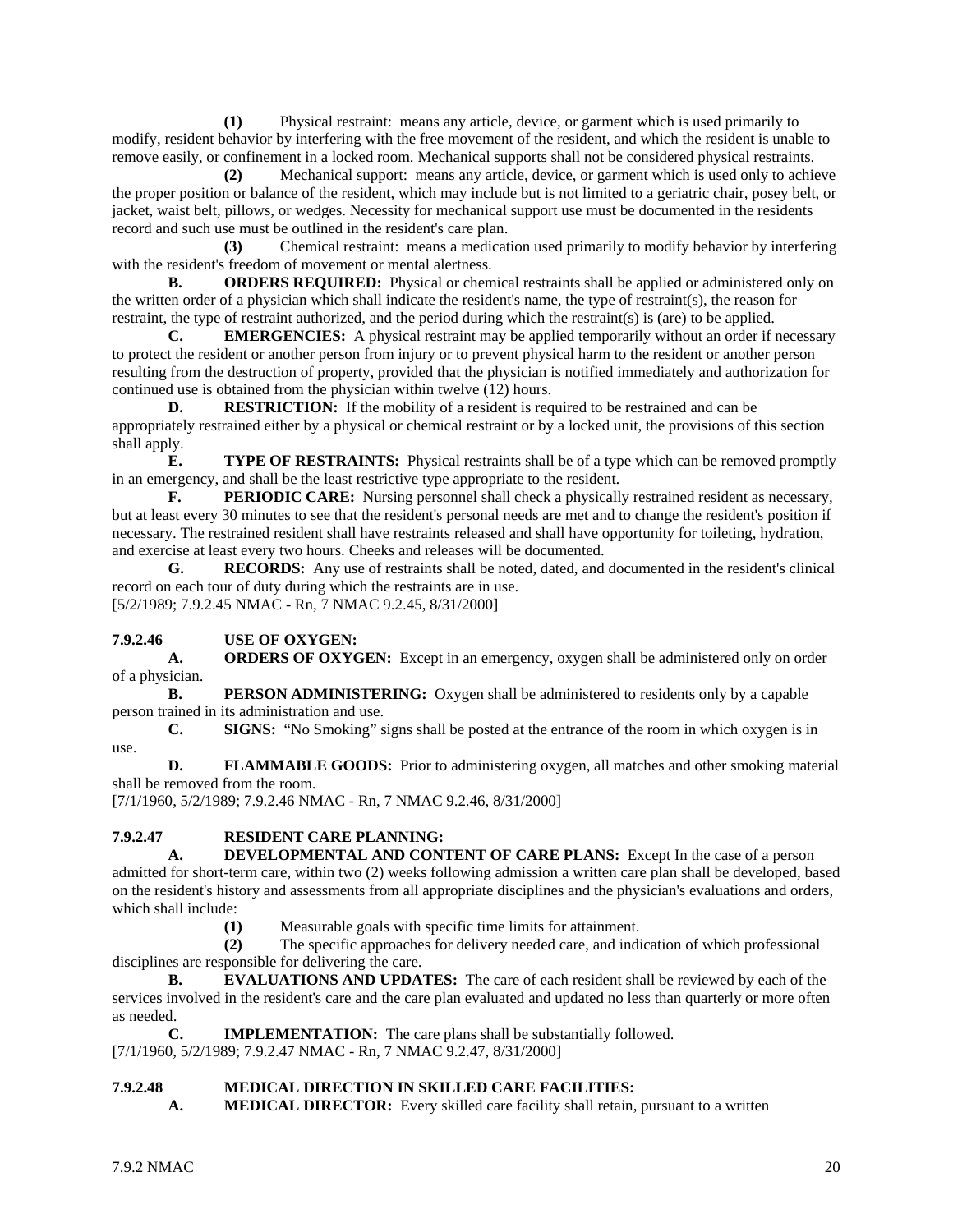agreement, a physician to serve as medical director on a part-time or full-time basis as is appropriate for the needs of the residents and the facility. If the facility has an organized medical staff, the medical director shall be designated by the medical staff with approval of the licensee.

**B. COORDINATION OF MEDICAL CARE:** Medical direction and coordination of medical care in the facility shall be provided by the medical director. The medical director shall be responsible for development of written rules and regulations which shall be approved by the licensee and include delineation of the responsibilities of attending physicians. If there is an organized medical staff, by-laws also shall be developed by the medical director and approved by the licensee. Coordination of medical care shall include liaison with attending physician to provide that physicians' orders are written promptly upon admission of a resident, that periodic evaluations of the adequacy and appropriateness of health professional and supportive staff and services are conducted, and that the medical needs of the residents are met.

**C. RESPONSIBILITIES TO THE FACILITY:** The medical director shall monitor the health status of the facility's employees. Incidents and accidents that occur on the premises shall be reviewed by the medical director to identify hazards to health and safety.

[7/1/1960, 5/2/1989; 7.9.2.48 NMAC - Rn, 7 NMAC 9.2.48, 8/31/2000]

**7.9.2.49 PHYSICIAN SERVICES IN ALL FACILITIES:** The facility shall assure that the following services are provided:

**A. ATTENDING PHYSICIANS:** Each resident shall be under the supervision of a physician of the resident's or guardian's choice who evaluates and monitors the resident's immediate and long-term needs and prescribes measures necessary for the health, safety and welfare of the resident. Each attending physician shall make arrangements for the medical care of the physician's residents in the physician's absence.

### **B. PHYSICIAN'S VISIT:**

**(1)** Each resident who requires skilled nursing care shall be seen by a physician at least every thirty (30) days and an intermediate care resident at least every sixty (60) days unless the physician specifies and justifies in writing an alternate schedule of visits.

**(2)** The physician shall review the plan of care required at the time of each visit.

**(3)** The physician shall review the resident's medications and other orders at least at the time of each visit.

**(4)** The physician shall review the resident's medications and orders at least at the time of each visit.

**C. AVAILABILITY OF PHYSICIANS FOR EMERGENCY PATIENT CARE:** The facility shall have written procedures, available at each nurse's station, for procuring a physician to furnish necessary medical care In emergencies and for providing care pending arrival of a physician. The names and telephone numbers of the physicians or medical service personnel available for emergency care shall be posted at each nursing station.

[7/1/1960, 5/2/1989; 7.9.2.49 NMAC - Rn, 7 NMAC 9.2.49, 8/31/2000]

#### **7.9.2.50 NURSING SERVICES:**

#### **A. DEFINITIONS:**

**(1)** Nursing personnel: means nurses, nurse aides, nursing assistants, and orderlies.

**(2)** Ward clerk: means an employee who performs clerical duties of the nursing personnel.

## **B. DIRECTOR OF NURSING SERVICES IN SKILLED CARE AND INTERMEDIATE**

## **CARE FACILITIES:**

**(1)** Staffing requirement: Every skilled care facility and every intermediate care facility shall employ a full-time director of nursing services who may also serve as a charge nurse. The director of nursing services shall work only on the day shift except as in an emergency or required for the proper supervision of nursing personnel.

- **(2)** Qualifications: The director of nursing services shall:
	- **(a)** Be a registered or licensed practical nurse; and

**(b)** Be trained or experienced in areas such as nursing service administration,

restorative nursing, psychiatric nursing, or geriatric nursing.

- **(3)** Duties: The director of nursing services shall be responsible for:
	- **(a)** Supervising the functions, activities and training of the nursing personnel;
	- **(b)** Developing and maintaining standard nursing practice, nursing policy and

procedure manuals, and written job descriptions for each level of nursing personnel;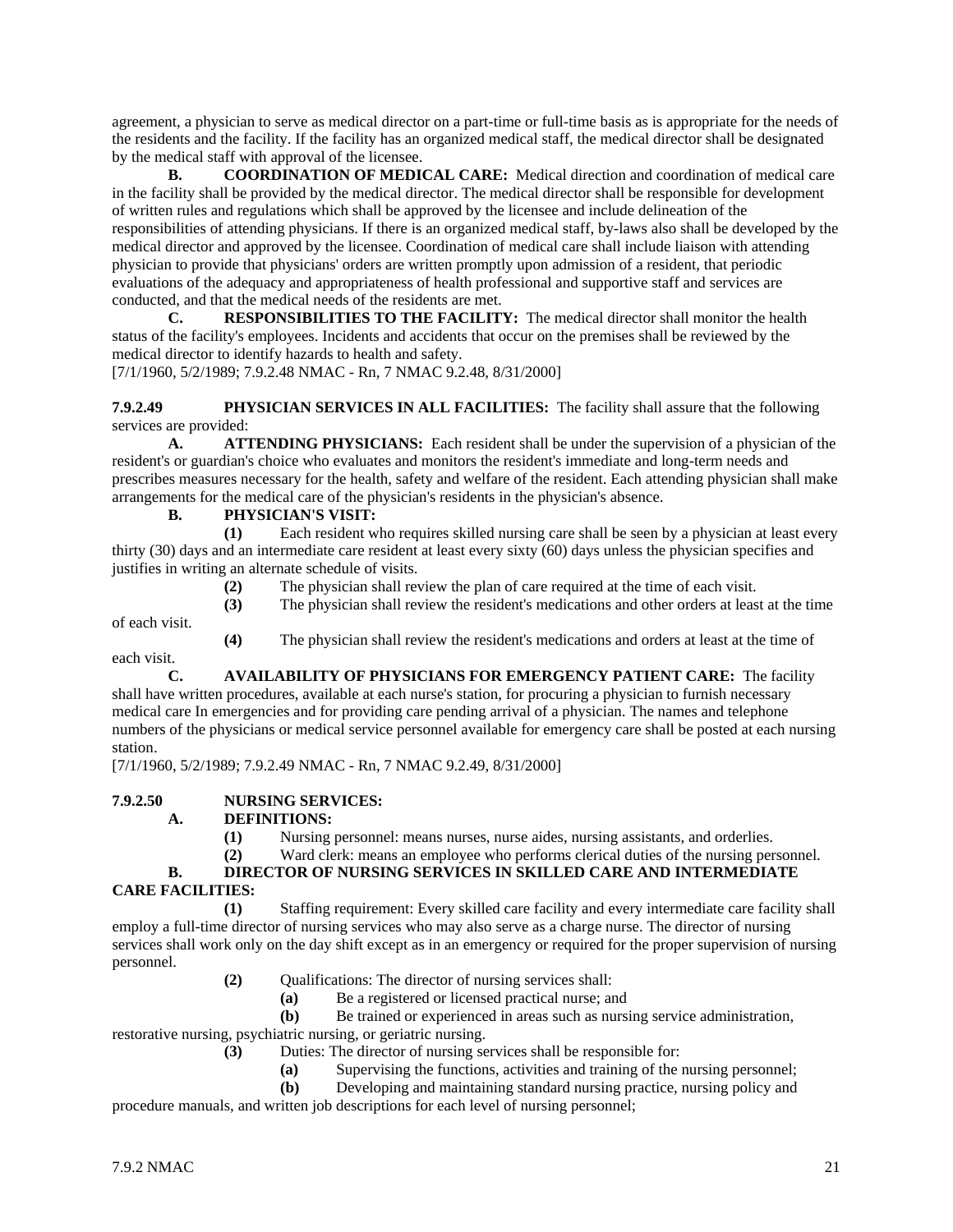- **(c)** Coordinating nursing services with other resident services;
- **(d)** Designating the charge nurses provided for by this section;

**(e)** Ensuring that the duties of nursing personnel shall be clearly defined and

assigned to staff members consistent with the level of education, preparation, experience, and licensing of each. **C. CHARGE NURSES IN SKILLED CARE FACILITIES AND INTERMEDIATE CARE FACILITIES:**

**(1)** Staffing requirement:

**(a)** A skilled nursing facility shall have at least one charge nurse on duty at all

times.

**(b)** An intermediate care facility shall have a charge nurse during every tour of duty.

**(2)** Qualifications: Unless otherwise required under this paragraph, the charge nurses shall be registered nurses or licensed practical nurses, and shall have had training, or be acquiring training, or have had experience in areas such as nursing service administration, restorative nursing, psychiatric nursing, or geriatric nursing.

**(3)** Duties:

**(a)** The charge nurse, if a registered nurse, shall supervise the nursing care of all assigned residents, and delegate the duty to provide for the direct care of specific residents, including administration of medications by nursing personnel based upon individual resident needs,, the facility's physical arrangement, and the staff capability;

**(b)** The charge nurse, if a licensed practical nurse, shall manage and direct the nursing and other activities of other licensed practical nurse and less skilled assistants and shall arrange for the provision of direct care to specific residents, including administration of medications, by nursing personnel based upon individual resident needs, the facility's physical arrangement, and the staff capability. [7/1/1960, 5/2/1989; 7.9.2.50 NMAC - Rn, 7 NMAC 9.2.50, 8/31/2000]

**7.9.2.51 NURSING STAFF:** In addition to the requirements of Section 7.9.2.50 NMAC, the following conditions shall be met:

**A. ASSIGNMENTS:** There shall be sufficient nursing service personnel assigned to care for the specific needs of each resident on each tour of duty. Those personnel shall be briefed on the condition and appropriate care of each resident prior to beginning hands-on care of residents.

**B. RELIEF PERSONNEL:** Facilities shall obtain qualified relief personnel.

**C. RECORDS, WEEKLY SCHEDULES:** Weekly time schedules shall be planned at least one week in advance, shall be posted and dated, shall indicate the names and classifications of nursing personnel and relief personnel assigned on each nursing unit for each tour of duty, and shall be updated as changes occur.

**D. STAFF MEETINGS:** Meetings shall be held at least quarterly for the nursing personnel to brief them on new developments, raise issues relevant to the service, and for such other purposes as are pertinent.

**E. TWENTY-FOUR (24) HOUR COVERAGE:** All facilities shall have at least one nursing staff person on duty at all times.

**F. STAFFING PATTERNS:** The assignment of the nursing personnel required by this subsection to each tour of duty shall be sufficient to meet each resident's needs and implement each resident's comprehensive care plan.

**(1)** Nursing department personnel means, the director of nursing, the assistant director of nursing, nursing department directors, licensed nursing personnel, certified nursing assistants, nursing assistants who have completed 16 hours or more of orientation and demonstrated competency and restorative nursing assistants.

**(2)** The director of nursing, the assistant director of nursing, and nursing department directors may be counted towards the minimum staffing requirements only for the time spent on the shift providing direct resident care services.

**(a)** A skilled nursing facility or facility that offers intermediate and skilled nursing shall maintain a nursing department minimum staffing level of two and a half (2.5) hours per patient day calculated on a seven (7) day average.

**(b)** An intermediate care facility shall maintain a nursing department minimum staffing level of two and three-tenths (2.3) hours per patient day calculated on a seven (7) day average.

**(c)** Within one hour of shift change, facilities shall post the number of nursing personnel on duty in a conspicuous and consistent location for public review. Shifts are informally defined as the day shift, evening shift, and night shift. Employees working variations of these shifts shall be included within the shift count where a majority of the hours fall. EXAMPLE: For a facility with 100 patients, 2.3 hours per patient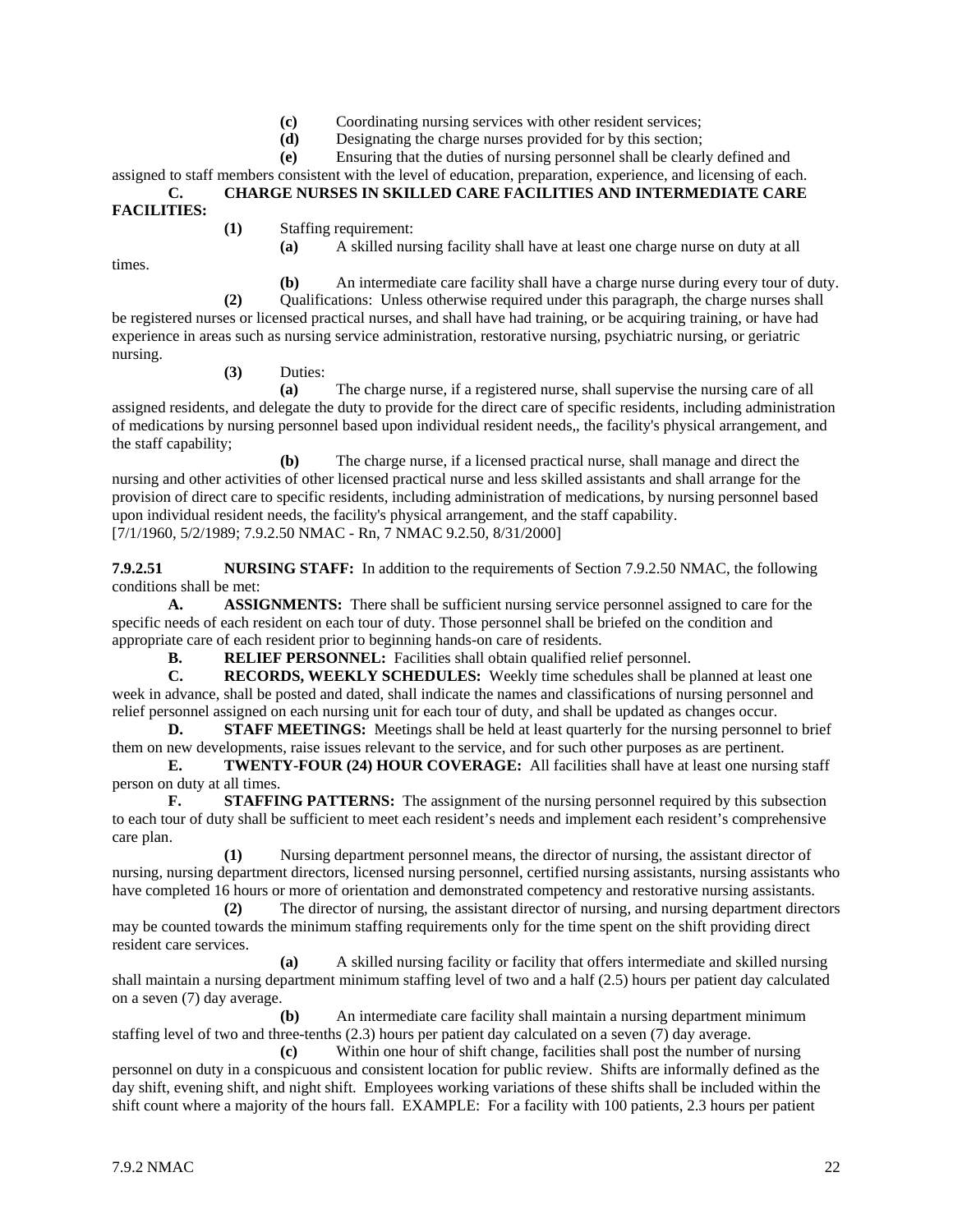day averages one nursing department employee on duty for approximately every 10 to 11 patients. For a facility with 100 patients, 2.5 hours per patient day averages one nursing department employee for every 9 to 10 patients. These are daily averages that will vary from shift to shift so that actual staffing might approximate:<br>2.3 Hours Per Patient Day<br>2.5 Hours Per Patient Day

 2.3 Hours Per Patient Day 2.5 Hours Per Patient Day Day Shift 1 staff for 8 patients 1 staff for 7 patients Evening Shift 1 staff for 10 patients 1 staff for 10 patients Night Shift 1 staff for 13 patients 1 staff for 12 patients [7/1/1960, 5/2/1989; 7.9.2.51 NMAC - Rn & A, 7 NMAC 9.2.51, 8/31/2000]

**7.9.2.52 DIETARY SERVICE:** The facility shall provide a dietary service or contract for a dietary service which meets the requirements of this section.

**A. STAFF:**

**(1)** Full or part-time supervisor: The dietary service shall be supervised by a full-time supervisor, except that an intermediate care facility with fewer than fifty (50) residents may employ a person to work as supervisor part-time.

**(2)** Qualifications: The dietary service supervisor shall be either:

**(a)** A dietitian; or

**(b)** Shall receive necessary consultation from a dietitian and shall have completed a course of study of not less than ninety (90) hours credit in food service supervision at a vocational, technical, or adult education school or equivalent, or presently be enrolled in such a course of study; or hold an associate degree as a dietetic technician.

**(3)** Staff: There shall be dietary service personnel on duty at least twelve (12) hours daily who may include the supervisor.

**B. HYGIENE OF STAFF:** Dietary staff and other personnel who participate in dietary service shall be in good health and practice hygienic food handling techniques.

**C. MENUS:**

**(1)** Menus shall be planned and written at least two (2) weeks in advance of their use, and shall be adjusted for seasonal availability of foods.

**(2)** Menus shall be planned, to the extent medically possible, in accordance with the "Recommended Daily Dietary Allowances", of the Food and Nutrition Board of the National Research Council, National Academy of Sciences.

**(3)** Food sufficient to meet the needs of each resident shall be planned, prepared and served for each meal. When changes in the menu are necessary, substitutions shall provide equal nutritive value. Record of menus as served, including substitutions shall be retained for one (1) year.

**(4)** The facility shall make reasonable adjustments to accommodate each resident's preferences, habits, customs, appetite, and physical condition.

**(5)** A file of tested recipes shall be maintained.

**(6)** A variety of protein food, fruits, vegetables, dairy products, breads, and cereals shall be

provided.

#### **D. THERAPEUTIC DIETS:**

**(1)** Therapeutic diets shall be served only on order of the physician, and shall be consistent with such orders.

**(2)** Therapeutic menus shall be planned with supervision and/or consultation from a qualified dietitian.

**(3)** Vitamin and mineral supplements shall be given only on order of the physician.

**E. MEAL SERVICE:** All diets shall be prescribed by the attending physician.

**(1)** Schedule: At least three (3) meals or their equivalent shall be offered to each resident daily, not more than six (6) hours apart, with not more than a fourteen (14) hour span between a substantial evening meal and the following breakfast.

**(2)** Identification to trays: Trays, if used, shall be identified with the resident's name and type diet.

**(3)** Table service: Table service shall be provided for all residents who can and want to eat at a table.

**(4)** Re-service: Food served to a resident in an unopened manufacturer's package may not be re-served unless the package remains unopened and maintained at the proper temperature.

**(5)** Temperature: Food shall be served and maintained at proper temperatures, according to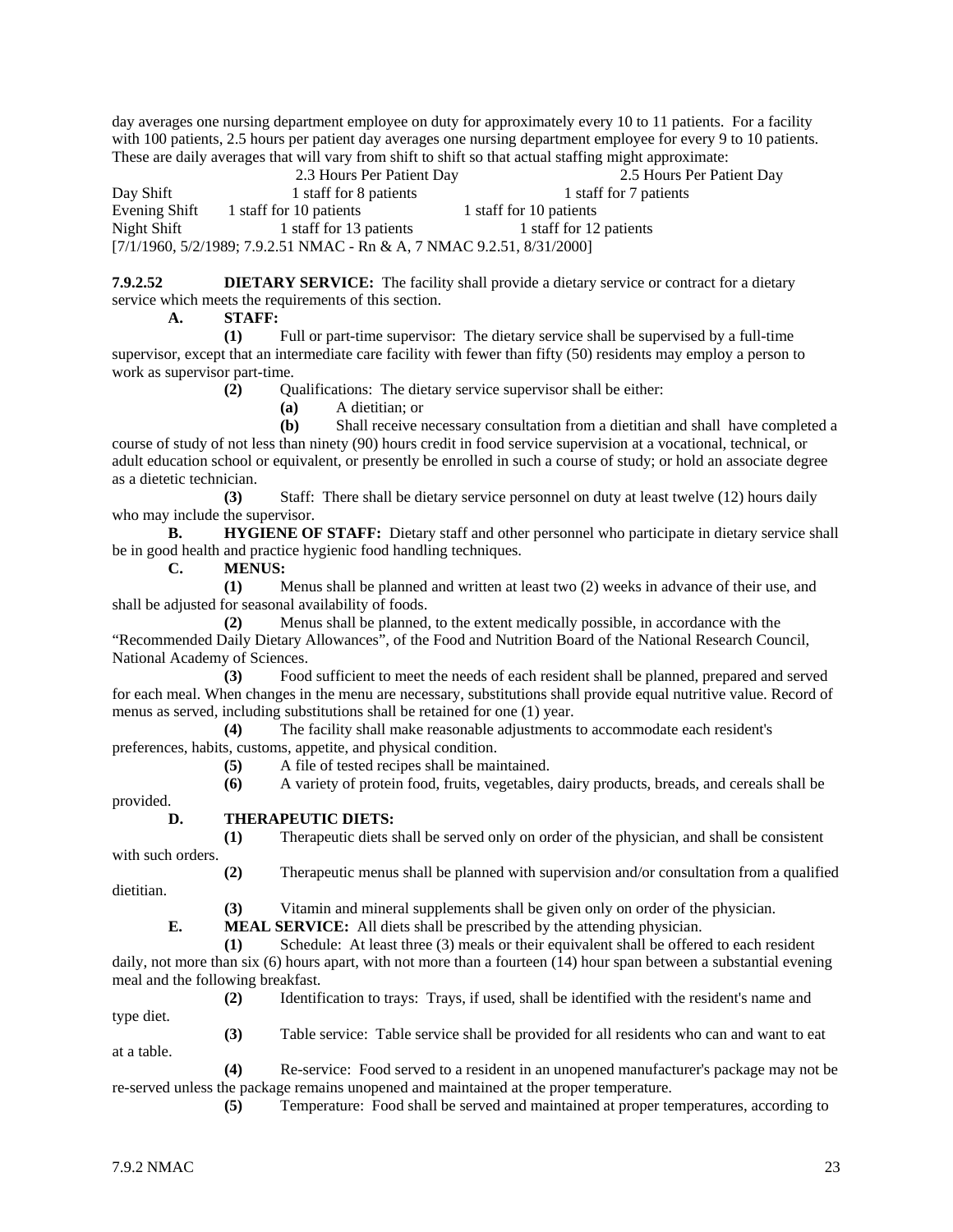standards established by Environmental Improvement Division.

**(6)** Snacks: If not prohibited by the resident's diet or condition, nourishments shall be offered routinely to all residents between the evening meal and bedtime.

**(7)** Drinking water: When a resident is confined to bed, a covered pitcher of drinking water and a glass shall be provided on a beside stand. The water shall be changed frequently during the day, and pitchers and glasses shall be sanitized daily. Single-service disposable pitchers and glasses may be used. Common drinking utensils shall not be used.

**(8)** Food transportation: Food transported into public areas other than the dining room shall be protected from environmental contamination.

[7/1/1960, 7-1-64, 5/2/1989; 7.9.2.52 NMAC - Rn, 7 NMAC 9.2.52, 8/31/2000]

#### **7.9.2.53 FOOD SUPPLIES AND PREPARATION:**

**A. SUPPLIES:** Food shall be purchased or procured from approved sources or sources meeting federal, state, and local standards or laws.

**B. PREPARATION:** Food shall be cleaned and prepared by methods that conserve nutritive value, flavor and appearance. Food shall be cut, chopped, or ground as needed for individual residents.

**C. MILK:** Only pasteurized fluid milk which is certified Grade A shall be used for beverages. Powdered milk may be used for cooking if it meets Grade A standards or is heated to a temperature of 165 degrees Fahrenheit during cooking

[7/1/1960, 7-1-64, 5/2/1989; 7.9.2.53 NMAC - Rn, 7 NMAC 9.2.53, 8/31/2000]

#### **7.9.2.54 SANITATION:**

#### **A. EQUIPMENT AND UTENSILS:**

**(1)** All equipment, appliances and utensils used in preparation or serving of food shall be maintained in a functional, sanitary, and safe condition. Replacement equipment shall meet criteria established in "Listing of Food Service Equipment" by the national sanitation foundation.

**(2)** The floors, walls, and ceilings of all rooms in which food or drink is stored or prepared or In which utensils are washed shall be kept clean, smooth, and in good repair.

**(3)** All furnishings, table linens, drapes, and furniture shall be maintained in a clean and sanitary condition.

**(4)** Single-service, individually packaged, utensils shall be stored in the original, unopened wrapper until used, may not be made of toxic material and may not be re-used or re-distributed if the original wrapper has been opened.

#### **B. STORAGE AND HANDLING OF FOOD:**

**(1)** Food shall be stored, prepared, distributed, and served under sanitary conditions which prevent contamination.

**(2)** All readily perishable food and drink, except when being prepared or served, shall be kept in a refrigerator which shall have a temperature maintained at or below forty (40) degrees Fahrenheit.

**C. ANIMALS:** Animals shall not be allowed where food is prepared, served or stored, or where utensils are washed or stored except in eating areas when food is not being served.

**D. DISHWASHING:** Whether washed by hand or mechanical means, all dishes, plates, cups, glasses, pots, pans, and utensils shall be cleaned in accordance with accepted procedures which shall include separate steps for prewashing, washing, rinsing, and sanitizing by means of hot water or chemicals or a combination approved by the department.

[7/1/1960, 7-1-64, 5/2/1989; 7.9.2.54 NMAC - Rn, 7 NMAC 9.2.54, 8/31/2000]

**7.9.2.55 REHABILITATIVE SERVICES:** Each facility shall either provide or arrange for, under written agreement, specialized rehabilitative services as needed by residents to improve and maintain functioning.

**A. CONFORMITY WITH ORDERS AND PLAN:** Rehabilitative services shall be administered under a written plan of care that is developed in consultation with the attending physician and the therapist(s). The plan of care will be based on physician orders and assessment by the therapist(s).

**B. REPORT TO PHYSICIAN:** Within two (2) weeks of the initiation of rehabilitative treatment, a report of the resident's progress shall be made to the physician.

**C. REVIEW OF PLAN:** Rehabilitative services shall be reevaluated at least quarterly by the physician and therapists, and the plan of care updated as necessary.

[5/2/1989; 7.9.2.54 NMAC - Rn, 7 NMAC 9.2.55, 8/31/2000]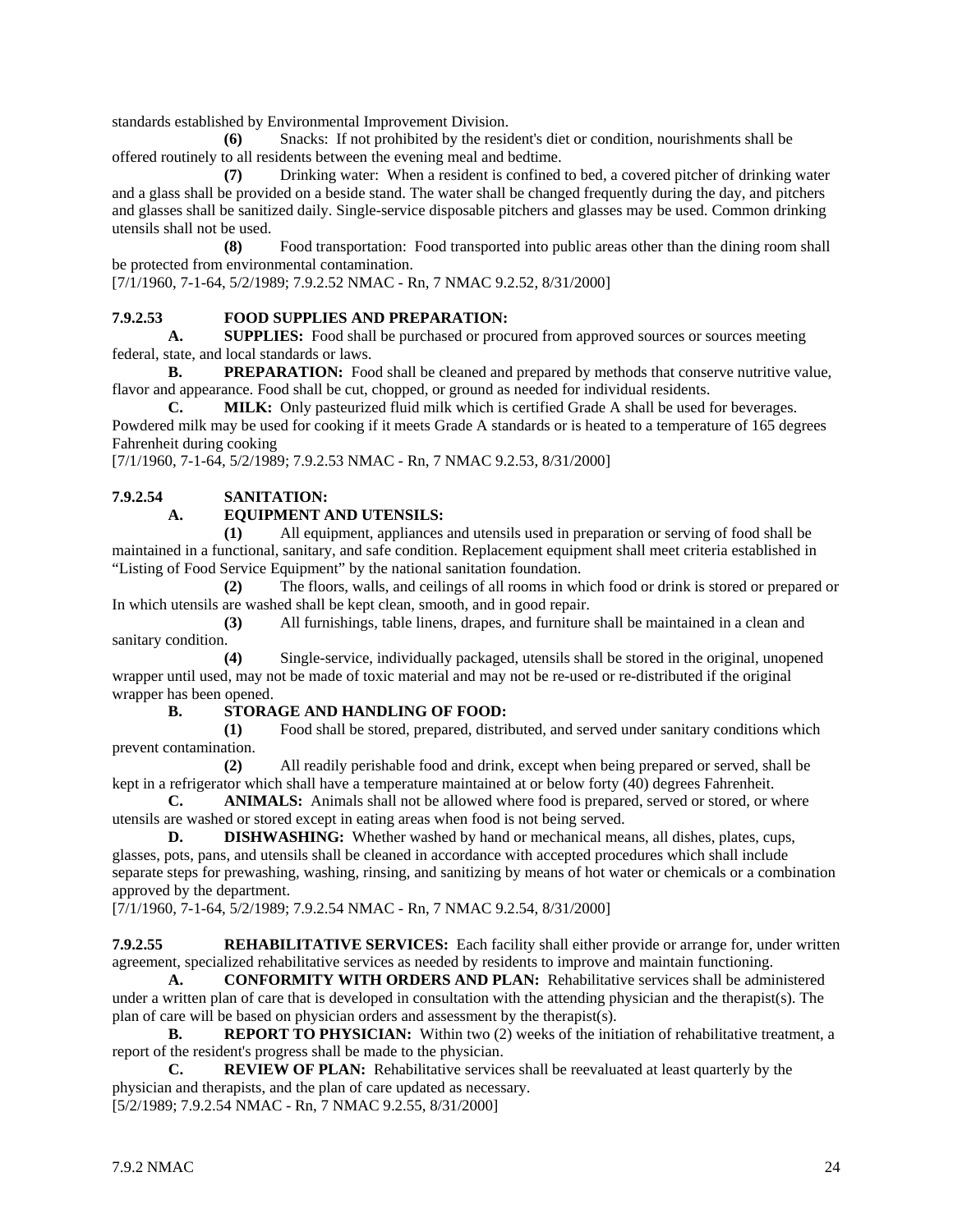#### **7.9.2.56 SPECIALIZED SERVICES-QUALIFICATIONS:**

**A. PHYSICAL THERAPY:** Physical therapy shall be given or supervised only by a licensed physical therapist.

#### **B. SPEECH AND HEARING THERAPY:**

**(1)** Speech and hearing therapy shall be given or supervised only by a therapist who is licensed under the New Mexico Speech-Language and Pathology and Audiology Act, (Sections 61-14B-1 through 61-14B-16 NMSA 1978).

**(2)** Meets the educational standards, and is in the process of acquiring the supervised experience required for the certification of Speech-Language Pathologists.

**C. OCCUPATIONAL THERAPY:** Occupational therapy shall be given or supervised only by a therapist who meets the standard for registration as an occupational therapist of the American Occupational Therapy Association.

**D. EQUIPMENT:** Equipment necessary for the provision of therapies required by the residents shall be available and used as needed.

[5/2/1989; 7.9.2.56 NMAC - Rn, 7 NMAC 9.2.56, 8/31/2000]

#### **7.9.2.57 PHARMACEUTICAL SERVICES:**

**A. DEFINITIONS:** As used in this section:

**(1)** Medication: has the same meaning as the term "drug".

**(2)** Prescription medication: has the same meaning as the term "prescription drug".

**B. SERVICES:** Each facility shall provide for obtaining medications for the residents from licensed

pharmacies.

#### **C. SUPERVISION:**

**(1)** Medication Consultant: Each facility shall retain a registered pharmacist who shall visit the facility at least monthly to review the drug regimen of each resident and medication practices.

**(2)** The pharmacist shall submit a written report of findings at least monthly to the facility's administrator.

#### **D. EMERGENCY MEDICATION KIT:**

**(1)** A facility may have one or more emergency medication kits available to each charge nurse. All emergency kits shall be under the control of a pharmacist.

**(2)** The emergency kit shall be sealed and stored in a locked area. The facility shall have a policy and procedures for access by staff to the emergency kit in case of need.

#### **E. REQUIREMENTS FOR ALL MEDICATION SYSTEMS:**

**(1)** Obtaining new medications: When medications are needed which are not stocked, a licensed nurse shall telephone an order to the pharmacist who shall fill the order.

**(2)** Storing and labeling medications: All medications shall be handled in accordance with the following provisions:

**(a)** The storage and labeling of medications shall be based on currently acceptable

professional practices.

**(b)** The consulting pharmacist shall be responsible to develop policies and procedures governing all aspects of storage and labeling of medications.

**(c)** The consulting pharmacist shall be responsible for assuring the facility meets all requirements for storage and labeling as required by New Mexico Board of Pharmacy.

**(3)** Destruction of medications:

**(a)** Time limit: Unless otherwise ordered by a physician, a resident's medication not returned to the pharmacy for credit shall be removed to a locked storage area when discontinued by a physician's order. Such discontinued medications will be destroyed within thirty (30) days of the physician's discontinuance of use.

disposal.

**(b)** Procedure: Records shall be kept of all medication returned for credit and/or

**(c)** Remaining controlled substances: Any controlled substances remaining after the discontinuance of physician's orders or the discharge or death of the resident shall be inventoried on the appropriate U.S. drug enforcement agency form and one copy shall be kept on file in the facility.

- **(4)** Control of medication:
	- **(a)** Receipt of medications: The administrator or a physician, nurse, or pharmacist,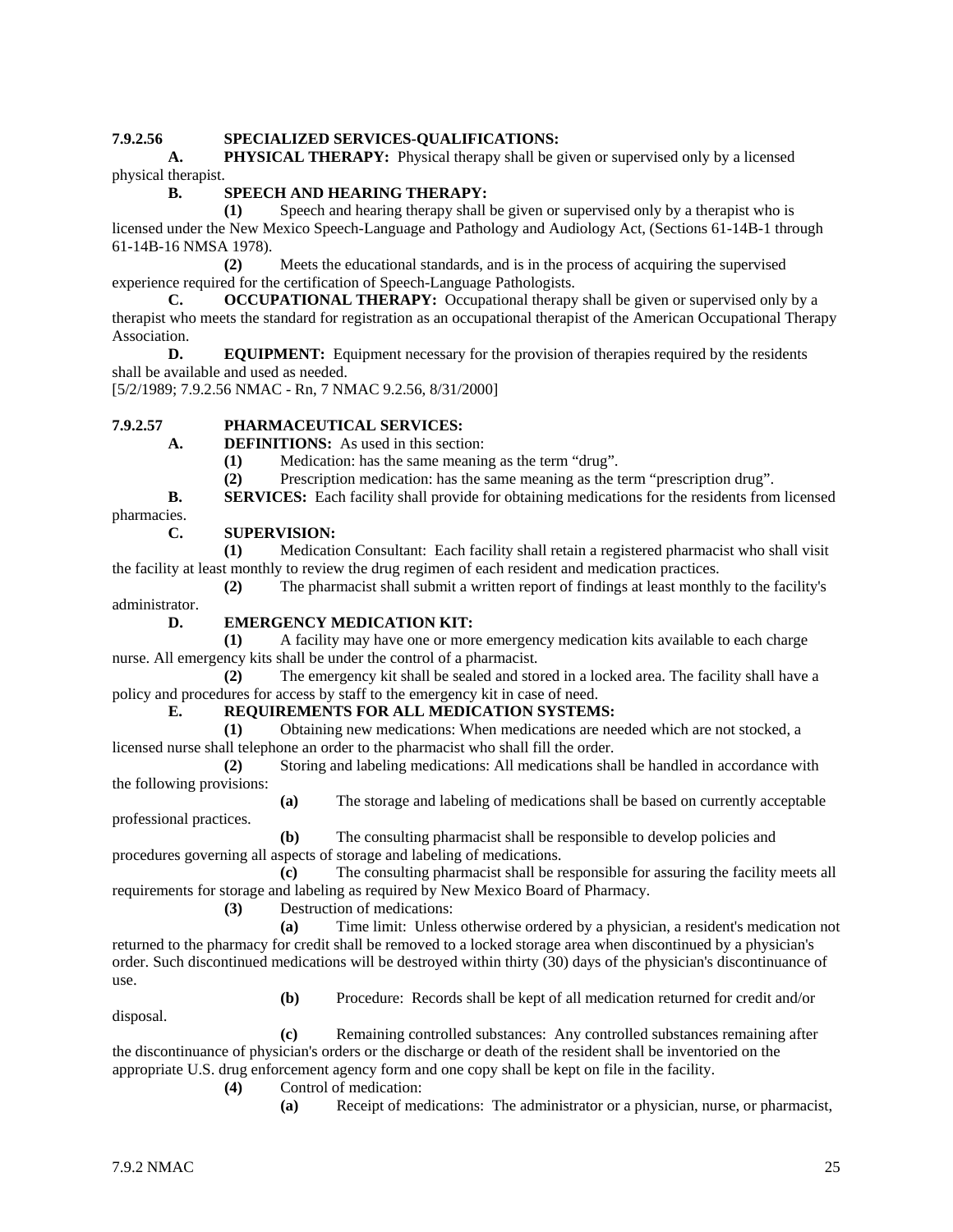may be an agent of the resident for the receipt of medications.

**(b)** Signatures: When the medication is received by the facility, the person completing the control record shall sign the record indicating the amount received.

**(c)** Discontinuance of medications: The consulting pharmacist shall assist the facility to develop policies for the automatic discontinuance of medications.

**(5)** Proof-of-use record:

**(a)** For schedule II drugs, a proof-of-use record shall be maintained which lists, on separate proof-of-use sheets for each type and strength of schedule II drug, the date and time administered, resident's name, physician's name, dose, signature of the person administering dose, and balance.

**(b)** Proof-of-use records shall be audited daily by the registered nurse or licensed

practical nurse.

**(6)** Resident control and use of medications:

**(a)** Residents may have medications in their possession or stored at their bedside on the order of a physician.

**(b)** Medications which, if ingested or brought into contact with the nasal or eye mucosa, would produce toxic or irritant effects shall be stored and used only in accordance with the health, safety, and welfare of all residents.

[7/1/1960, 7-1-64, 5/2/1989; 7.9.2.57 NMAC - Rn, 7 NMAC 9.2.57, 8/31/2000]

## **7.9.2.58 DIAGNOSTIC SERVICES:**

**A. REQUIREMENT OF SERVICES:** The facility shall provide for promptly obtaining required laboratory, x-ray, and other diagnostic services.

**B. FACILITY-PROVIDED SERVICES:** Any laboratory and x-ray services provided by the facility shall meet the applicable requirements for hospitals.

**C. OUTSIDE SERVICES:** If the facility does not provide these services, arrangements shall be made for obtaining the services from a physician's office, hospital, nursing facility, portable x-ray supplier, or independent laboratory.

**D. PHYSICIAN'S ORDER:** No services under the subsection may be provided without an order of a physician.

**E. NOTICE OF FINDINGS:** The attending physician shall be notified promptly of the findings of all tests provided under this subsection.

**F. TRANSPORTATION:** The facility shall assist the resident, if necessary, in arranging for transportation to and from the provider of service.

**(1)** Any employee or agent of a regulated facility or agency who is responsible for assisting a resident in boarding or alighting from a motor vehicle must complete a state-approved training program in passenger transportation assistance before assisting any resident. The passenger transportation assistance program shall be comprised of but not limited to the following elements: resident assessment, emergency procedures, supervised practice in the safe operation of equipment, familiarity with state regulations governing the transportation of persons with disabilities, and a method for determining and documenting successful completion of the course. The course requirements above are examples and may be modified as needed.

**(2)** Any employee or agent of a regulated facility or agency who drives a motor vehicle provided by the facility or agency for use in the transportation of clients must complete:

**(a)** A state approved training program in passenger assistance and

**(b)** A state approved training program in the operation of a motor vehicle to transport clients of a regulated facility or agency. The motor vehicle transportation assistance program shall be comprised of but not limited to the following elements: resident assessment, emergency procedures, supervised practice in the safe operation of motor vehicles, familiarity with state regulations governing the transportation of persons with disabilities, maintenance and safety record keeping, training on hazardous driving conditions and a method for determining and documenting successful completion of the course. The course requirements above are examples and may be modified as needed.

**(c)** A valid New Mexico drivers license for the type of vehicle being operated consistent with State of New Mexico requirements.

**(3)** Each regulated facility and agency shall establish and enforce written polices (including training) and procedures for employees who provide assistance to clients with boarding or alighting from motor vehicles.

**(4)** Each regulated facility and agency shall establish and enforce written polices (including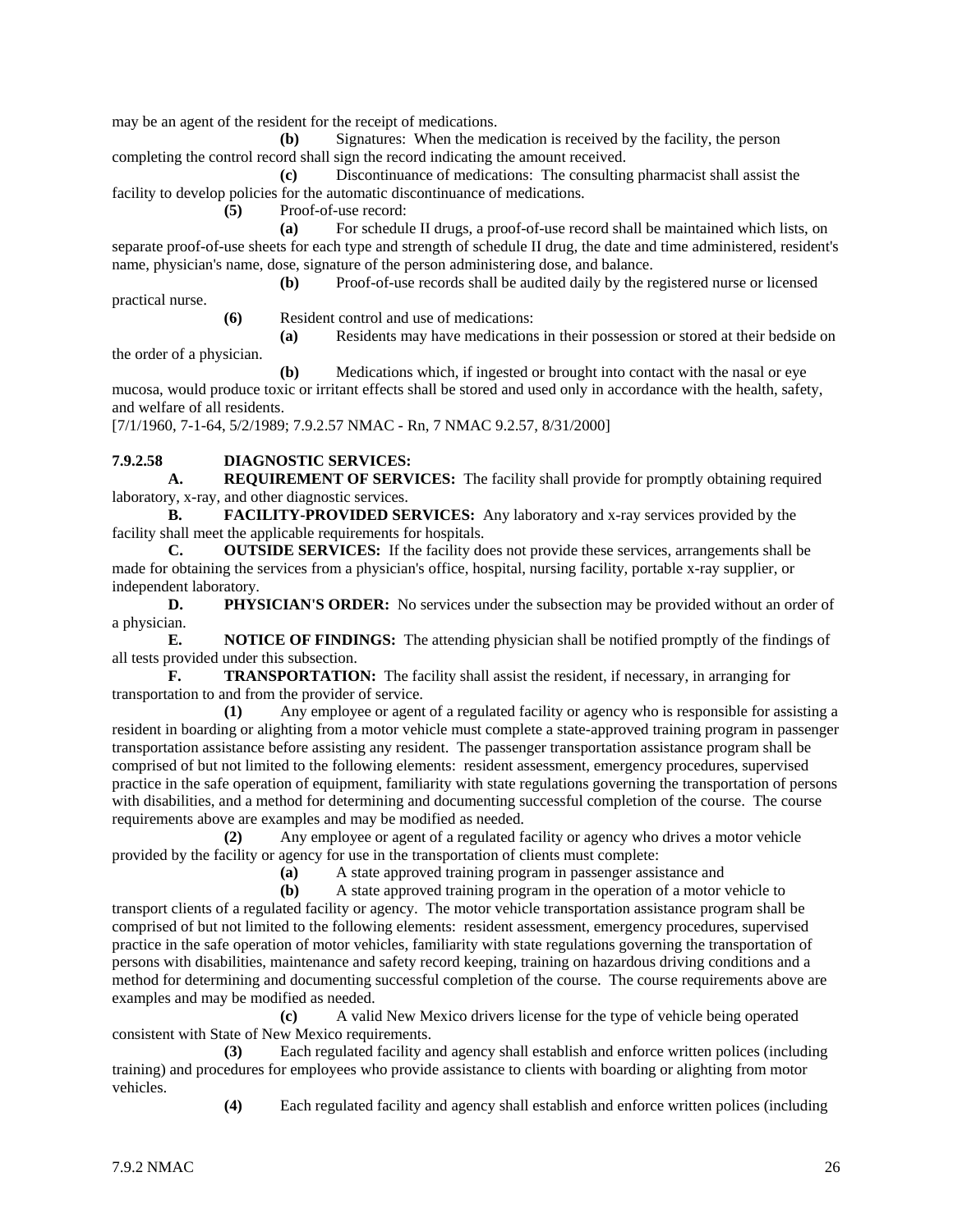training and procedures for employees who operate motor vehicles to transport clients. [5/2/1989; 7.9.2.58 NMAC - Rn & A, 7 NMAC 9.2.58, 8/31/2000]

**7.9.2.59 BLOOD AND BLOOD PRODUCTS:** Any blood-handling and storage facilities shall be safe, adequate, and properly supervised. If the facility provides for maintaining and transferring blood and blood products, it shall meet the appropriate requirements for licensed hospitals. If the facility only provides transfusion services, it shall meet the requirements of applicable regulations. [5/2/1989; 7.9.2.59 NMAC - Rn, 7 NMAC 9.2.59, 8/31/2000]

### **7.9.2.60 DENTAL SERVICES:**

**A. ADVISORY DENTIST:** The facility shall retain an advisory dentist to participate in the staff development program for nursing and other appropriate personnel to recommend oral hygiene policies and practices for the care of residents.

#### **B. ATTENDING DENTISTS:**

**(1)** Arrangements for dental care: The facility shall make arrangements for dental care for residents who do not have a private dentist.

**(2)** Transportation: The facility shall assist the resident, if necessary, in arranging for transportation to and from the dentist's office.

**C. DENTAL EXAMINATION OF RESIDENTS:** Dental health care shall be provided or arranged for the resident as needed.

**D. EMERGENCY DENTAL CARE:** The facility shall arrange for emergency dental care when a resident's attending dentist is unavailable.

[7/1/1960, 5/2/1989; 7.9.2.60 NMAC - Rn, 7 NMAC 9.2.60, 8/31/2000]

#### **7.9.2.61 SOCIAL SERVICES:**

**A. PROVISION OF SERVICES:** Each facility shall provide for social services in conformance with this section.

**B. STAFF:**

**(1)** Social worker: Each facility shall employ or retain a person full-time or part-time to coordinate the social services, to review the social needs of residents, and to make referrals.

**(2)** Qualifications: The person shall:

**(a)** Have a bachelor's degree in social work, sociology, or psychology; and have one year of social work experience in a health care setting; or

**(b)** Have a master's degree in social work from a graduate school of social work accredited by the Council on Social Work Education; or

**(c)** If the designated person is not a qualified social worker, the facility shall receive at least monthly consultation from a social worker who meets the required standards.

#### **C. ADMISSION:**

**(1)** Interviews: Before or at a time of admission, each resident and guardian, if any, and any other person designated by the resident or guardian, shall be interviewed by the social service designee to assist the patient in adjusting to the social and emotional aspects of illness, treatment, and stay in the facility.

**(2)** Admission history: A social history of each resident shall be prepared.

#### **D. CARE PLANNING:**

**(1)** Within two (2) weeks after admission, an evaluation of social needs and potential for discharge shall be completed for each resident.

**(2)** A social component of the plan of care, including preparation for discharge, if

appropriate, shall be developed and included in the plan of care; required by these regulations.

**(3)** Social services care and plan shall be evaluated every ninety (90) days.

**E. SERVICES:** Social services staff shall provide the following:

**(1)** Referrals: If necessary, referrals for legal services, or to appropriate agencies in cases of legal, financial, psychiatric, rehabilitative or social problems which the facility cannot serve.

**(2)** Adjustment assistance: Assistance with adjustment to the facility, and continuing assistance to and communication with the resident, guardian, family, or other responsible persons.

**(3)** Discharge planning: Assistance to other facility staff and the resident in discharge planning at the time of admission and prior to removal under this chapter.

**(4)** Training: Participation in in-service training for direct care staff on the emotional and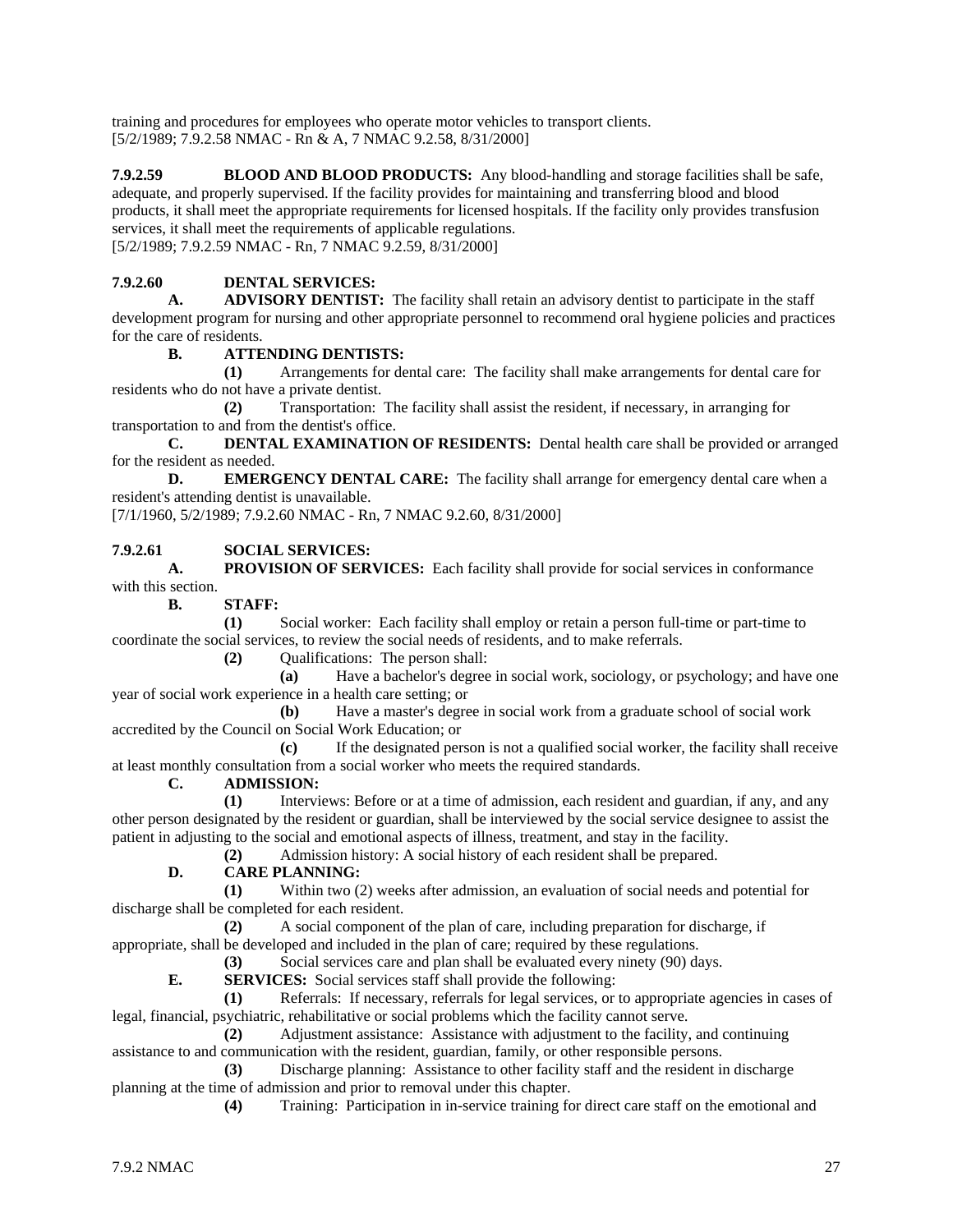social problems and needs of the aged and ill and on methods for fulfilling these needs. [5/2/1989; 7.9.2.61 NMAC - Rn, 7 NMAC 9.2.61, 8/31/2000]

### **7.9.2.62 ACTIVITIES:**

#### **A. PROGRAM:**

**(1)** Every facility shall provide an activities program which meets the requirements of this section. The program may consist of any combination of activities provided by the facility and those provided by other community resources.

**(2)** The activities program shall be planned for group and individual activities, and shall be designed to meet the needs and interests of each resident and to be consistent with each resident's plan of care.

**B. STAFF:**

**(1)** Definition: "Qualified activities coordinator" means, in a skilled nursing facility, a

person who:

**(a)** Has a bachelor's degree in recreation therapy and is eligible for registration as a therapeutic recreation specialist with the National Therapeutic Recreation Society; or

**(b)** Is an occupational therapist or occupational therapy assistant who meets the requirements for certification by the American Occupational Therapy Association; or

**(c)** Has two (2) years of experience in a social or recreational program within the last five years, one year of which was full-time in a patient activities program in a health care setting; or

**(d)** Has completed a state approved program.

**(e)** In an intermediate care facility, a staff member who is qualified by experience or training in directing group activity.

**(2)** Supervision: The activity program shall be supervised by:

**(a)** A qualified activities coordinator; or

**(b)** An employee who receives at least monthly consultation from a qualified

activities coordinator.

[5/2/1989; 7.9.2.62 NMAC - Rn, 7 NMAC 9.2.62, 8/31/2000]

## **7.9.2.63 EQUIPMENT AND SUPPLIES:**

**A. BEDS:**

**(1)** Each resident shall be provided a bed which is at least thirty-six (36) inches wide, is equipped with a headboard of sturdy construction and is in good repair. Roll-away beds, day beds, cots, or double or folding beds shall not be used.

**(2)** Each bed shall be in good repair and provided with a clean, firm mattress of appropriate size for the bed.

**(3)** Side rails shall be installed for both sides of the bed when required by the resident's

condition.

#### **B. BEDDING:**

**(1)** Each resident shall be provided at least one (1) clean, comfortable pillow. Additional pillows shall be provided if requested by the resident or required by the resident's condition.

(2) Each bed shall have a mattress pad unless contraindicated by special use equipment.<br> **(3)** If mattress is not moisture-proof, a moisture-proof mattress cover shall be provided.

**(3)** If mattress is not moisture-proof, a moisture-proof mattress cover shall be provided. A moisture-proof pillow cover shall be provided to keep each mattress and pillow clean and dry.

**(a)** A supply of sheets and pillow cases sufficient to keep beds clean, dry and odorfree shall be stocked. At least two (2) sheets and two (2) pillow cases shall be furnished to each resident each week.

**(b)** Beds occupied by bedfast or incontinent residents shall be provided drawsheets

**(4)** A sufficient number of blankets shall be provided to keep each resident warm. Blankets shall be changed and laundered as often as necessary to maintain cleanliness and freedom from odors.

**(5)** Each bed shall have a clean, washable bedspread.

### **C. OTHER FURNISHINGS:**

**(1)** Each resident who is confined to bed shall be provided with a bedside storage unit containing at least one (1) drawer for personal items and a drawer or compartment for necessary nursing equipment. All other residents shall be provided with a storage unit in the resident's room, containing at least one drawer for personal items and a drawer or compartment for necessary nursing equipment.

**(2)** At least one (1) arm chair shall be available for each room for each bed. A folding chair

or appropriate pads.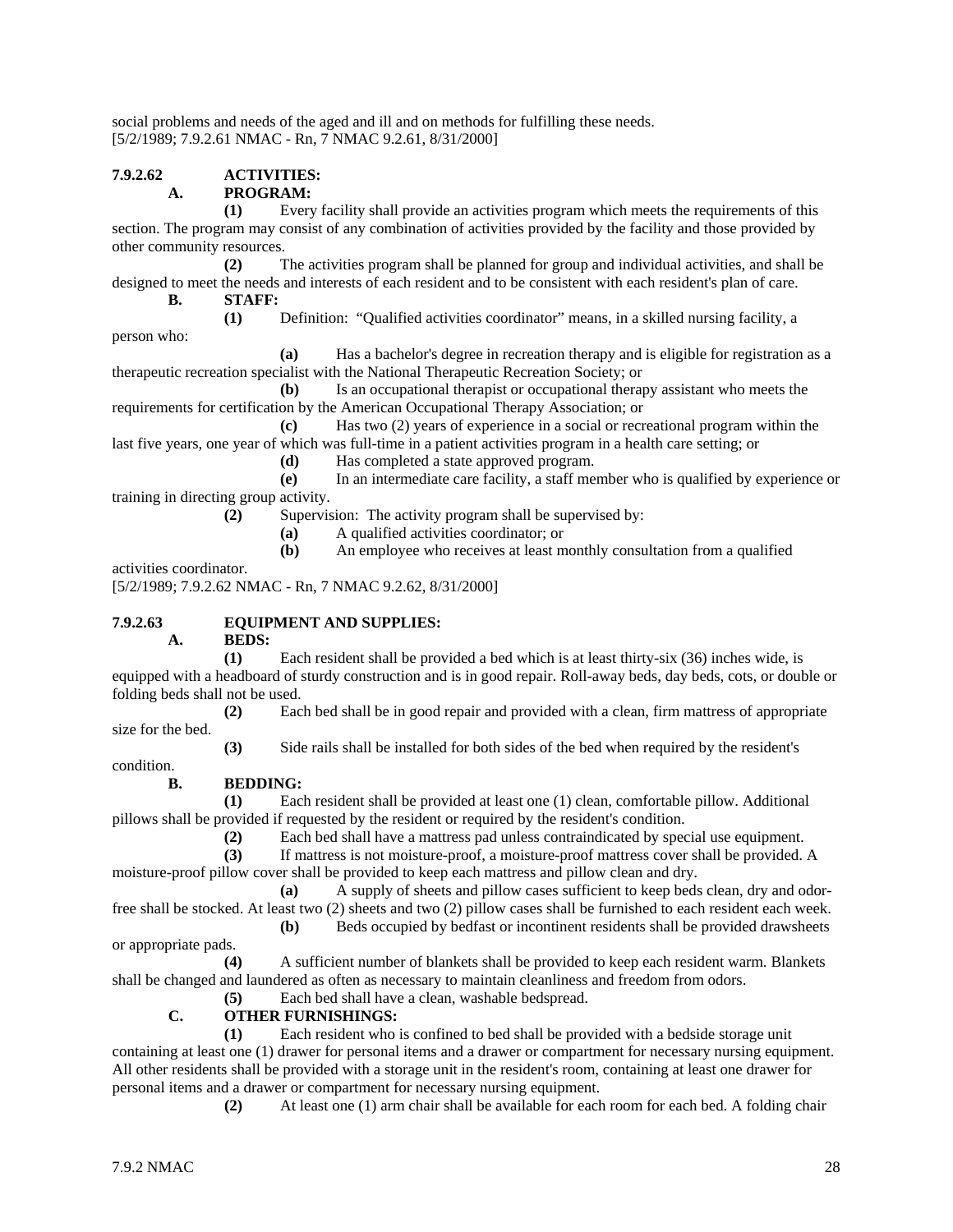shall not be used.

**(3)** A properly shaded reading light in working condition shall be installed over or at each

bed.

**(4)** Adequate compartment or drawer space shall be provided in each room for each resident to store personal clothing and effects and to store, as space permits, other personal possessions in a reasonably secure manner.

**(5)** A sturdy and stable table that can be placed over the bed or armchair shall be provided to every resident who does not eat in the dining room.

### **D. TOWELS, WASHCLOTHS, AND SOAP:**

**(1)** Clean towels and washcloths shall be provided to each resident as needed. Towels shall not be used by more than one resident between launderings.

**(2)** An individual towel rack shall be installed at each resident's bedside or at the lavatory.

**(3)** Single service towels and soap shall be provided at each lavatory for use by staff.

**E. WINDOW COVERINGS:** Every window in patient care area shall be supplied with flame retardant shades, draw drapes or other covering material or devices which, when properly used and maintained, shall afford privacy and light control for the resident.

[7/1/1960, 7-1-64, 5/2/1989; 7.9.2.63 NMAC - Rn, 7 NMAC 9.2.63, 8/31/2000]

#### **7.9.2.64 RESIDENT CARE EQUIPMENT:**

**A. PERSONAL NEED ITEMS:** When a resident because of his or her conditions needs a mouthwash cup, a wash basin, a soap dish, a bedpan, an emesis basin, or a standard urinal and cover, that item shall be provided to the resident. This equipment may not be interchanged between residents until it is effectively washed and sanitized.

**B. THERMOMETERS:** If reusable oral and rectal thermometers are used, they shall be cleaned and disinfected between use.

**C. FIRST AID SUPPLIES:** Each nursing unit shall be supplied with first aid supplies, including bandages, sterile gauze dressings, bandage scissors, tape, and a sling tourniquet.

**D. OTHER EQUIPMENT:** Other equipment, such as wheelchairs with brakes, footstools, commodes, foot cradles, footboards, under-the-mattress bedboards, walkers, trapeze frames, transfer boards, parallel bars, reciprocal pulleys, suction machines, patient lifts and Stryker or Froster frames, shall be used as needed for the care of the residents.

[7/1/1960, 7-1-64, 5/2/1989; 7.9.2.64 NMAC - Rn, 7 NMAC 9.2.64, 8/31/2000]

**7.9.2.65 MAINTENANCE:** All facility furnishings and equipment shall be maintained in a usable, safe and sanitary condition.

[7/1/1960, 5/2/1989; 7.9.2.65 NMAC - Rn, 7 NMAC 9.2.65, 8/31/2000]

**7.9.2.66 STERILIZATION OF SUPPLIES AND EQUIPMENT:** Each facility shall provide sterilized supplies and equipment by one or more of the following methods:

**A.** Use of an autoclave.

**B.** Use of disposable, individually wrapped, sterile supplies such as dressings, syringes, needles, catheters, and gloves.

**C.** Sterilization services under a written agreement with another facility; or

**D.** Other sterilization procedures when approved in writing by the Department.

[7/1/1960, 5/2/1989; 7.9.2.66 NMAC - Rn, 7 NMAC 9.2.66, 8/31/2000]

**7.9.2.67 SANITIZATION OF UTENSILS:** Utensils such as individual bedpans, urinals and wash basins which are in use shall be sanitized in accordance with acceptable sanitization procedures on a routine schedule.

These procedures shall be done in an appropriate area.

[7/1/1960, 5/2/1989; 7.9.2.67 NMAC - Rn, 7 NMAC 9.2.67, 8/31/2000]

**7.9.2.68 DISINFECTION OF RESIDENT GROOMING UTENSILS:** Hair care tools such as combs, brushes, metal instruments, and shaving equipment which are used for more than one resident shall be disinfected before each use.

[7/1/1960, 5/2/1989; 7.9.2.68 NMAC - Rn, 7 NMAC 9.2.68, 8/31/2000]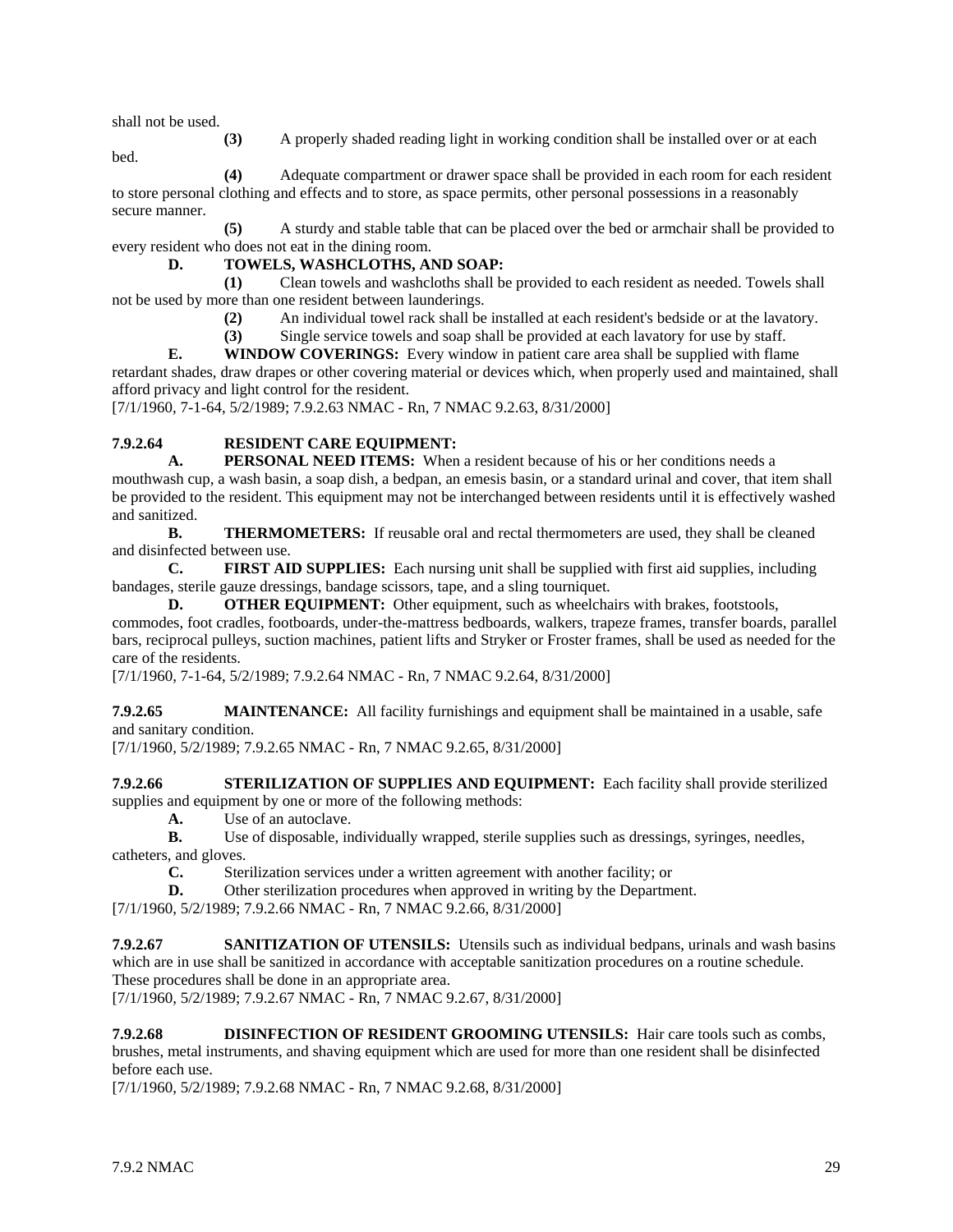#### **7.9.2.69 OXYGEN:**

A. No oil or grease shall be used on oxygen equipment.

**B.** When placed at the resident's bedside, oxygen tanks shall be securely fastened to a tip-proof carrier or base.

**C.** Oxygen regulators shall not be stored with solution left in the attached humidifier bottle.

**D.** When in use at the resident's bedside, cannulas, hoses, and humidifier bottles shall be changed at least every thirty (30) days.

**E.** Disposable inhalation equipment shall be pre-sterilized and kept in contamination-proof containers until used, and shall be replaced at least every thirty (30) days when in use.

**F.** With other inhalation equipment such as intermittent positive pressure breathing equipment, the entire resident breathing circuit, including nebulizers and humidifiers, shall be changed at least every seven (7) days. [5/2/1989; 7.9.2.69 NMAC - Rn, 7 NMAC 9.2.69, 8/31/2000]

#### **7.9.2.70 HOUSEKEEPING SERVICES:**

**A. REQUIREMENT:** Facilities shall develop and implement written policies that ensure a safe and sanitary environment for personnel and residents at all times.

**B. CLEANING:**

**(1)** General: The facility shall be kept clean and free from offensive odors, accumulations of dirt, rubbish, dust, and safety hazards.

**(2)** Floors: Floors and carpeting shall be kept clean. Polishes on floors shall provide a nonslip finish. Carpeting or any other material covering the floors that is worn, damaged, contaminated or badly soiled shall be replaced, repaired or cleaned.

**(3)** Other surfaces: Ceiling and walls shall be kept clean and in good repair at all times. The interior and exterior of the buildings shall be painted or stained as needed to protect the surfaces. Loose, cracked, or peeling wallpaper or paint shall be replaced or repaired.

**(4)** Furnishings: All furniture and other furnishings shall be kept clean and in good repair at all times.

**(5)** Combustibles in storage areas: Attics, cellars and other storage areas shall be kept safe and free from dangerous accumulations of combustible materials. Combustibles such as cleaning rags and compounds shall be kept in closed metal containers.

**(6)** Grounds: The grounds shall be kept free from refuse, litter, and wastewater. Areas around buildings, sidewalks, gardens, and patios shall be kept clear of dense undergrowth.

**C. POISONS:** All poisonous compounds shall be clearly labeled as poisonous and, when not in use, shall be stored in a locked area separate from food, kitchenware, and medications.

**D. GARBAGE:**

**(1)** Storage containers: All garbage and rubbish shall be stored in leak-proof, non-absorbent containers with close-fitting covers, and in areas separate from those used for the preparation and storage of food. Containers shall be cleaned regularly. Paperboard containers shall not be used.

**(2)** Disposal: Garbage and rubbish shall be disposed of promptly in a safe and sanitary

manner.

**E. LINEN AND TOWELS:** Linens shall be handled, stored, processed, and transported in such a manner as to prevent the spread of infection. Soiled linen shall not be sorted, rinsed, or stored in bathrooms,

residents' rooms, kitchens, food storage areas, nursing units, common hallways.

#### **F. PEST CONTROL:**

**(1)** Requirement: The facility shall be maintained reasonably free from insects and rodents, with harborage and entrances of insects and rodents eliminated.

**(2)** Provision of service: Pest control shall be provided when required for the control of insects and rodents.

**(3)** Screening of windows and doors: All windows and doors used for ventilation purposes shall be provided with wire screening of not less than number sixteen (16) mesh or its equivalent, and shall be properly installed and maintained to prevent entry of insects. Hinged screen days when in use.

**(4)** With other inhalation equipment such as intermittent positive pressure breathing equipment, the entire resident breathing circuit, including nebulizers and humidifiers, shall be changed at least every seven (7) days.

[7/1/1960, 7-1-64, 5/2/1989; 7.9.2.70 NMAC - Rn, 7 NMAC 9.2.70, 8/31/2000]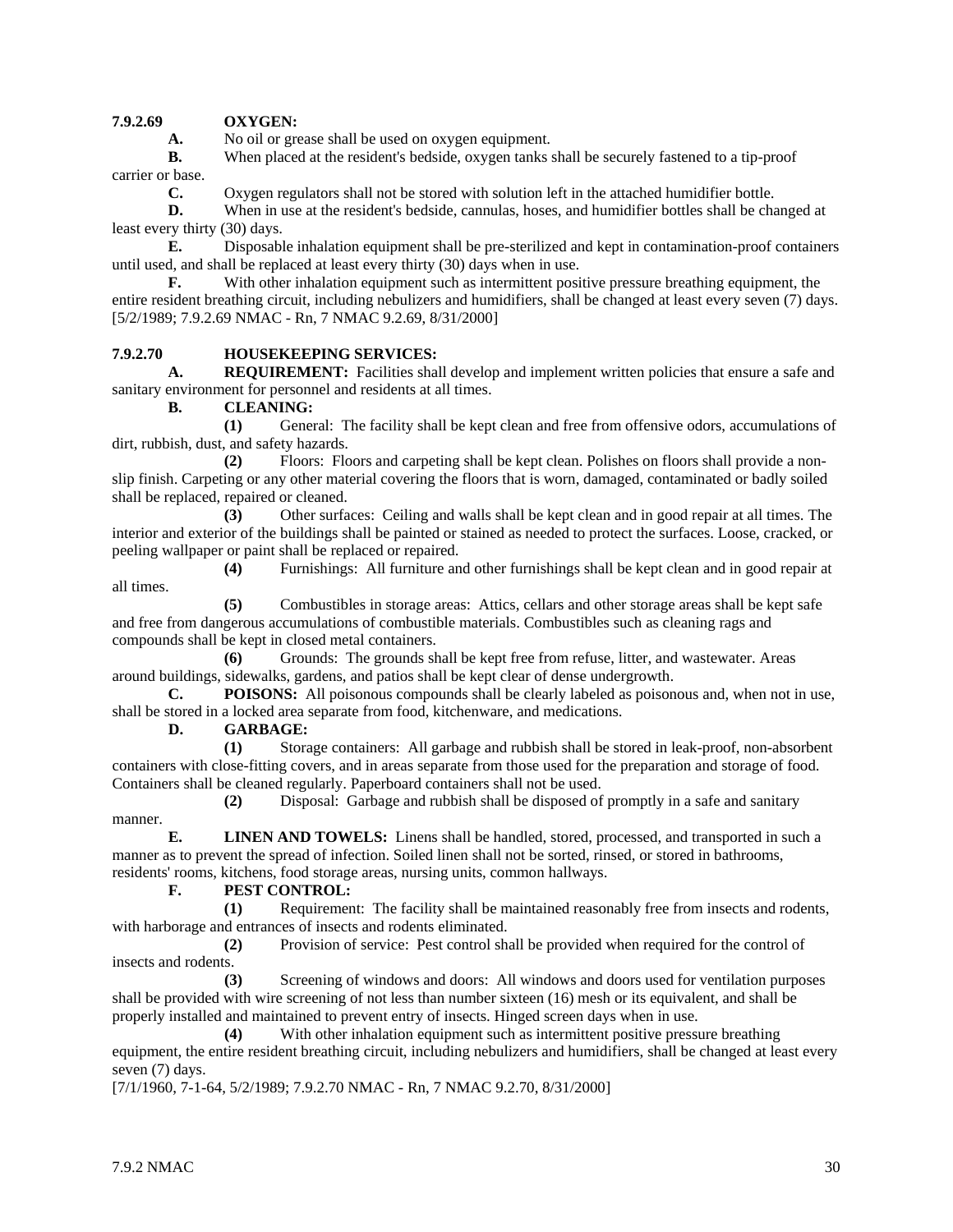#### **7.9.2.71 PHYSICAL ENVIRONMENT:**

**A. GENERAL:** The buildings of the nursing facility shall be constructed and maintained so that they are functional for diagnosis and treatment and for the delivery services appropriate to the needs of the community and with due for protecting the health and safety of the patients. The provisions of this section apply to all new, remodeled and existing construction unless otherwise noted. Existing waivers at the time these regulations are enacted would continue to be accepted unless it is determined that the facility is unable to protect the health and safety of the resident.

**B. DEFINITIONS:** The definitions in the applicable life safety code required under these regulations apply to this subchapter. In addition, in this subchapter:

**(1)** Existing construction: means a building which is in place or is being constructed with plans approved by the department prior to the effective date of this chapter.

**(2)** Life safety code: means the National Fire Protection Association's standard 101.

**(3)** 1981 Code: means facilities with construction plans first approved by the Department on or after November 26, 1982, shall be free from dangerous accumulations of combustible materials. Combustibles such as cleaning rags and compounds shall be kept in closed metal containers.

**(4)** Fire safety evaluation system: means a proposed or existing facility not meeting all requirements of the applicable life safety code shall be considered in compliance if it achieves a passing score on the Fire Safety Evaluation System (FSES), developed by the United State Department of Commerce, National Bureau of Standards, to establish safety equivalencies under the Life Safety Code.

**(5)** New construction: means construction for the first time of any building or addition to an existing building, the plans for which are approved after the effective date of this chapter.

**(6)** Remodeling: means to make over or rebuild any portion of a building or structure and thereby modify its structural strength, fire hazard character, exists, heating and ventilating system, electrical system or internal circulation, as previously approved by the Department. Where exterior walls are in place but interior walls are not in place at the time of the effective date of this chapter, construction of interior walls shall be considered remodeling. "Remodeling" does not include repairs necessary for the maintenance of a building structure.

**C. APPROVALS:** The facility shall keep documentation of approvals on file in the facility following all inspections by state and local authorities.

#### **D. FIRE PROTECTION:**

**(1)** Basic responsibility: The facility shall provide fire protection adequate to ensure the safety of patients, staff and others on the premises. Necessary safeguards such as extinguishers, sprinkling and detection devices, fire and smoke barriers, and ventilation control barriers shall be installed to ensure rapid and effective fire and smoke control.

**(2)** New construction: Any new construction or remodeling shall meet the applicable provisions of the 1981 edition of the Life Safety Code.

**(3)** Existing facilities: Any existing facility shall be considered to have met the requirements of this subsection if, prior to the promulgation of this chapter, the facility complied with and continues to comply with the applicable provisions of the 1967, 1973, or 1981 edition of the Life Safety Code, with or without waivers.

**(4)** Equivalent Compliance: An existing facility that does not meet all requirements of the applicable Life Safety Code may be considered in compliance with it if it achieves a passing score on the Fire Safety Evaluation System (FSES) developed by the U.S. Department of Commerce National Bureau of Standard, to establish safety equivalencies under the Life Safety Code.

**(5)** Note: See Appendix C of the 1981 Life Safety Code.

**E. GENERAL CONSTRUCTION:** All capital investment plans subject to these regulations, shall be submitted to the Department for review and approval.

**(1)** One copy of preliminary or schematic plans shall be submitted to the Department for review and approval.

**(2)** One copy of final plans and specifications which are used for bidding purposes shall be submitted to the Department for review and approval before construction is started. Plans must be prepared and stamped by an architect registered in the State of New Mexico.

**(3)** If on-site construction above the foundation is not started within twelve (12) months of the date of approval of the final plans and specifications, the approval under these regulations shall be void and the plans and specifications shall be resubmitted for reconsideration of approval.

**(4)** Any changes in the approved final plans affecting the application of the requirements of this subchapter shall be shown on the approved final plans and shall be submitted to the Department for approval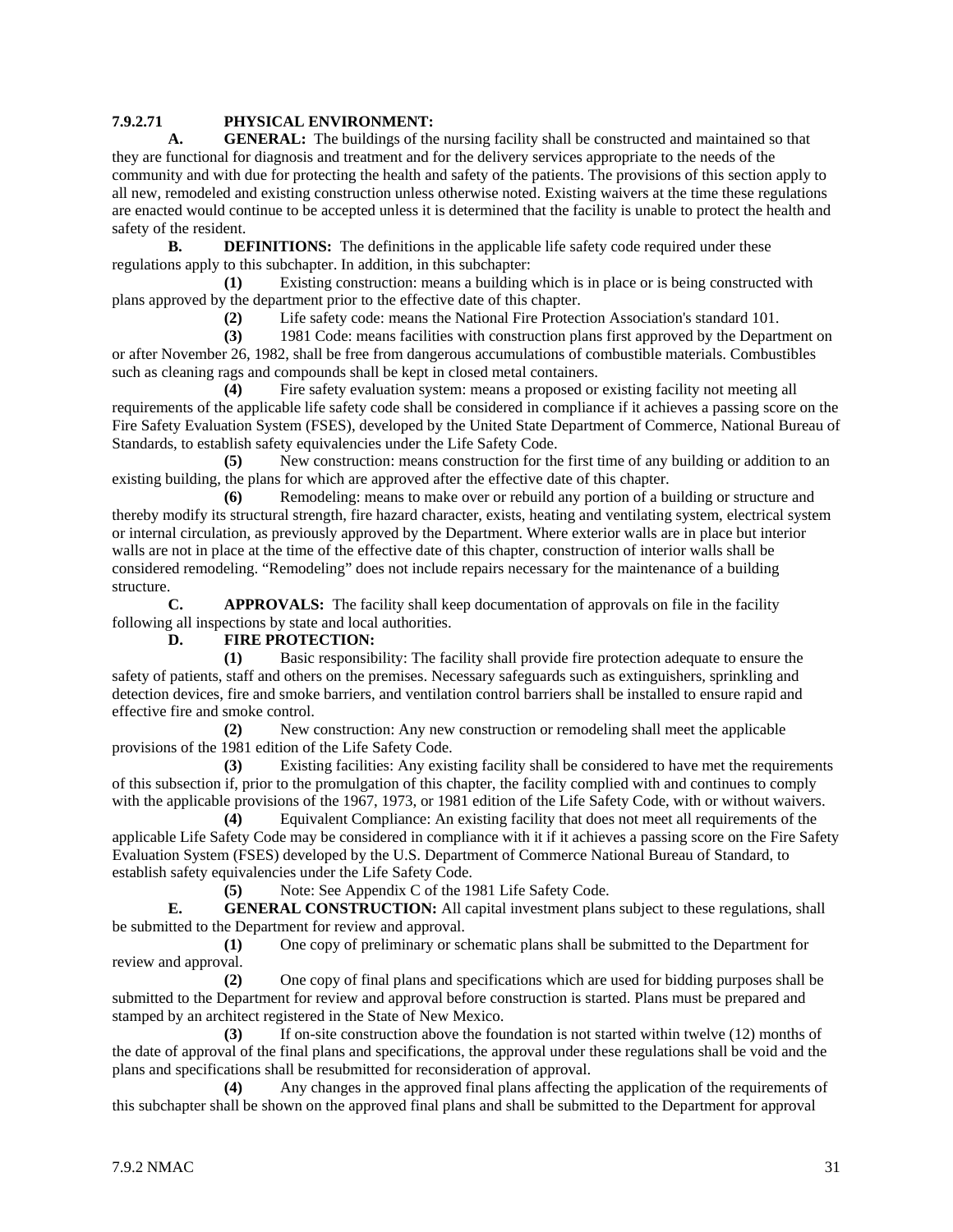before construction is undertaken. The Department shall notify the facility in writing of any conflict with this subchapter found in its review of modified plans and specifications.

**(5)** General: Projects involving alterations of and additions to existing buildings shall be programmed and phased so that on-site construction will minimize disruptions of existing functions. Access, exit ways, and fire protection shall be so maintained that the safety of the occupants will not jeopardized during construction.

**(6)** Minimum requirements: All requirements listed in New Construction, relating to new construction projects, are applicable to renovation projects involving additions or alterations, except that when existing conditions make changes impractical to accomplish, minor deviations from functional requirements may be permitted if the intent of the requirements is met and if the care and safety of patients will not be jeopardized.

**(7)** Non-conforming conditions: When doing renovation work, if it is found to be unfeasible to correct all of the nonconforming conditions in the existing facility in accordance with these standards, acceptable compliance status may be recognized by the Licensing Agency if the operation of the facility, necessary access by the handicapped, and safety of the patients, are not jeopardized by the remaining non-conforming conditions.

**(8)** Note #1: Plan approval by Construction Industries Division, labor and human relations under these regulations is also required for any new construction or remodeling.

**(9)** Note #2: Copies of the 1967, 1973, and 1981 Life Safety Codes and related codes can be obtained from the National Fire Protection Association, Battery March Park, Quincy, PA 02269.

#### **F. CONSTRUCTIONS AND INSPECTIONS:**

**(1)** General: Construction, of other than minor alterations, shall not be commenced until plan-review deficiencies have been satisfactorily resolved.

**(a)** The completed construction shall be in compliance with the approved drawings and specifications, including all addenda or modifications approved for the project.

**(b)** A final inspection of the facility will be scheduled for the purpose of verifying compliance with the approved drawings and specifications including all addenda or modifications approved for the project.

**(2)** In addition to compliance with these standards, all other applicable building codes, ordinances, and regulations under city, county, or other state agency jurisdiction shall be observed. Compliance with local codes shall be prerequisite for licensing. In areas not subject to local building codes, the state building codes, as adopted, shall apply insofar as such codes are not in conflict with these standards.

Standards:

**(a)** New Construction is governed by the current editions of the following Codes

**(b)** Uniform Building Code (UBC), Uniform Plumbing Code (UPC), Uniform

Mechanical Code (UMC), National Electrical Code (NEC), National Fire Protection Association Standards (NFPA), American National Standard Institute (ANSI), American Society of Heating, Refrigerating, and Air Conditioning Engineers (ASHRAE), Department of Health and Human Services (DHHS) Guidelines for Construction and Equipment of Hospital and Medical Facilities.

#### **G. RESIDENT SAFETY AND DISASTER PLAN:**

**(1)** Disaster Plan:

**(a)** Each facility shall have a written procedure which shall be followed in case of fire or other disasters, and which shall specify persons to be notified, locations of alarm signals and fire extinguishers, evacuation routes, procedures for evacuating helpless residents, frequency of fire drills and assignment of specific tasks and responsibilities to the personnel of each shift and each discipline.

**(b)** The plan developed by the facility shall be submitted to qualified fire and safety experts, including the local fire authority, for review and approval. The facility shall maintain documentation of approval by the reviewing authority.

**(c)** All employees shall be oriented to this plan and trained to perform assigned

tasks.

**(d)** The plan shall be available at each nursing station.

**(e)** The plans shall include a diagram of the immediate floor area showing the exits, fire alarm stations, evacuation routes and location of fire extinguishers. The diagram shall be posted in conspicuous locations in the corridor throughout the facility.

**(2)** Drills: Fire drills shall be held at irregular intervals at least four (4) times a year on each shift and the plan shall be reviewed and modified as necessary. Records of drills and dates of drills shall be maintained.

**(3)** Fire inspections: The administrator of the facility shall arrange for fire protection as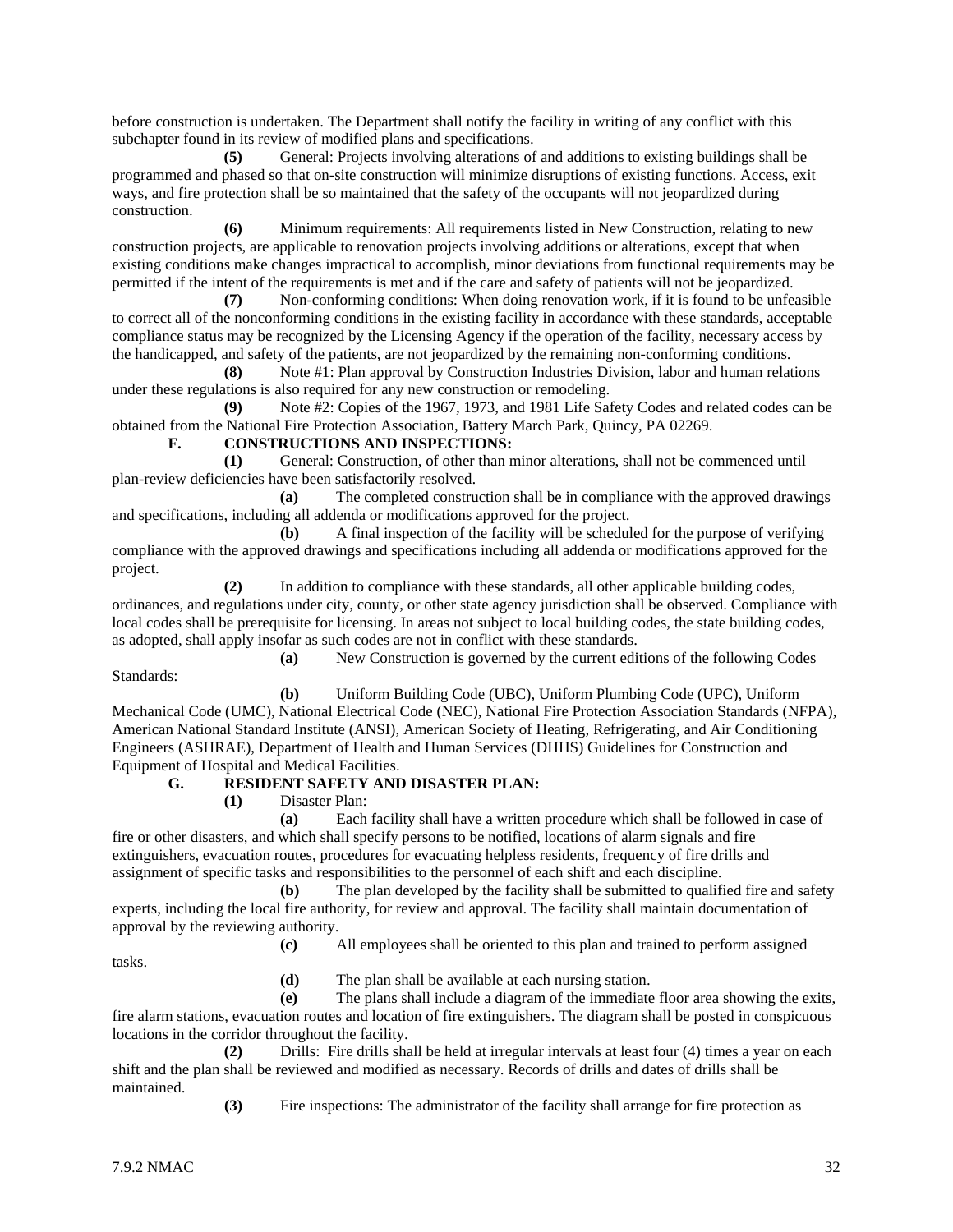follows:

**(a)** At least annual inspection of the facility shall be made by the local fire inspection authorities. Signed certificates of such inspections shall be kept on file in the facility.

**(b)** Certification by the local fire authority as to the fire safety of the facility and to the adequacy of a written fire plan for orderly evacuation of residents shall be obtained and kept on file in the facility.

**(c)** Where the facility is located in a city, village, or township that does not have an official established fire department, the licensee shall obtain and maintain a continuing contract for fire protection service with the nearest municipality providing such service. A certification of the existence of such contract shall be kept on file in the facility.

**(4)** Fire equipment: All fire protection equipment shall be maintained in readily usable condition and inspected annually. In addition to any other equipment, a fire extinguisher suitable for grease fires shall be provided in or adjacent to the kitchen. Each extinguisher shall be provided with a tag for the date of inspection.

**(5)** Fire Report: All incidents of fire in a facility shall be reported to the department within seventy-two (72) hours.

**(6)** Smoking: Smoking by residents shall be permitted only in designated areas supervised in accordance with the conditions, needs, and safety of residents.

**(7)** Prevention of ignition: Heating devices and piping shall be designed or enclosed to prevent the ignition of clothing or furniture.

**(8)** Floor coverings: Scatter rugs and highly polished, slippery floors are prohibited, except for non-slip entrance mats. All floor coverings and edging shall be securely fastened to the floor or so constructed that they are free of hazards such as curled and broken edges.

**(9)** Roads and sidewalks: The ambulatory and vehicular access to the facility shall be kept passable and open at all times of the year. Sidewalks, drives, fire escapes, and entrances shall be kept free of ice, snow, and other obstructions.

**H. SAFETY AND SYSTEMS:**

**(1)** Maintenance: The building shall be maintained in good repair and kept free of hazards such as those created by any damaged or defective building equipment.

**(2)** Corridors:

**(a)** Handrails. Corridors used by residents shall be equipped with handrails firmly secured on each side of the corridor.

**(b)** Size. All corridors in resident use areas shall be at least eight (8) feet wide. **(3)** Doors:

**(a)** Size. Doors to residents' rooms shall not be less than three (3) feet eight (8) inches wide and six (6) feet eight (8) inches in height, and shall be at least one and three-quarter inches solid core wood or equivalent construction.

**(b)** Latches. Each designated fire exit door shall have such latches or hardware that the door can be opened from the inside by pushing against a single bar or plate or by turning a single knob or handle.

**(c)** Locks on exit doors from the building and from nursing areas and wards may not be hooked or locked to prevent exit from the inside, shall be installed on the door of the resident's room, unless the lock is operable from inside the room with a simple one-hand, one-motion operation without the use of a key unless the resident is confined; a master-key is available to emergency personnel such as the fire department.

**(4)** Toilet room doors: Resident toilet room doors shall be not less than three (3) feet zero (0) inches by six (6) feet eight (8) inches, and shall not swing into the toilet room unless they are provided with two way hardware.

**(5)** Thresholds: Raised thresholds which cannot be traversed easily by a bed on wheels, a wheelchair, a drug cart, or other equipment on wheels shall not be used.

**I. EMERGENCY POWER:** Emergency electrical service with an independent power source which covers lighting as nursing stations, telephone switchboards, exit and corridor lights, boiler room, and fire alarm systems, shall be provided. The service may be battery operated if effective for at least four (4) hours.

#### **J. FIRE PROTECTION:**

**(1)** Carpeting: Carpeting shall not be installed in rooms used primarily for the following purposes: food preparation and storage, dish and utensil washing, soiled utility workroom, janitor closet, laundry processing, hydro-therapy, toilet and bathing, resident isolation, and resident examination.

**(2)** Carpet fireproofing: Carpeting, including underlying padding, if any, shall have a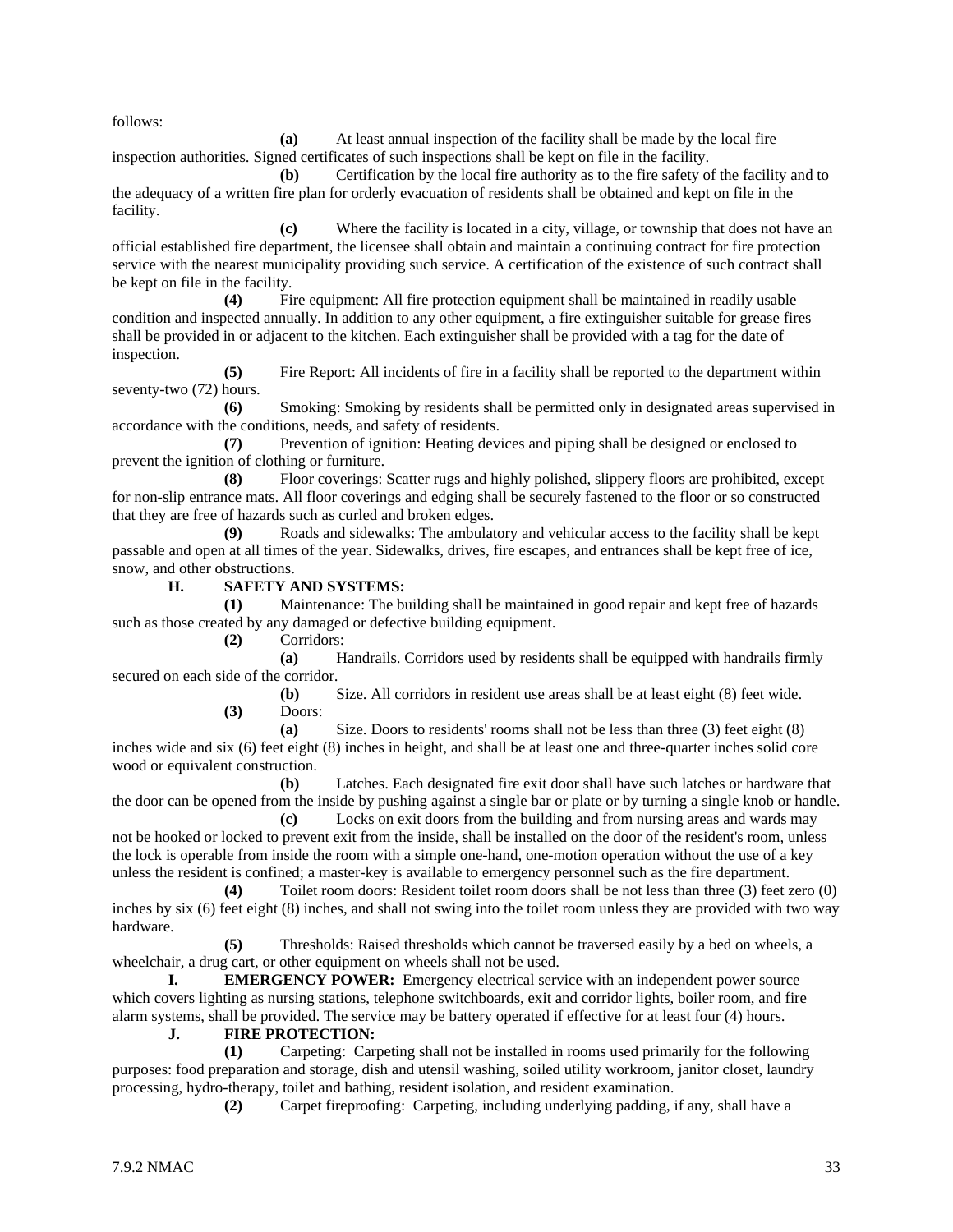flamespread rating of seventy-five (75) or less when tested in accordance with standard 255 of the National Fire Protection Association (NFPA), or a critical radiant flux of more than 0.45 watts per square centimeter when tested in accordance with NFPA standard 253, 1978 edition. Certified proof by the manufacturer of the aforementioned test for the specific product shall be available in the facility. Certification by the installer that the material installed is the product referred to in the test shall be obtained by the facility. Carpeting shall not be applied to walls in any case except where the flamespread rating can be shown to twenty-five (25) or less.

- **(3)** Acoustical tile: Acoustical tile shall be non-combustible.
- **(4)** Wastebaskets: Wastebaskets shall be of non-combustible materials.

**(5)** Vertical exit stairways: At least one interior exit stairway shall be provided to that an enclosed protected path of at least one-hour fire resistive construction is available for occupants to proceed with safety to the exterior of the facility.

**(6)** Housing blind, non-ambulatory, or handicapped residents: In an existing facility of two (2) or more stories which is not of at least two-hour fire resistive construction, blind, non-ambulatory, or physically handicapped residents shall not be housed above the street level floor unless the facility is either of one-hour protected non-combustible construction (as defined in national fire protection standard 200), fully sprinklered onehour protected ordinary construction, or fully sprinklered one-hour protected wood frame construction.

**(7)** Storage of oxygen: Oxygen tanks, when not in use, shall be stored in a ventilated closet designated for that purpose only or stored outside the building of the home in an enclosed secured area. Oxygen storage areas must comply with NFPA 99.

**K. SPRINKLERS FOR FIRE PROTECTION:** Facilities shall have automatic sprinkler protection throughout buildings. In the event of an addition to, or remodeling of a facility, the entire facility shall have automatic sprinkler protection throughout unless there is a two (2) hour fire rated partition wall between the old and new construction, in which case only the new or remodeled area shall be sprinklered.

#### **L. MECHANICAL SYSTEMS:**

**(1)** Water supply:

**(a)** A portable water supply shall be available at all times. If a public water supply is available, it shall be used. If a public water supply is not available, the well or wells shall comply with applicable regulations.

**(b)** An adequate supply of hot water shall be available at all times. The temperature of hot water at plumbing fixtures used by residents may not exceed 110 degrees Fahrenheit (43 degrees C.) and shall be automatically regulated by control valves or by another approved device.

**(2)** Sewage disposal: All sewage shall be discharged into a municipal sewage system if available. Otherwise, the sewage shall be collected, treated, and disposed of by means of an independent sewage system approved under applicable state law and local authority.

**(3)** Plumbing: The plumbing for potable water and drainage for the disposal of excreta, infectious discharge, and wastes shall comply with applicable state plumbing standards.

**(4)** Heating and air conditioning:

**(a)** The heating and air conditioning systems shall be capable of maintaining adequate temperatures and providing freedom from drafts.

**(b)** A minimum temperature of at least 70 degrees Fahrenheit (21 degrees C.) in all bedrooms and in all other areas used by residents, unless resident preference is documented for deviations.

**(5)** Incineration:

**(a)** Facilities for the incineration of soiled dressings and similar wastes, as well as garbage and refuse, shall be provided when other methods of disposal are not available.

**(b)** An incinerator shall not be flue fed nor shall any upper floor charging chute be connected with the combustion chamber.

**(6)** Telephone: There shall be at least one operational non-pay telephone on the premises and as many additional telephones as are deemed necessary in an emergency.

**(7)** General lighting:

**(a)** Adequate lighting shall be provided in all areas of the facility. Lighting shall be of a type that does not produce discomfort due to high brightness, glare or reflecting surface. No candles, oil lanterns, or other open flame method of illumination may be used.

**(b)** Facilities shall have lighting during the evening and night hours that is commensurate with staff needs.

**(8)** Ventilation:

**(a)** The facility shall be well-ventilated through the use of windows, mechanical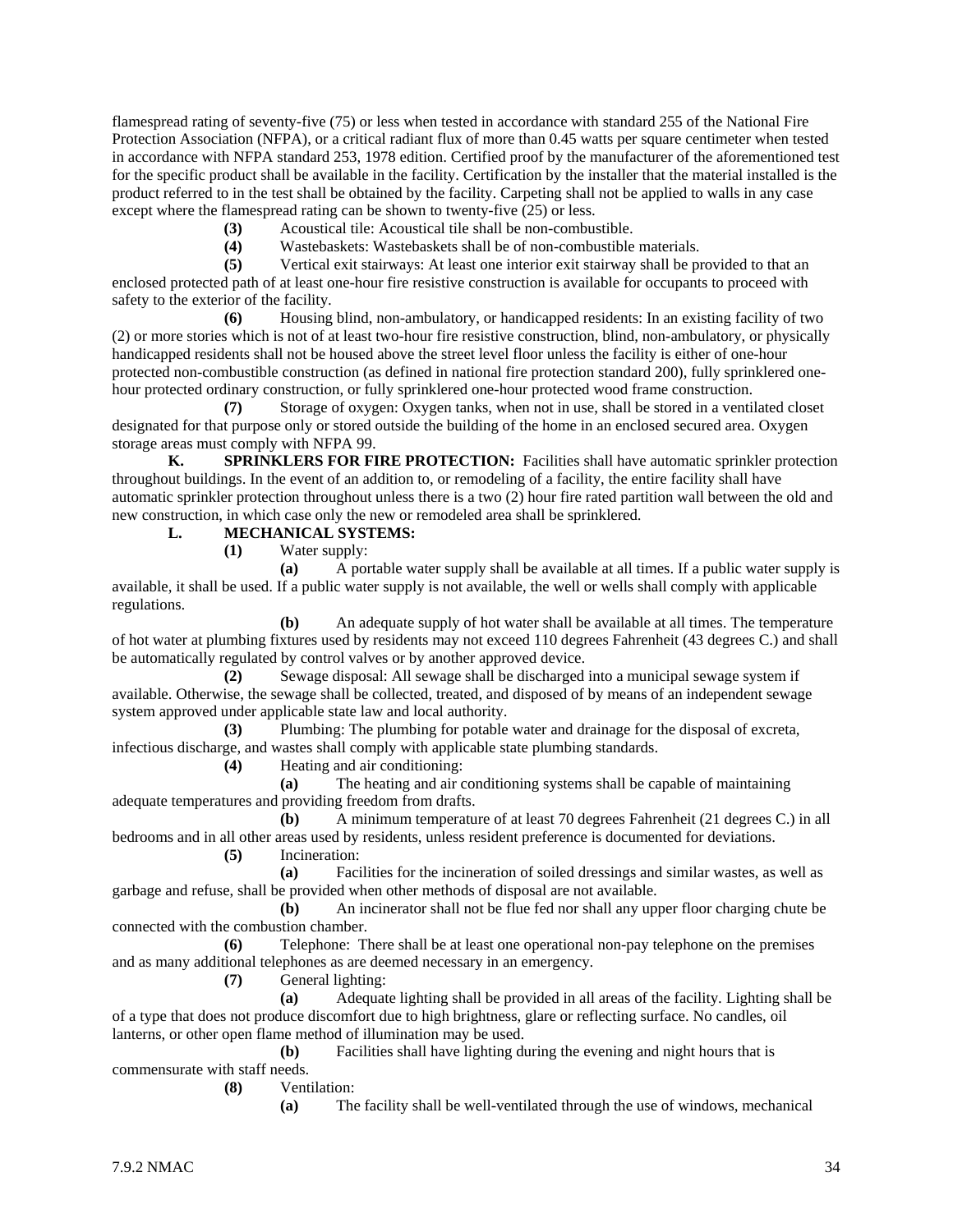ventilation, or a combination of both. Rooms and areas which do not have outside windows and which are used by residents or personnel shall be provided with functioning mechanical ventilation to change the air on a basis commensurate with the type of occupancy.

**(b)** All inside bathrooms and toilet rooms shall have mechanical ventilation to the outside.

**(c)** Mechanical ventilation shall be provided to the resident area corridors, solaria, dining, living and recreation areas, and nursing stations. These areas shall be under positive pressure;

**(d)** All rooms in which food is stored, prepared or served, or in which utensils are washed shall be well-ventilated. Refrigerated storage rooms need not be ventilated.

**(e)** Kitchens, bathrooms, utility rooms, janitor closets, and soiled linen rooms shall be ventilated.

**(9)** Elevators: At least one elevator shall be provided in the facility if resident beds or activities are located on more than one floor. The platform size of the elevator shall be large enough to hold a resident bed as and attendant.

**(10)** Electrical:

**(a)** In all facilities, non-conductive wall plates shall be provided where the system is not properly grounded.

**(b)** In new construction begun after the effective date of these regulations, at least two (2) duplex-type outlets shall be provided for each bed.

[7/1/1960, 7-1-64, 5/2/1989; 7.9.2.71 NMAC - Rn, 7 NMAC 9.2.71, 8/31/2000]

#### **7.9.2.72 RESIDENTS' ROOMS:**

**A. ASSIGNMENT OF RESIDENTS:** Residents co-habiting a double occupancy room or a ward shall be of the same sex unless residents are married, related, or are consenting adults.

**B. LOCATION:** No bedroom housing or resident shall:

**(1)** Open directly to a kitchen or laundry.

**(2)** Be located so that a person must pass through a resident's bedroom, toilet room, or bathroom to gain access to any other part of the facility.

**(3)** Be located so that a person must pass through a kitchen or laundry to gain access to the resident's room or other part of the facility.

**C. ACCESS TO CORRIDOR AND OUTSIDE:** Each bedroom shall have direct access to a corridor and outside exposure with the floor at or above grade level.

**D. SIZE:**

**(1)** The minimum floor area per bed shall be one hundred (100) square feet in single rooms and eighty (80) square feet per bed in multiple bedrooms, exclusive of vestibule, closets, built-in vanity and wardrobe, toilet rooms and built-in lockers. The department may waive this requirement in individual cases where the facility has demonstrated in writing that such variations are in accordance with the particular needs of the residents and will not adversely affect their health and safety.

**(2)** Resident rooms shall be large enough to permit the sides and feet of all beds to be not less than two (2) feet from the nearest walls.

**(3)** Ceilings shall be at least eight (8) feet in height.

**E. WINDOWS:** The bottom sill of windows in bedrooms shall be no more than three (3) feet from the floor.

**F. BED CAPACITY:** No rooms shall house more than four (4) beds.

**G. BED ARRANGEMENTS:** The beds shall be arranged so that the beds shall be at least three (3) feet apart and clear aisle space of at least three (3) feet from the entrance to the room to each bed shall be provided.

**H. CLOSET SPACE:** A closet or locker shall be provided for each resident in each bedroom. Closets or lockers shall afford a space of not less than fifteen (15) inches wide by eighteen (18) inches deep by five (5) feet in height for each resident bed.

**I. CUBICLE CURTAINS:** Each bed in a multiple-bed room shall have a flame retardant or flameproof cubicle curtain or an equivalent divider that will assure resident privacy.

**J. ROOM IDENTIFICATION:** Each bedroom shall be identified with a unique number placed on or near the door.

**K. DESIGN AND PROXIMITY TO BATHS:** Residents' bedrooms shall be designed and equipped for adequate nursing care and the comfort and privacy of residents. Each bedroom shall have or shall be conveniently located near adequate toilet and bathing facilities.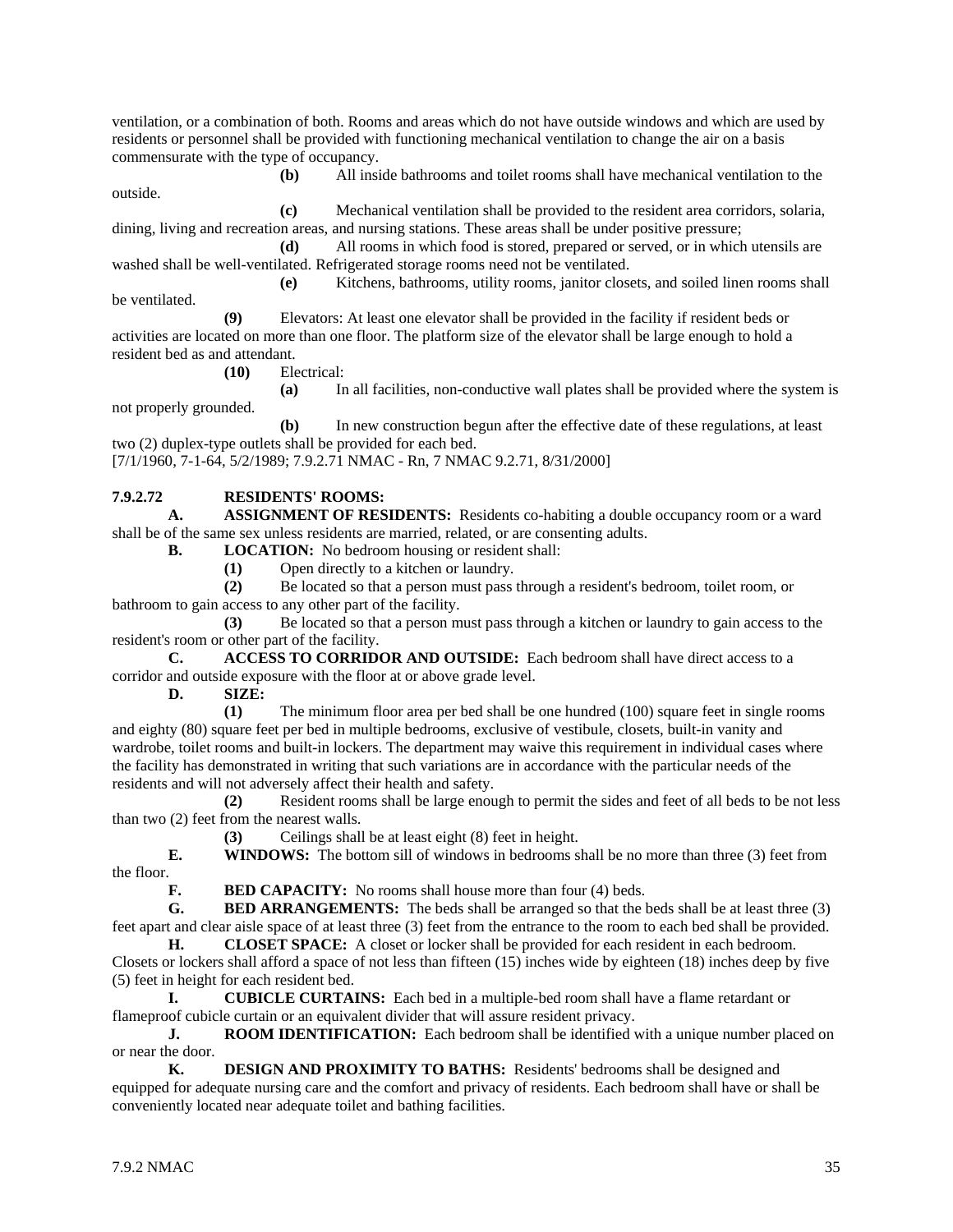[7/1/1960, 7-1-64, 5/2/1989; 7.9.2.72 NMAC - Rn, 7 NMAC 9.2.72, 8/31/2000]

#### **7.9.2.73 TOILET AND BATHING FACILITIES:**

**A. GENERAL:** All lavatories required by this subsection shall have hot and cold running water. Toilets shall be water flushed and equipped with open front seats without lids.

**(1)** Toilet facilities shall be provided in conjunction with each resident's rooms, with not more than two (2) residents' rooms, and not more than four (4) beds per toilet room.

**(2)** One toilet and one lavatory for not more than four (4) residents shall be provided and separate facilities shall be provided for each sex.

**(3)** One tub or shower for every twenty (20) residents shall be provided. The bath or shower shall be located on the same floor as the residents served. Facilities for showering with a wheeled shower chair shall be provided.

**(4)** Every tub, shower, or toilet shall be separated in such a manner that it can be used independently and afford privacy.

**(5)** On floors where wheelchair residents are cared for, there shall be a toilet room large enough to accommodate a wheelchair and attendant.

**B. EMPLOYEE AND FAMILY FACILITIES:** Toilets, baths, and lavatories for use by employees or family members shall be separate from those used by residents.

**C. GRAB BARS:** Firmly secured grab ban shall be installed in every toilet and bathing compartment used by residents.

#### **D. WHEELCHAIR FACILITIES:**

**(1)** On floors housing residents who use wheelchairs, there shall be at least one toilet room large enough to accommodate wheelchairs.

**(2)** In all facilities licensed for skilled care, a bathtub or shower room large enough to accommodate a wheelchair and attendant shall be provided.

**E.** The requirement of separate facilities for male and female residents is not applicable to facilities used by married couples sharing a room, or those referenced in Section 9.2.72.A if the facilities are not used by other residents.

[7/1/1960, 7-1-64, 5/2/1989; 7.9.2.73 NMAC - Rn, 7 NMAC 9.2.73, 8/31/2000]

#### **7.9.2.74 NURSING FACILITIES:**

**A. ALL FACILITIES:** Each facility shall have:

**(1)** A medicine storage area.

**(2)** Space for storage of linen, equipment, and supplies.

**(3)** Utility rooms, which shall be located, designed and equipped to provide areas for the separate handling of clean and soiled linen, equipment, and supplies.

**B.** Each resident care area on each floor shall have:

**(1)** A centrally located nurse station located to provide visual control of all resident room corridors; equipped with storage for records and charts, a desk or work counter, operational telephone, and nurse call system as required in Section 7.9.2.75.

**(2)** A medicine preparation room immediately adjacent to the nurse station with a work counter, refrigerator, sink, and a well-lighted medicine cabinet with lock and space for medicine cart. The room shall be mechanically ventilated.

**(3)** A soiled utility room with a flush-rim siphon jet service sink cabinet counter, and sink with hot and cold running water. The utility shall be mechanically ventilated and under negative pressure.

**(4)** A cleaning area or room with a sink with hot and cold running water, counter, and

cabinets.

**(5)** Staff toilet and lavatory facilities separate from those of residents, near nursing station.

**(6)** If a kitchen is not open at all times, a nourishment station with sink, hot and cold running water, refrigerator, and storage for serving between meal nourishment. Each station may service more than one nursing area.

[7/1/1960, 7-1-64, 5/2/1989; 7.9.2.74 NMAC - Rn, 7 NMAC 9.2.74, 8/31/2000]

**7.9.2.75 NURSE CALL SYSTEM:** A nurse call station shall be installed at each resident's bed, in each resident's toilet room, and at each bathtub and shower. The nurse call at the toilet, bath, and shower rooms shall be an emergency call equipped with pull cords of sufficient length to extend to within eighteen (18) inches off the floor.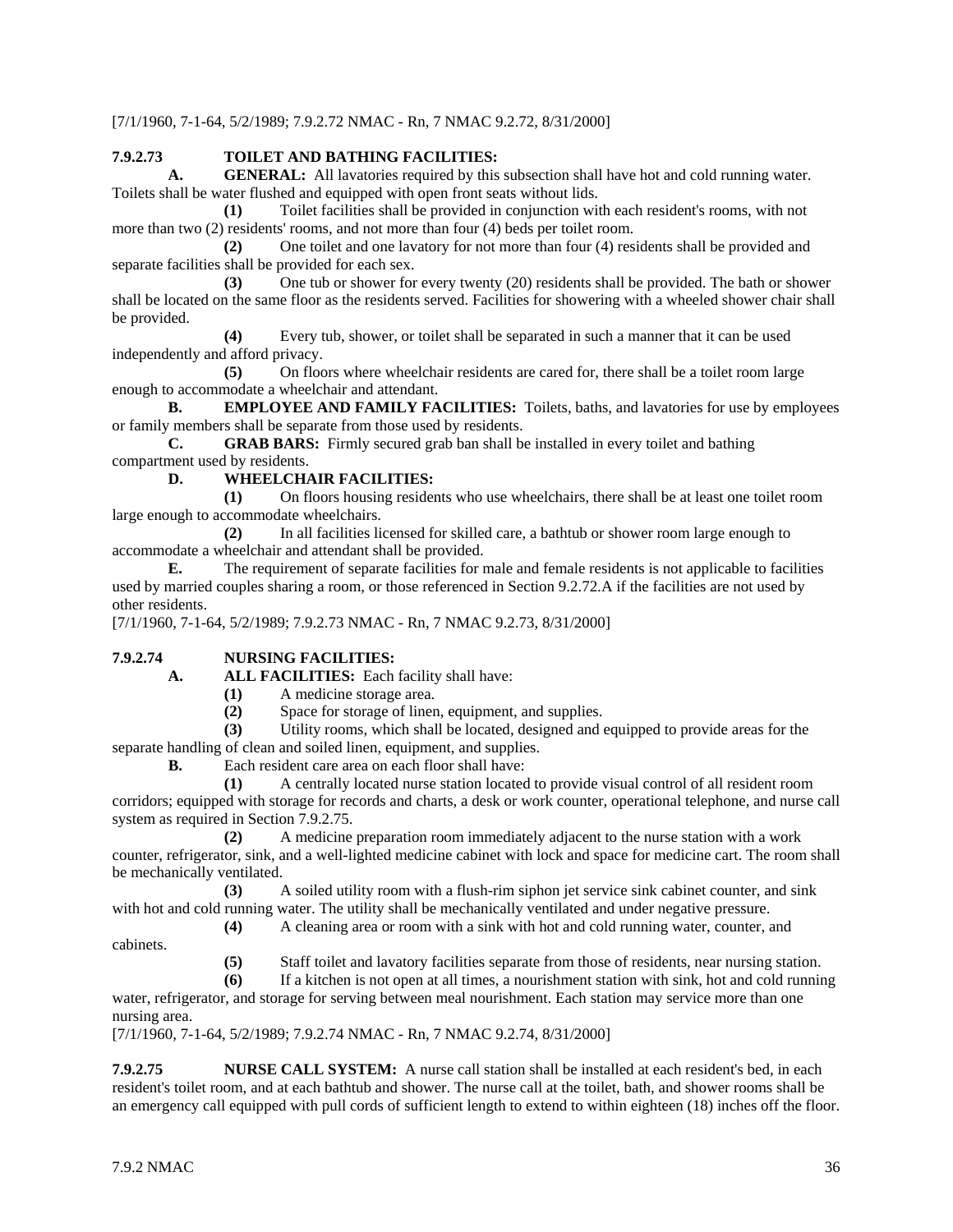All calls shall register at the nurse station and shall actuate a visible signal in the corridor where visibility to corridors is obstructed at the room door. In multi-corridor nursing units, additional visible signals shall be installed at corridor intersections. An emergency call station shall also be provided in any enclosed room used by residents. [7/1/1960, 5/2/1989; 7.9.2.75 NMAC - Rn, 7 NMAC 9.2.75, 8/31/2000]

#### **7.9.2.76 DINING, RECREATION AND ACTIVITY AREAS:**

**A. MULTI-PURPOSE SPACE:** The facility shall provide one or more furnished multi-purpose areas of adequate size for dining, diversional, and social activities of residents.

**B. LOUNGE:** At least one dayroom or lounge, shall be provided for use of the residents.

**C. SIZE OF DINING ROOMS:** Dining rooms shall be of sufficient size to seat all residents at no more than two (2) shifts. Dining tables and chairs shall be provided. TV trays or portable card tables shall not be used as dining tables.

**D. SPACE:** If a multi-purpose room is used for dining and diversional and social activities of residents, there shall be sufficient space to accommodate all activities and minimize their interference with each other.

**E. TOTAL AREA:** The combined floor space of dining, recreation, and activity areas shall not be less than twenty-five (25) square feet per bed. Solaria and lobby sitting areas, exclusive of traffic areas, shall be categorized as living room space.

[7/1/1960, 5/2/1989; 7.9.2.76 NMAC - Rn, 7 NMAC 9.2.76, 8/31/2000]

#### **7.9.2.77 FOOD SERVICE - GENERAL:**

**A.** The facility shall have a kitchen or dietary area which shall be adequate to meet food service needs and shall be arranged and equipped for the refrigeration, storage and preparation, and serving of food, as well as for dish and utensil cleaning and refuse storage and removal.

**B.** Dietary areas shall comply with the local health or food handling codes. Food preparation space shall be arranged for the separation of functions and shall be located to permit efficient services to residents and shall not be used for non-dietary functions.

**(1)** Kitchen and dietary: Kitchen and dietary facilities shall be provided to meet food service needs and arranged and equipped for proper refrigeration, heating, storage, preparation, and serving of food. Adequate space shall be provided for proper refuse handling and washing of waste receptacles, and for storage of cleaning components.

**(2)** Traffic: Only traffic incidental to the receiving, preparation and serving of food and drink shall be permitted.

(3) Toilets: No toilet facilities may open directly into the kitchen.<br>
(4) Food storage: Food day-storage space shall be provided adiace

Food storage: Food day-storage space shall be provided adjacent to the kitchen and shall be ventilated to the outside.

**(5)** Handwashing: A separate handwashing sink with soap dispenser, single service towel dispenser, or other approved hand drying facility shall be located in the kitchen.

**(6)** Dishwashing: A separate dishwashing area, preferably a separate room, with mechanical ventilation shall be provided.

**(7)** Sink: At least a three-compartment sink shall be provided for washing, rinsing and sanitizing utensils, with adequate drainboards, at each end. In addition, a single-compartment sink located adjacent to the soiled utensil drainboard shall be available for prewashing. The additional sink may also be used for liquid waste disposal. The size of each sink compartment shall be adequate to permit immersion of at least fifty (50) percent of the largest utensil used. In lieu of the additional sink for prewashing, a well type garbage disposal with overhead spray wash may be provided.

**(8)** Mechanical dishwashers: Mechanical dishwashers and utensil washers, where provided, shall meet the requirements of the current approved list from the national sanitation foundation or equivalent with approval of the Department.

**(9)** Temperature: Temperature gauges shall be located in the wash compartment of all mechanical dishwashers and in the rinse water line at the machine of a spray-type mechanical dishwasher or in the rinse water tank of in immersion-type dishwasher. The temperature gauges shall be readily visible, fast-acting and accurate to plus or minus two (2) degrees Fahrenheit or one (1) degree (C.).

**(10)** Fire extinguishers: Approved automatic fire extinguishing equipment shall be provided in hoods and attached ducts above all food cooking equipment.

**(11)** Walls: The walls shall be of plaster or equivalent material with smooth, light- colored,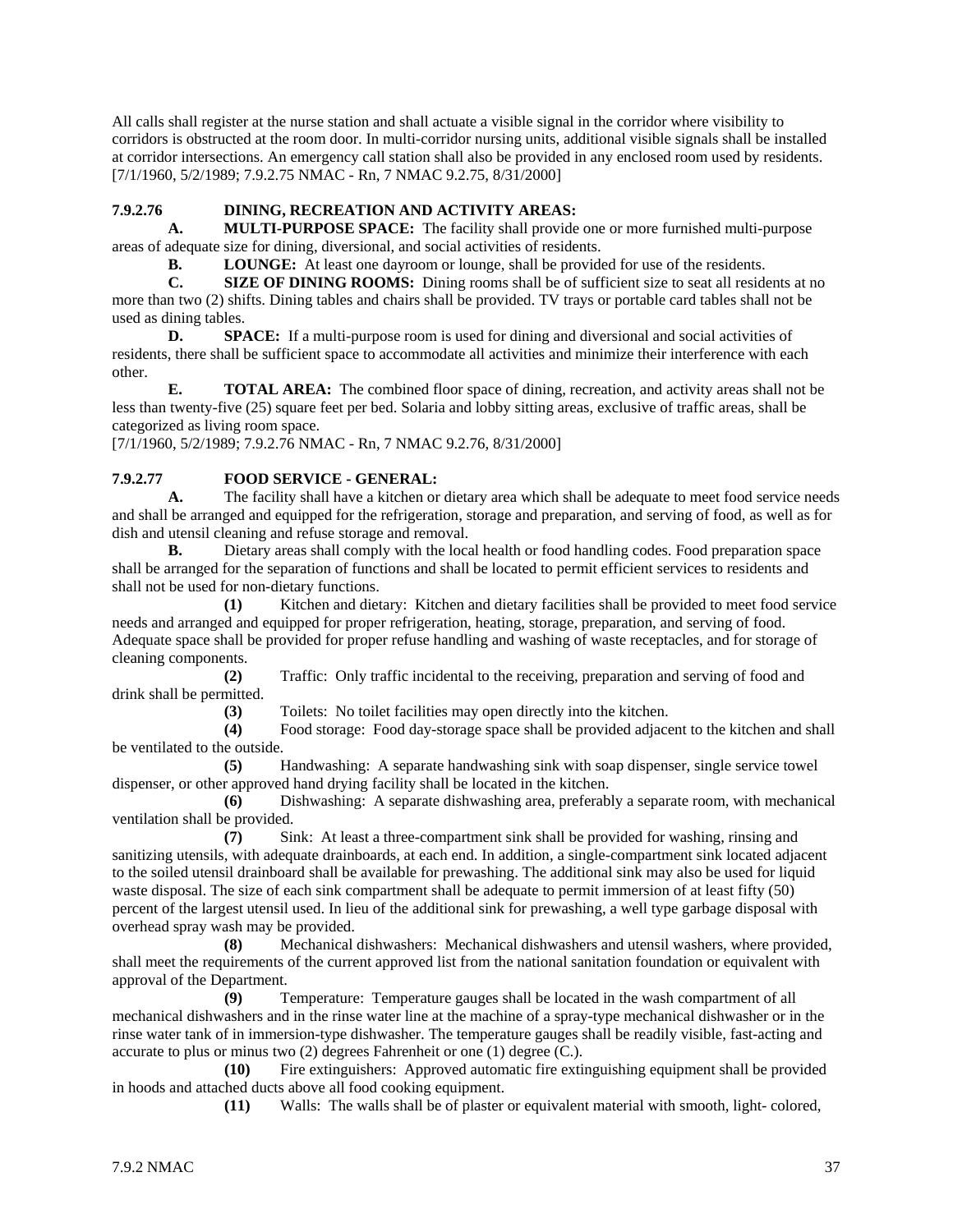non-absorbent, and washable surface.

**(12)** Ceiling: The ceiling shall be of plaster or equivalent material with smooth, light-colored, non-absorbent, washable, and seamless surface.

**(13)** Floors: The floors of all rooms, except the eating areas of dining rooms, in which food or drink is stored, prepared, or served, or in which utensils are washed, shall be of such construction as to be nonabsorbent and easily cleaned.

**(14)** Screens: All room openings to the out- of-doors shall be effectively screened. Screen doors shall be self-closing.

**(15)** Lighting: All rooms in which food or drink is stored or prepared or in which utensils are washed shall be well lighted.

**(16)** Sewage contamination: Rooms subject to sewage or wastewater backflow or to condensation or leakage from overhead water or wastelines shall not be used for storage of food preparation unless provided with acceptable protection from such contamination.

[7/1/1960, 7-1-64, 5/2/1989; 7.9.2.77 NMAC - Rn, 7 NMAC 9.2.77, 8/31/2000]

#### **7.9.2.78 STORAGE:**

**A. GENERAL STORAGE:** A general storage area shall be provided for supplies, equipment, and wheelchairs.

**B. LINEN:** Facilities shall provide a linen storage space or cabinet for each nursing unit. [7/1/1960, 7-1-64, 5/2/1989; 7.9.2.78 NMAC - Rn, 7 NMAC 9.2.78, 8/31/2000]

**7.9.2.79 FAMILY AND EMPLOYEE LIVING QUARTERS:** Any family and employee living quarters shall be separate from the residents' area.

[7/1/1960, 5/2/1989; 7.9.2.79 NMAC - Rn, 7 NMAC 9.2.79, 8/31/2000]

**7.9.2.80 EMPLOYEE FACILITIES:** The following shall be provided for employees, and shall not be located in food preparation, food storage, utensil washing area or in resident's rooms:

**A.** An area, room, or rooms for employee wraps, with lockers for purses and other personal belongings when on duty.

**B.** Handwashing lavatories with soap dispenser, single service towel dispenser, or other approved hand drying equipment.

**C.** Toilet facilities separate from those used by residents. [7/1/1960, 5/2/1989; 7.9.2.80 NMAC - Rn, 7 NMAC 9.2.80, 8/31/2000]

**7.9.2.81 JANITOR FACILITIES:** Facilities shall have a mechanically ventilated janitor closet of adequate size on each floor and in the food service area, equipped with hot and cold running water and a service sink or receptor.

[7/1/1960, 5/2/1989; 7.9.2.81 NMAC - Rn, 7 NMAC 9.2.81, 8/31/2000]

#### **7.9.2.82 LAUNDRY FACILITIES:**

**A. FACILITIES:** A laundry room shall be provided unless commercial laundry facilities are used. Laundry facilities shall be located in areas separate from resident units and shall be provided with necessary washing and drying equipment.

**B. WORK ROOM:** When commercial laundries are used, a room for sorting, processing, and storing soiled linen shall be provided and shall have mechanical exhaust ventilation.

**C.** In addition to the requirements of Sections 7.9.2.82.A and 7.9.2.82.B, facilities shall have:

**(1)** A soiled linen sorting room separate from the laundry, which shall be mechanically ventilated and under negative pressure.

**(2)** A lavatory with both hot and cold running water, soap, and individual towels in the laundry area.

[7/1/1960, 5/2/1989; 7.9.2.82 NMAC - Rn, 7 NMAC 9.2.82, 8/31/2000]

**7.9.2.83 ISOLATION:** For every one hundred (100) beds or fraction thereof, facilities shall have available one separate room, equipped with separate toilet, handwashing, and bathing facilities, for the temporary isolation of a resident. The isolation room bed shill be considered part of the licensed bed capacity of the facility. [7/1/1960, 5/2/1989; 7.9.2.83 NMAC - Rn, 7 NMAC 9.2.83, 8/31/2000]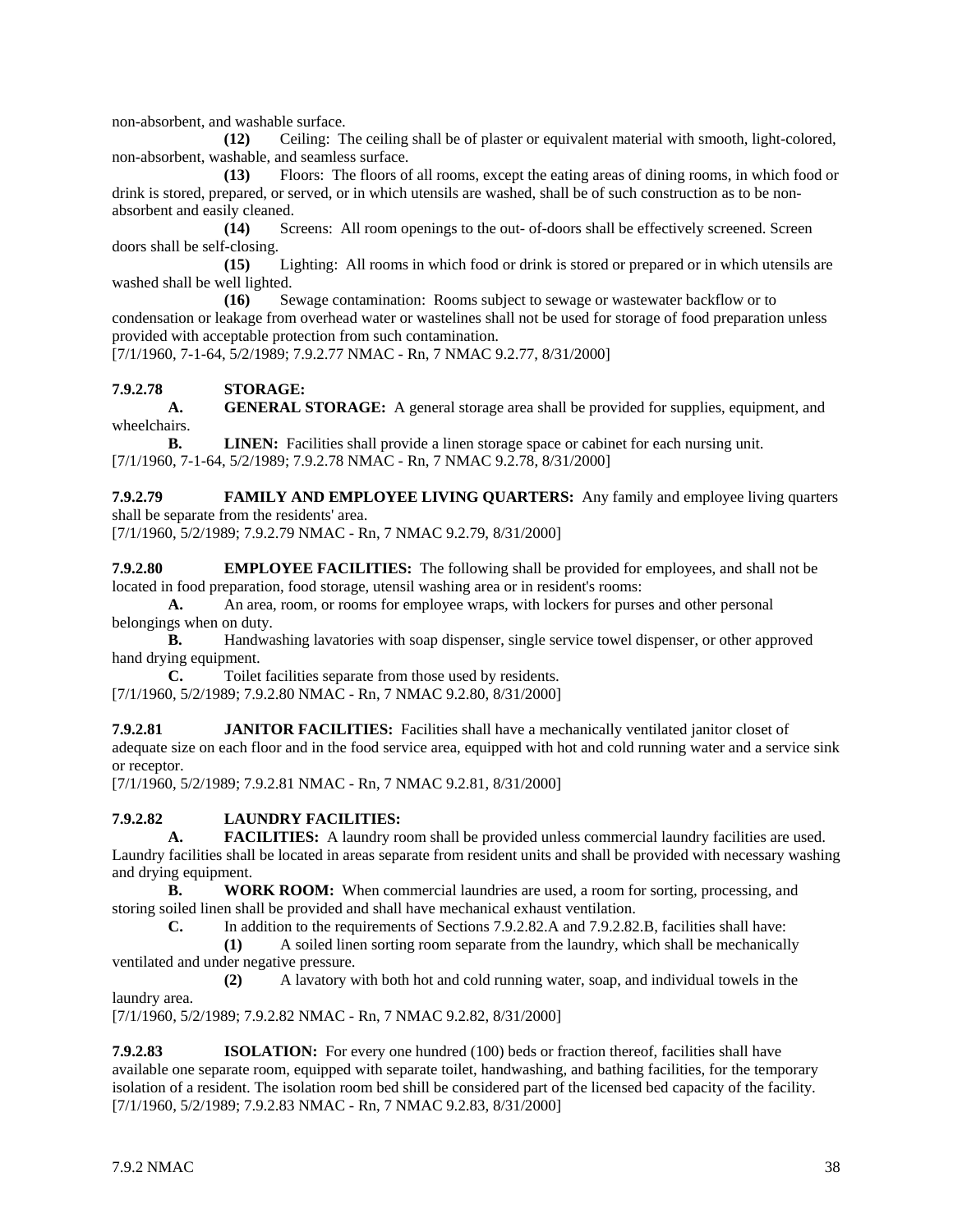## **7.9.2.84 ADMINISTRATION AND ACTIVITY AREAS:**

**A. ADMINISTRATION AND RESIDENT ACTIVITY AREAS:** Administration and resident activities areas shall be provided. The sizes of the various areas will depend upon the requirements of the facility. Some functions allotted separate spaces or rooms under Section 7.9.2.84B may be combined, provided that the resulting plan will not compromise acceptable standards of safety, medical and nursing practices, and the social needs of residents.

- **B.** Administration department areas shall include:
	- **(1)** Business office.
		- **(2)** Lobby and information center.
		- **(3)** Office of administrator.
		- **(4)** Admitting and medical records area.
		- **(5)** Public and staff toilet room.
	- **(6)** Office of director of nurses; and
	- **(7)** ln-service training area.
- **C.** Resident activities areas shall include:
	- **(1)** Occupational therapy.
	- **(2)** Physical therapy.
	- **(3)** Activity area; and
	- **(4)** Beauty and barber shop.

#### [5/2/1989; 7.9.2.84 NMAC - Rn, 7 NMAC 9.2.84, 8/31/2000]

**7.9.2.85 MIXED OCCUPANCY:** Rooms or areas within the facility may be used for occupancy by individuals other than residents and facility staff if the following conditions are met:

- **A.** The use of these rooms does not interfere with the services provided to the residents; and
- **B.** The administrator takes reasonable steps to ensure that the health and safety and rights of the residents are protected.

[5/2/1989; 7.9.2.85 NMAC - Rn, 7 NMAC 9.2.85, 8/31/2000]

#### **7.9.2.86 LOCATION AND SITE:**

**A. ZONING:** The site shall adhere to local zoning regulations.

**B. OUTDOOR AREAS:** Areas shall be provided for outdoor recreation area, exclusive of driveways and parking area.

**C. PARKING:** Space for off-street parking for staff and visitors shall be provided. [5/2/1989, 7/1/1960; 7.9.2.86 NMAC - Rn, 7 NMAC 9.2.86, 8/31/2000]

#### **7.9.2.87 SUBMISSION OF PLANS AND SPECIFICATIONS:** For all new construction:

**A.** One copy of schematic and preliminary plans shall be submitted to the Department for review and approval of the functional layout.

**B.** One copy of working plans and specifications shall be submitted to and approved by the Department before construction is begun. The Department shall notify the facility in writing of any divergence in the plans and specifications, as submitted, from the prevailing rules.

**C.** The plans specified in Section 7.9.2.87 shall show the general arrangement of the buildings, including a room schedule and fixed equipment for each room and a listing of room numbers, together with other pertinent information. Plans submitted shall be drawn to scale.

**D.** Any changes in the approved working plans affecting the application of the requirements herein established shall be shown on the approved working plans and shall be submitted to the Department for approval before construction is undertaken. The Department shall notify the facility in writing of any divergence in the plans and specifications as submitted, from the prevailing rules.

**E.** If on-site construction above the foundation is not started within six (6) months of the date of approval of the working plans and specifications under Section 7.9.2.87.B, the approval shall be void and the plans and specifications shall be resubmitted for reconsideration of approval.

**F.** If there are no divergences from the prevailing rules, the Department shall provide the facility with written approval of the plans as submitted.

[7/1/1960, 5/2/1989; 7.9.2.87 NMAC - Rn, 7 NMAC 9.2.87, 8/31/2000]